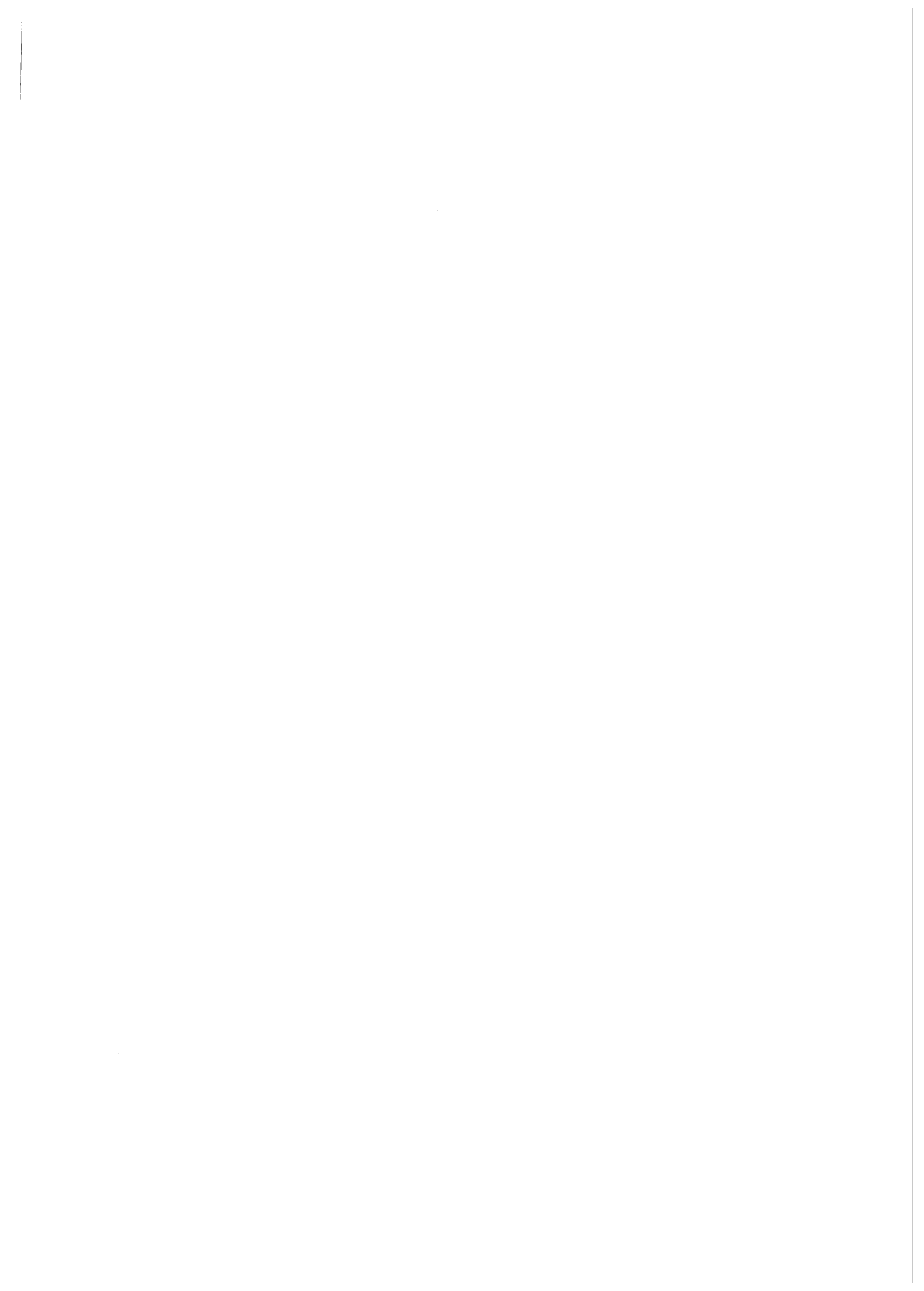# APPLICATION OF THE DISTRIBUTED HBV-6 MODEL TO THE UPPER NARMADA BASIN IN INDIA

by PK Bhatia (IIT Delhi), S. Bergström and M. Persson (SMHI)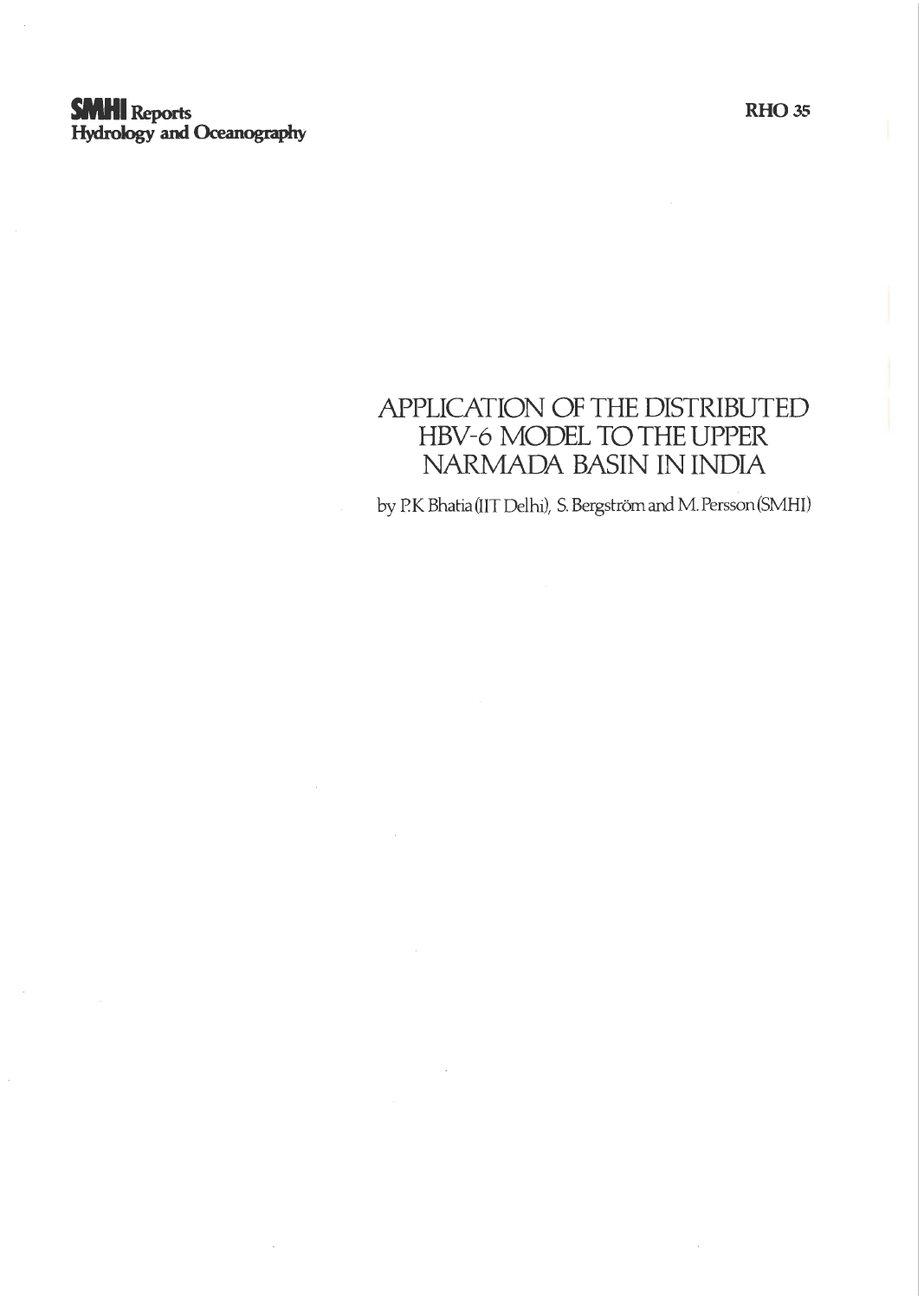$\overline{\phantom{a}}$ 

 $\sim 10^6$ 

 $\sim$   $\sim$ 

 $\sim$ 

 $\bar{\mathcal{A}}$ 

 $\bar{z}$ 

 $\bar{z}$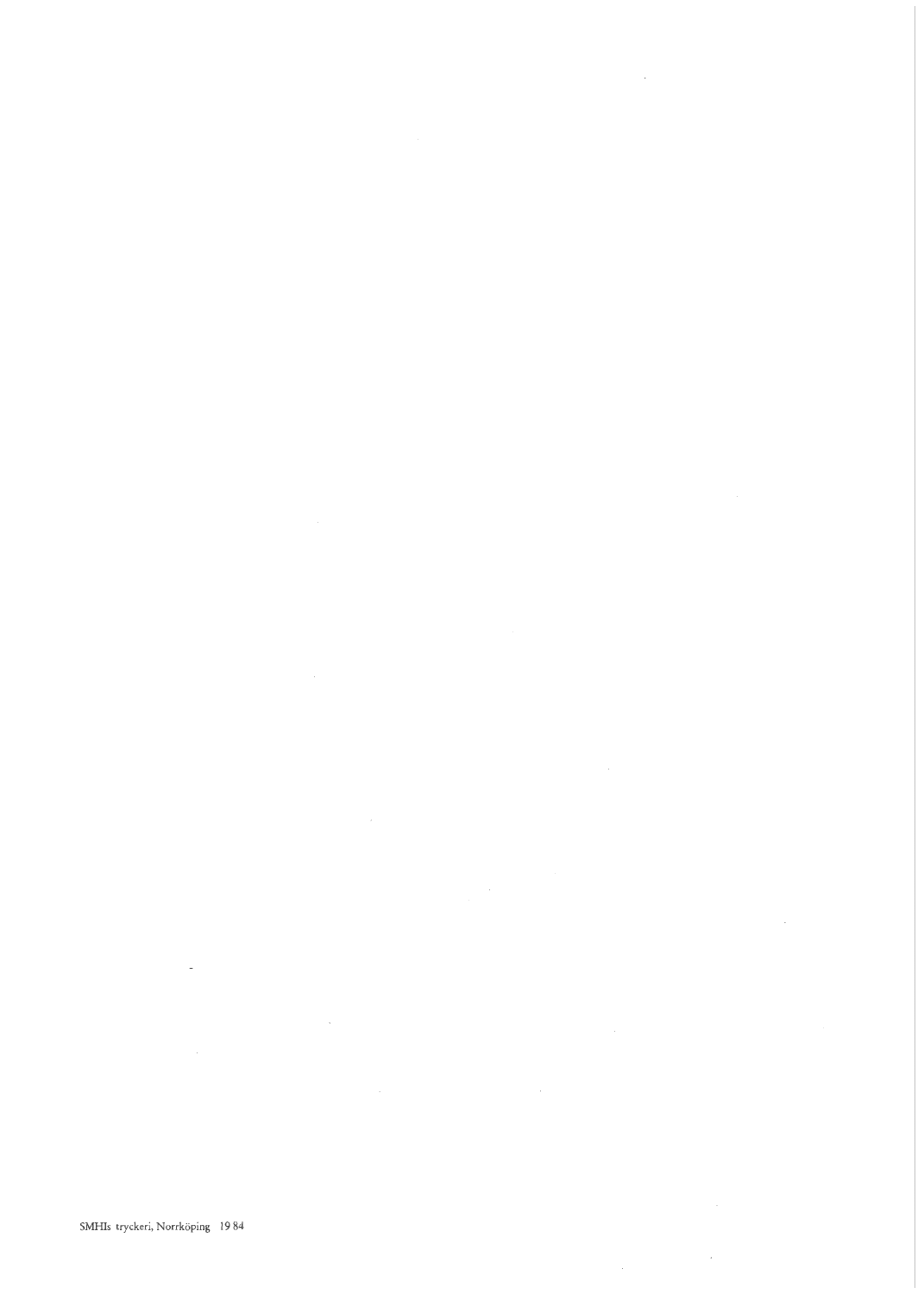| <b>Issuing Agency</b>       | Report number |
|-----------------------------|---------------|
| SMH <sub>1</sub><br>Box 923 | <b>RHO 35</b> |
| S-601 19 NORRKÖPING         | Report date   |
| <b>SWEDEN</b>               | March 1984    |
|                             |               |

Author(s)

P.K. Bhatia, S. Bergström, and **M.** Persson

Title (and Subtitle)

APPLICATION OF THE DISTRIBUTED HBV-6 MODEL TO THE UPPER **NARMADA BASIN IN INDIA** 

Abstract

The application of the HBV-6 conceptual runoff model to the Upper Narmada basin is summarized. The work includes an extensive investigation of the homogeneity of the precipitation stations and a discussion on the estimates of the potential evapotranspiration. A comparison between a lumped and a distributed model structure is made. Finally is shown how the model can be transformed into aset of nomograms for day-today simulations without support from computer.

Keywords

Cbnceptual runoff modelling Narmada River Nomogram technique Hydrological forecasting

Supplementary notes and the state of pages and the state of pages and the Language in the Supplementary notes in the state of pages and the Language in the Supplementary notes in the Supplementary notes in the Supplementar **40 English** 

ISSN and title **APPLICATION OF THE DISTRIBUTED HBV-6 MODEL TO THE UPPER NARMADA BASIN IN INDIA**  0347-7827 SMHI Reports Hydrology and Oceanography RHO 35

Report available from:

**SMHI Box 923 S-601 19 NORRKÖPING**  Sweden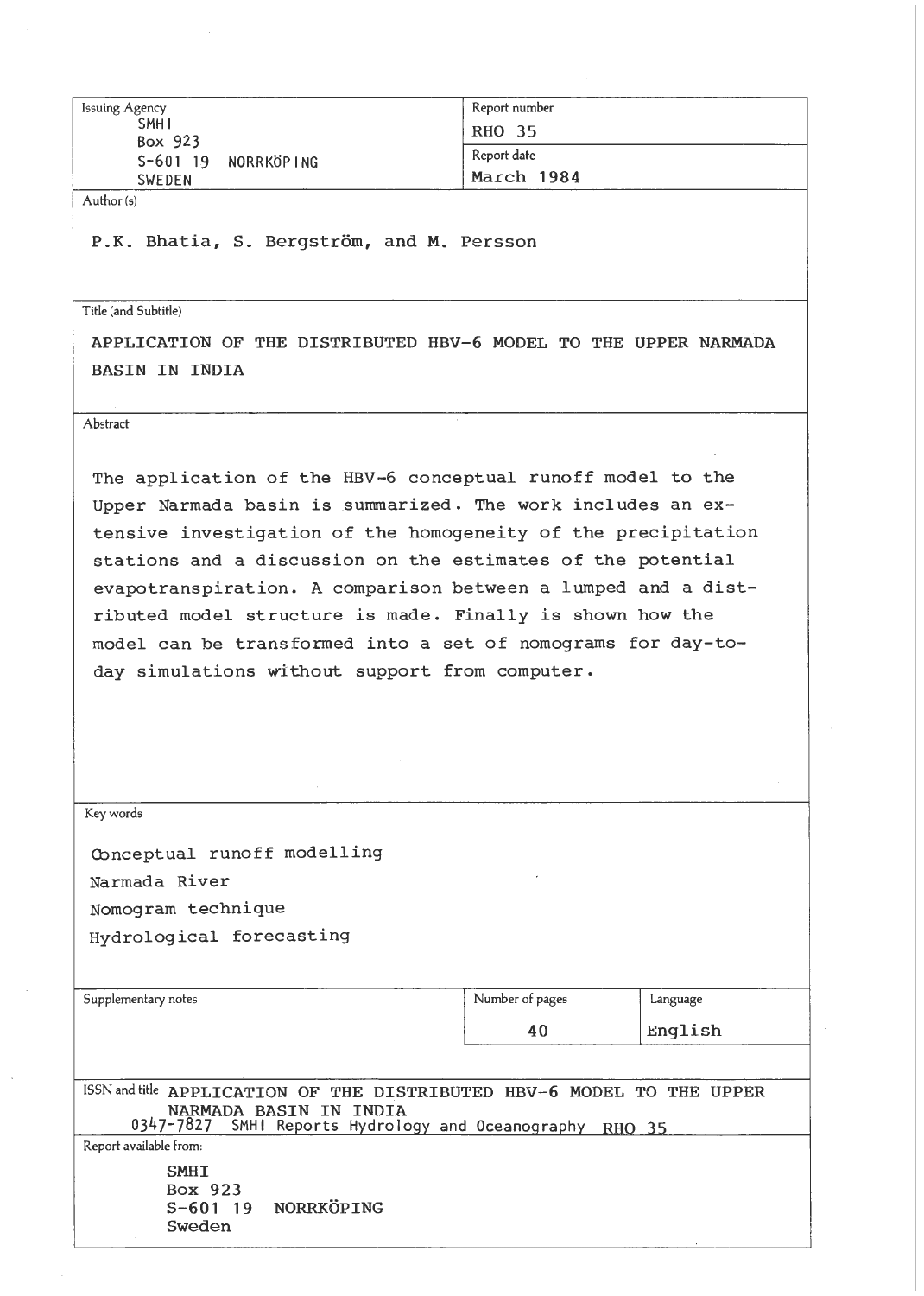### TABLE OF CONTENTS

### Page

 $\bar{z}$ 

| <b>INTRODUCTION</b>                                 | 1  |
|-----------------------------------------------------|----|
| DESCRIPTION OF THE HBV-MODEL                        | 4  |
| SUBDIVISION OF THE NARMADA BASIN                    | 8  |
| DATA BASE                                           | 8  |
| CALIBRATION OF THE MODEL                            | 15 |
| INDEPENDENT TEST OF THE MODEL                       | 23 |
| TEST OF A IUMPED MODEL STRUCTURE                    | 23 |
| TRANSFORMATION OF THE MODEL INTO A SET OF NOMOGRAMS | 31 |
| SUMMARY AND DISCUSSION                              | 37 |
| A CKNOW LEDGEMENTS                                  | 38 |
| <b>REFERENCES</b>                                   | 39 |

 $\bar{z}$ 

 $\bar{\mathcal{A}}$ 

 $\sim$   $\sim$ 

 $\bar{z}$ 

 $\mathcal{L}_{\rm{max}}$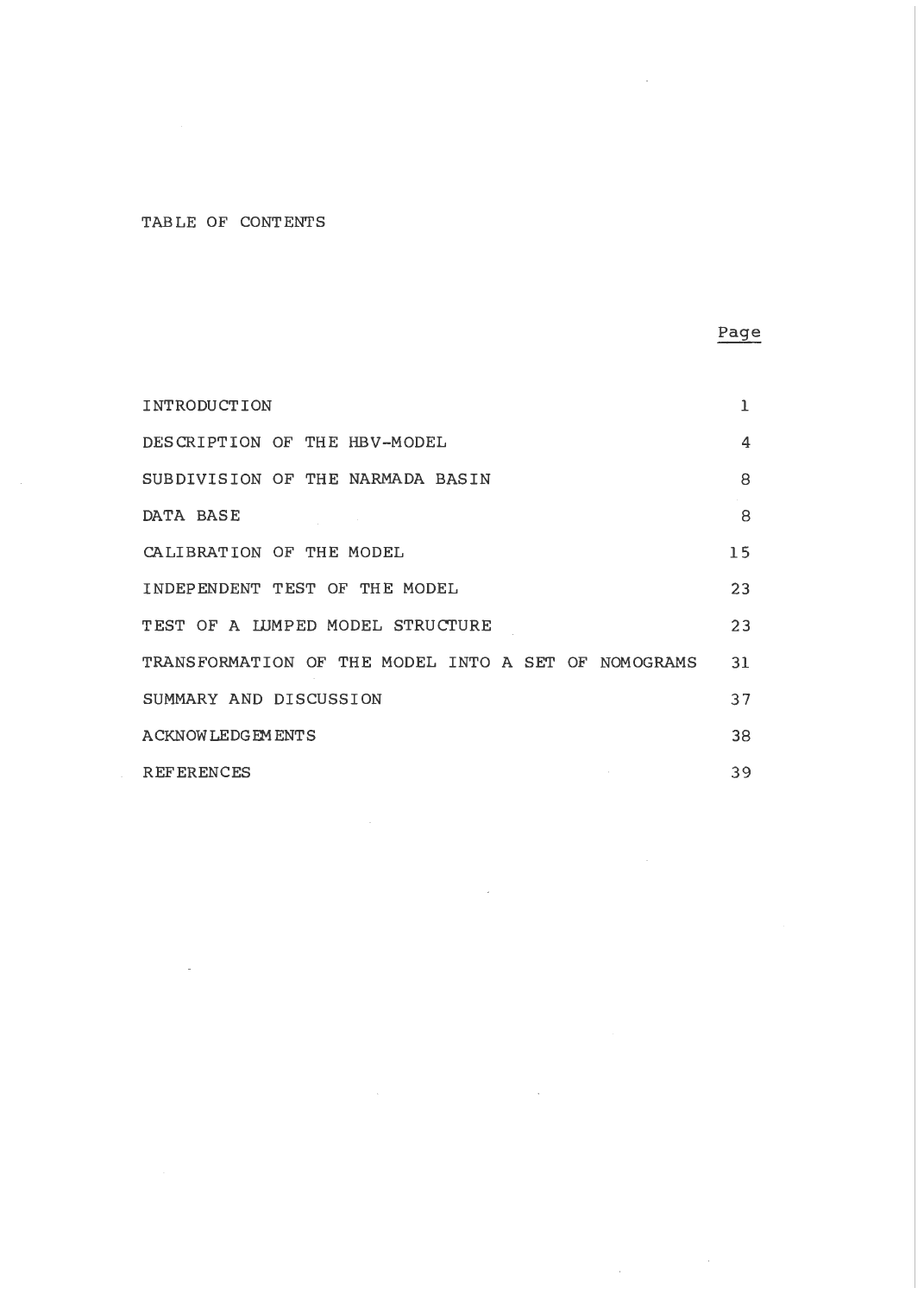### APPLICATION OF THE DISTRIBUTED HBV-6 MODEL TO THE UPPER NARMADA BASIN IN INDIA

by P.K. Bhatia, S. Bergström and M. Persson

Report on Phase-II of the institutional collaboration between IIT-Delhi, India, and SMHI, Norrköping, Sweden, on Water Resources Development - Hydrological Forecasting

#### Introduction

The basic need for river basins development, both at the planning and management stages, is the evaluation of temporal and spatial water availability in the region. In India, while planning, it is generally experienced that river runoff records at a particular site in the basin are either lacking or too short for reliable statistical analysis. Missing data of critical highflow periods at the desired site are also frequent problems. Often, however, there is a relatively long period of rainfall data available in the basin. In this situation, mathematical models conceptually representing the land phase of the hydrologic cycle are very useful. These models can be used to simulate runoff response of the catchment by quantifying the most dominant physical processes through a series of mathematical functions, combined together to represent the time-variant interaction of the processes. These models continuously account for the water in storage in the basin, relate loss functions for the rainfall to current condition of the basin, and are capable of continuous simulation of flow for as long a period of time as there are input data available.

Another very common application of rainfall-runoff models is for forecasting purposes. The lead time of the forecast is then depending on the reliability of the weather forecast

 $\mathbf{1}$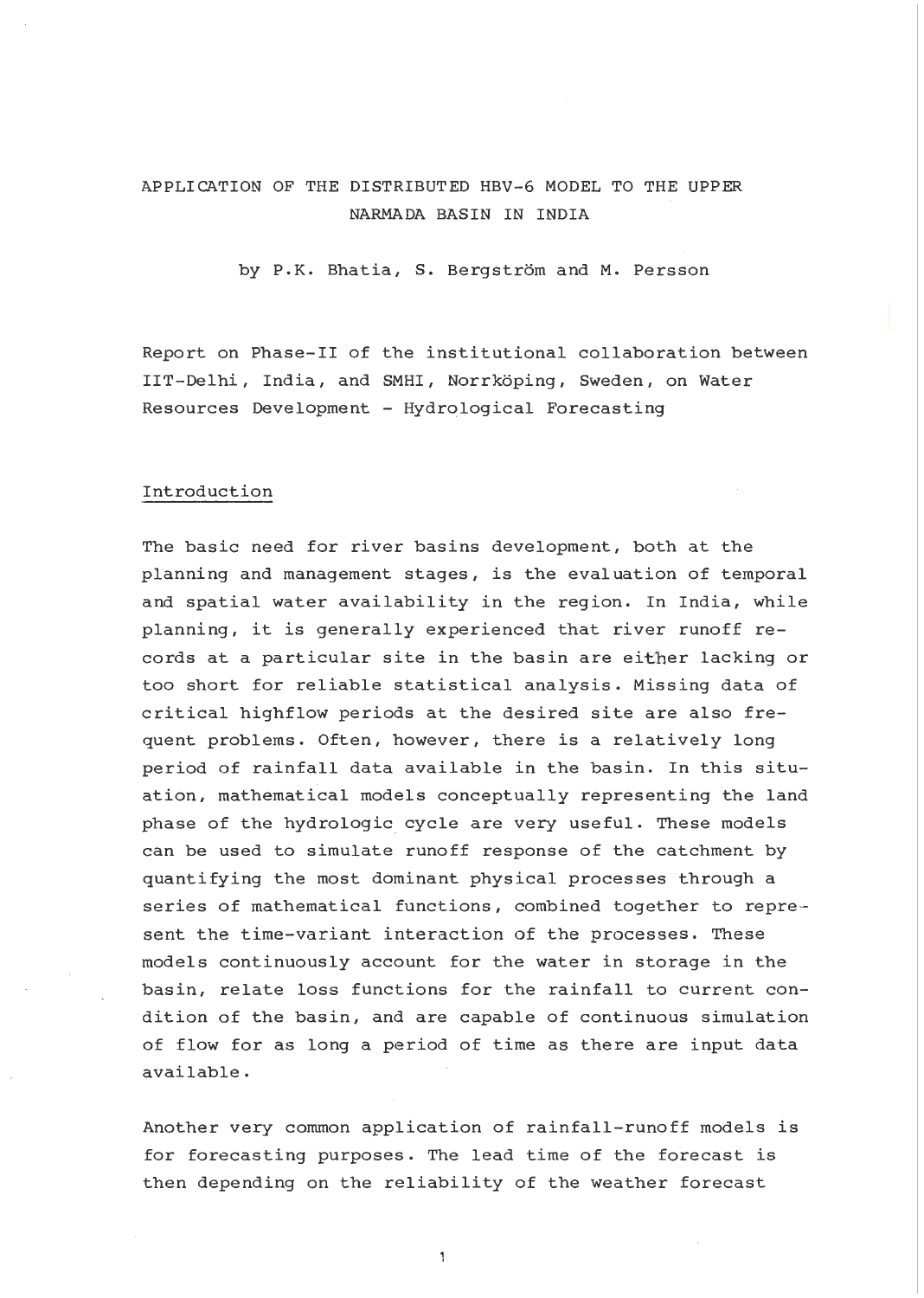available and on the dynamics of the river system. A river with a very damped response is thus easier to forecast than one with quick response to rainfall or snowmelt. For long range forecasting, historie climate records can be fed into the model, and the forecast can be based on a statistical analysis of several sequences of computed hydrographs.

Several rainfall-runoff simulation models, viz. the Stanford Watershed Model (Linsley and Crawford, 1960), the SSARR model (Rockwood, 1958), the Dawdy and O'Donell model (Dawdy and O'Donell, 1965), the Boughton model (Boughton, 1966), the Hydrocomp Simulation Program (Hydrocomp Inc., 1969) , the UBC model (Quick and Pipes, 1972) , the HBV-model (Bergström, 1976), the TANK model (Sugawara, 1961), and the NWSRFS (NOAA, 1972) etc. , have been developed since the late 1950ies.

The complexity of these models varies over a wide range, which also entails variable demands as concerns computer facilities and input data. The HBV-model developed by the Swedish Meteorological and Hydrological Institute (Bergström, 1976) is one of the simpler models in the range but has proved to yield satisfactory results for both forecasting and simulation. Its formulation is easily understood, and computer and input data demands are moderate. The model is run on daily values of rainfall and monthly values of the potential evapotranspiration. If the snow-routine of the model is to be used, it requires mean daily air temperatures as well.

The number of process parameters to be estimated during the calibration procedure is kept low by means of the very extensive investigations of the error function response surfaces which were carried out when the model was developed. The model can be made operational on any small computer or advanced desk calculator.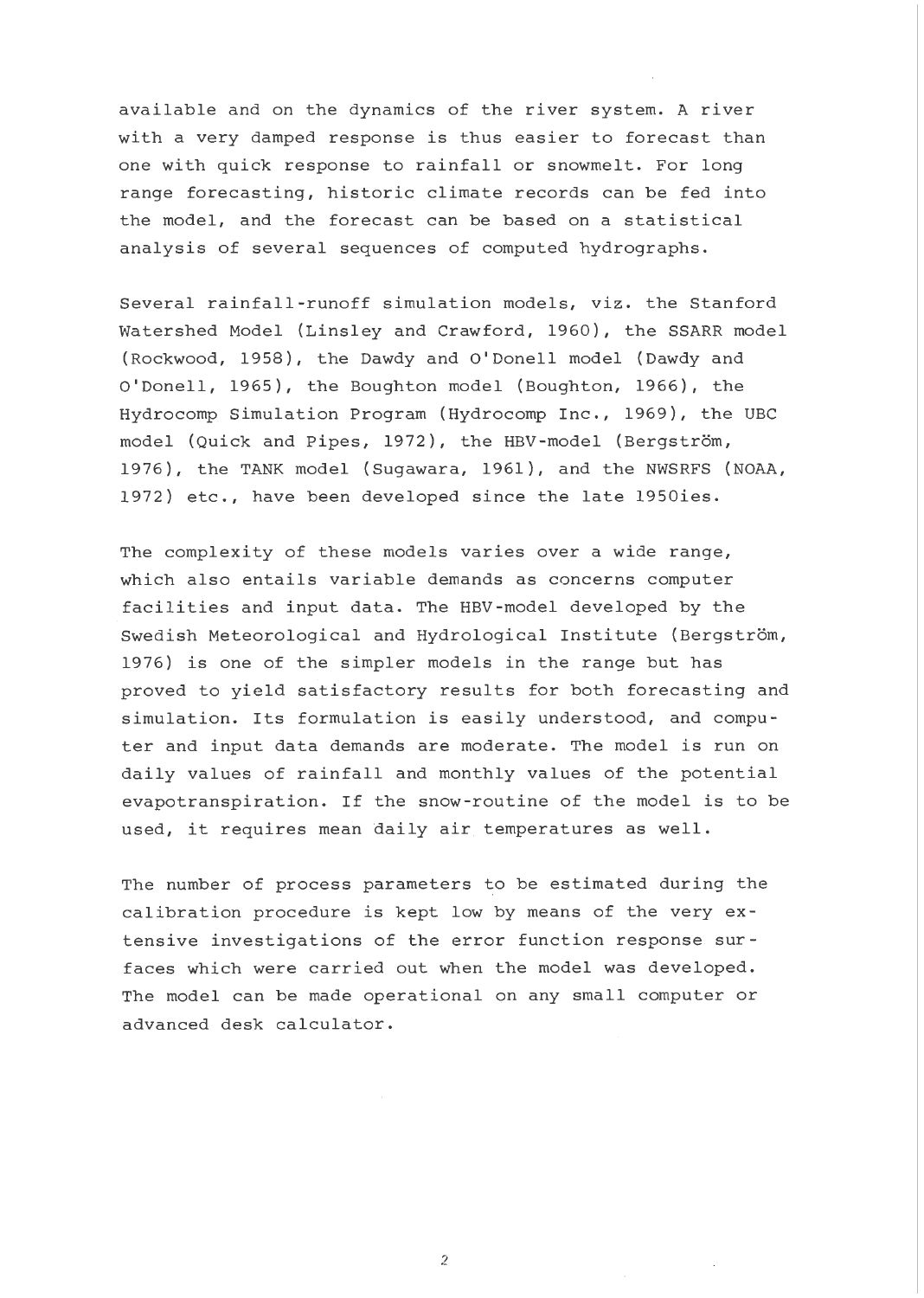The first operational versions of the HBV-model were two lumped versions named HBV-2 and HBV-3. Nowadays a distributed version, HBV-6, is used for most applications of the model in Sweden. In Norway, the HBV-3 version is normally used with a statistically distributed snow routine.

Under Phase-I of Indo-Swedish Collaboration Project on Water Resources Development and Hydrological Forecasting, the lumped HBV-3 model was applied to the upper Narmada basin (catchment area = 16 576 km<sup>2</sup>) in Madhya Pradesh in India {Bergström and Chaturvedi, 1980). This application showed encouraging results, but errors were introduced both by the incomplete data base and the large spatial variability of factors governing the rainfall-runoff process. So under Phase-II of the project, HBV-6, the distributed version of the model, was proposed.

This report summarizes the application of the HBV-6 model to the Upper Narmada basin. This version of the model accounts for variations of rainfall over the basin by dividing the basin into subbasins. It simulates the runoff volume from each subbasin independently and then combines it to calculate the total hydrograph. The approach, though increasing computation time, was felt to be the only way of handling this large size basin with this type of model. It demands, however, a more complete data base than was available for the application under Phase-I. A simulation by a lumped version of the model, carried out with the data base available for Phase II, showed, however, surprisingly close agreement with the distributed model. Finally an attempt has been made to transform the model into a set of nomograms for day-to-day simulation of runoff.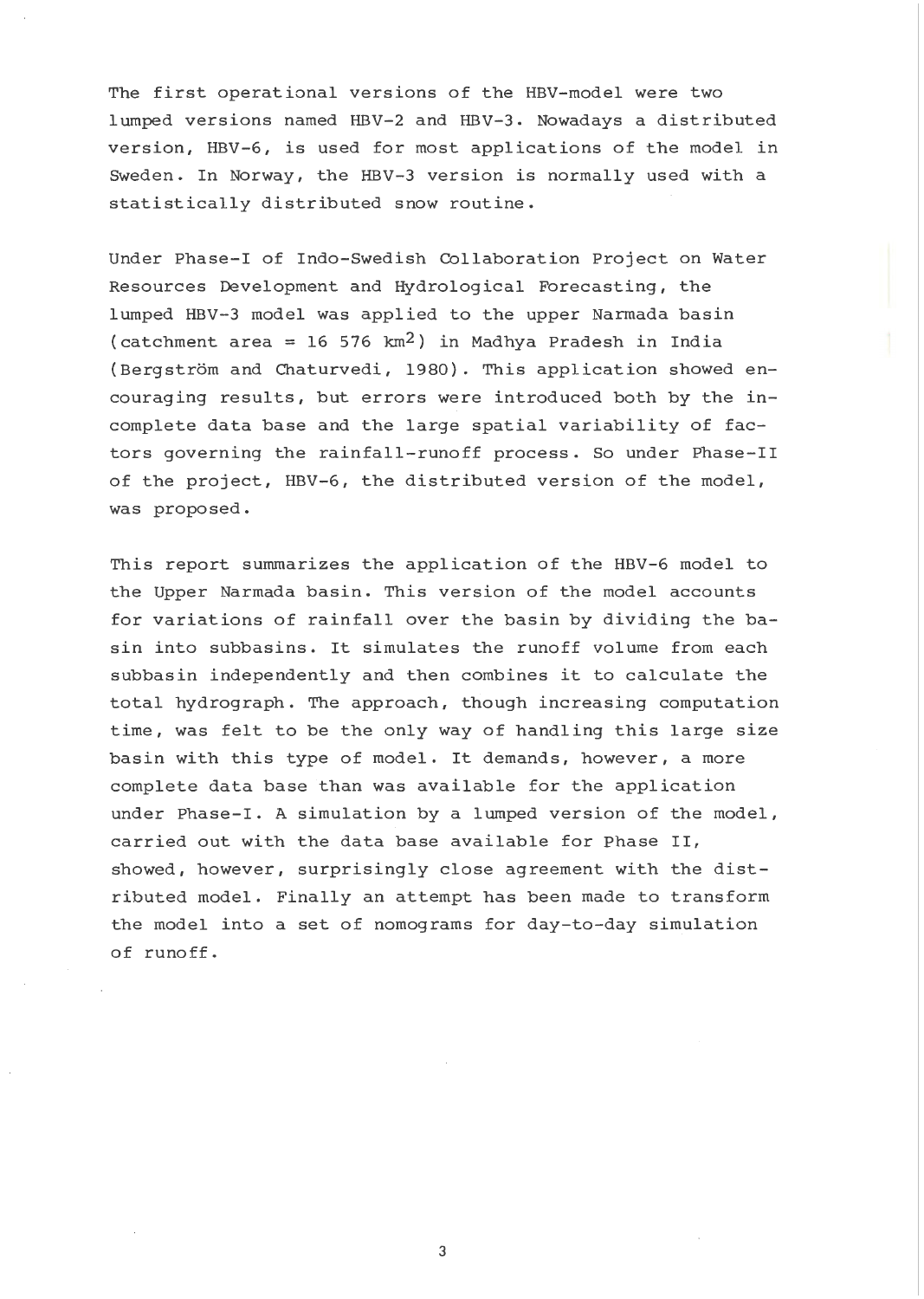#### Description of the HBV~model

The HBV-model is a conceptual runoff model for continuous calculation of runoff. Input data are observations of precipitation, air temperature and estimates of potential evapotranspiration. The time scale is normally one day but shorter intervals can be used. The evaporation values used are normally monthly averages. Air temperature data are used for snow accumulation and ablation calculations only and can be omitted in snowfree areas.

The HBV-6 version provides options for geographical zoning and different vegetation cover. A schematic sketch of a HBV-3 model is shown in Figure 1, which may also serve as an illustration of a HBV-6 submodel .



Figure 1. The structure of the HBV-6 submodel.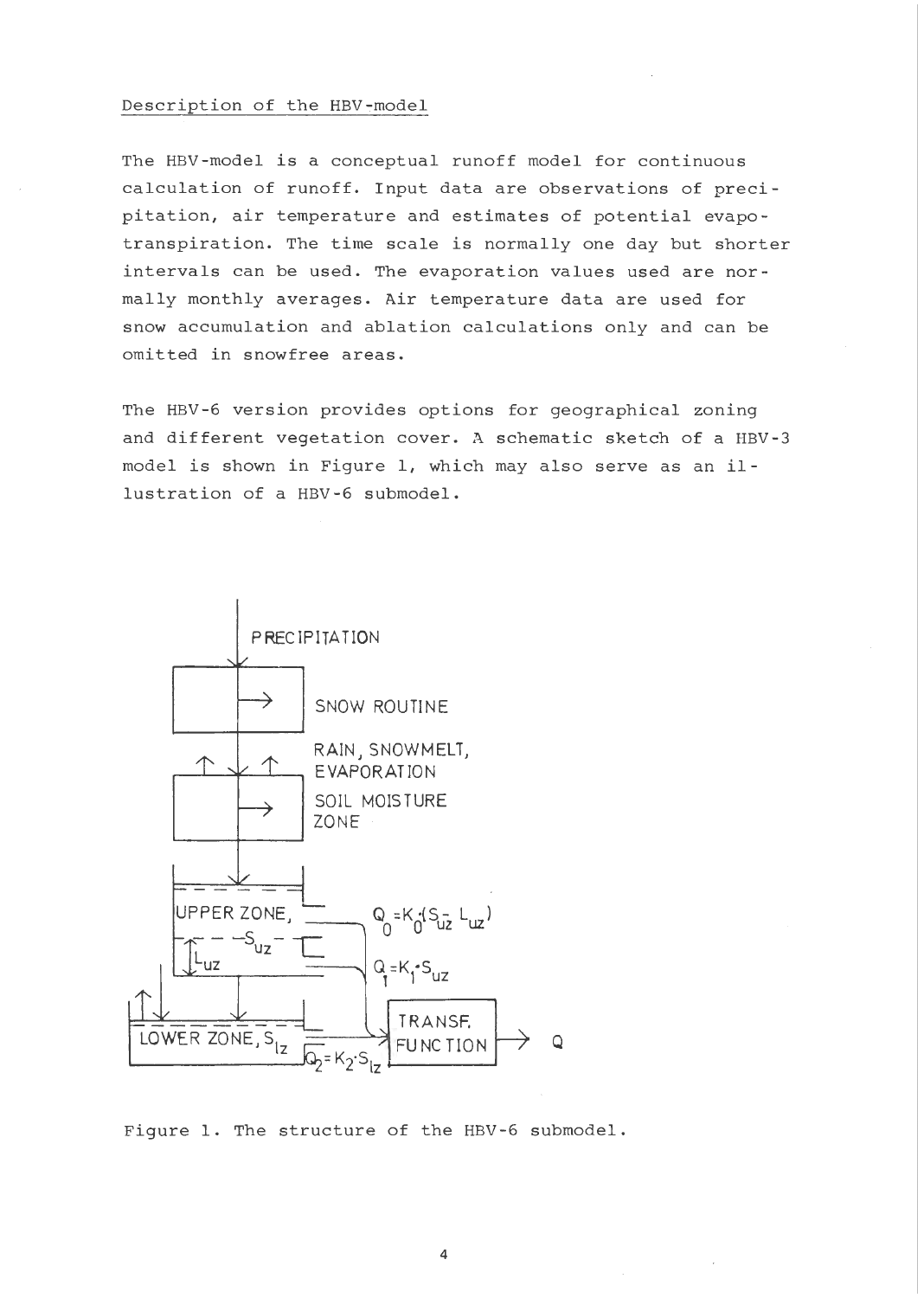The model consists of subroutines for snow accumulation and melt, a soil moisture accounting procedure, routines for runoff generation, and finally a simple routing procedure. The snow routine is based on a degree-day approach with lapse rates of climatological data according to the hypsographic curve. It is, however, omitted in this application.

The soil moisture accounting routine is the main part controlling runoff formation. This routine is based on three parameters,  $\beta$ , L<sub>p</sub> and Fc, as shown in Fig. 2.  $\beta$  is controlling the contribution to the response function ( $\Delta Q/\Delta P$ ) or increase in soil moisture storage ( $1-\Delta Q/\Delta P$ ) from each millimetre of rainfall or snowmelt,  $L_p$  is a value above which evapotranspiration reaches its potential value, and Fe is the maximum soil moisture storage in the model. In order to avoid problems with non-linearity the soil moisture routine is fed by snowmelt and rainfall mm by mm.



## Figure 2. Schematic presentation of the soil moisture accounting subroutine.

The routine will have the effect that the contribution to runoff from rain or snowmelt is small when the soil is dry (low  $S_{\rm sm}$ -values) and great at wet conditions. The actual evapotranspiration decreases as the soil dries out.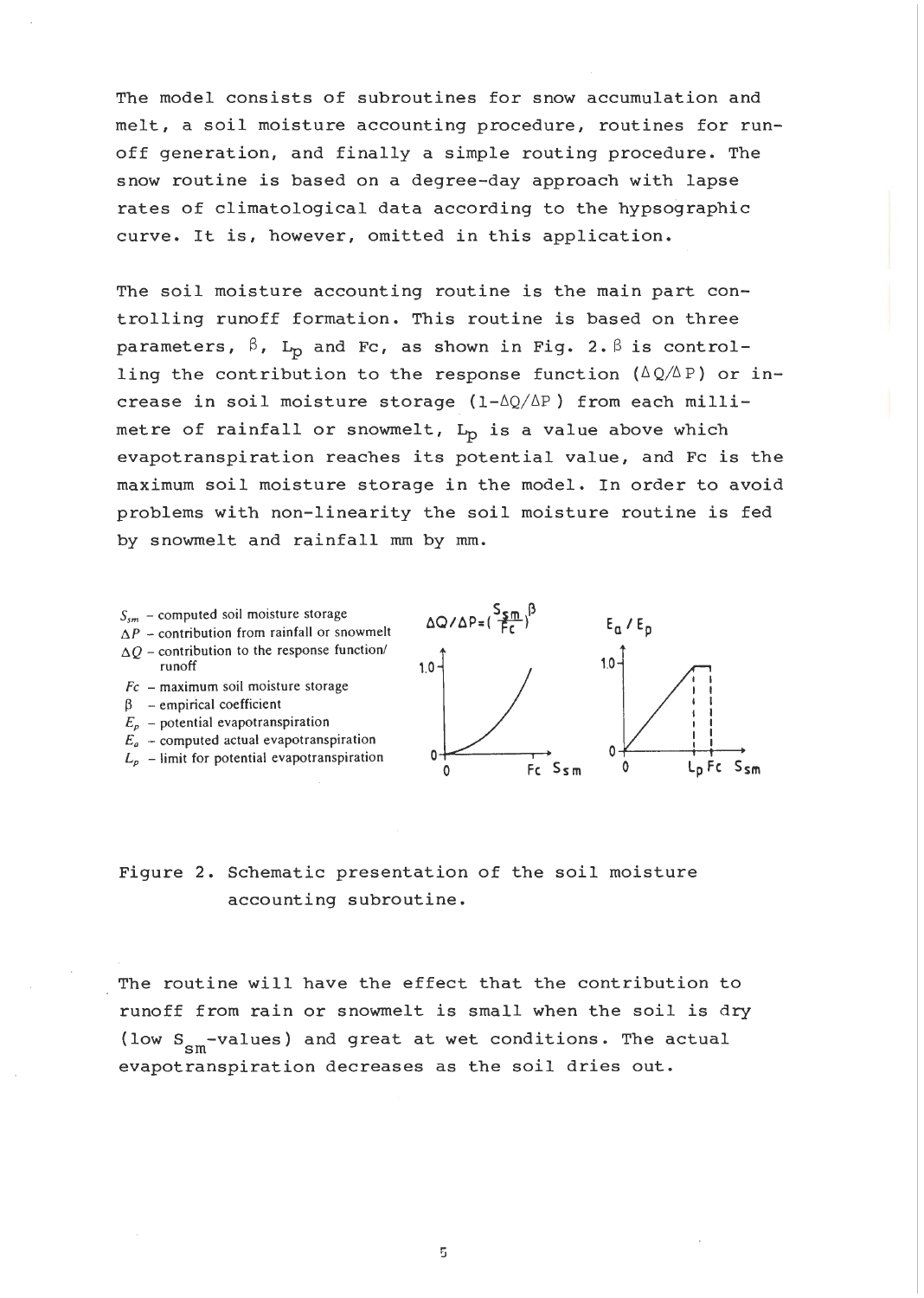For catchments of considerable elevation range, the altitude effect on precipitation is accounted for by division of subbasins into elevation zones and application of a precipitation lapse rate (P<sub>lapse</sub>) for each zone. The corrections are made from the average altitude of the precipitation stations to the mean altitude of each zone. There is also an option fora general precipitation correction factor in case systematic errors in these data are obvious.

In the Narmada basin application no precipitation correction factors or lapse rates were used.

The runoff generation routine is the response function which transforms excess water from the soil moisture zone to runoff. It also includes the effect of direct precipitation and evaporation on a part  $(p_w)$  which represents lakes, rivers and other wet areas. The function consists of one upper and one lower quasi-linear reservoir, as shown in Figure 3. These are the origin of the quick and slow runoff components of the hydrograph.



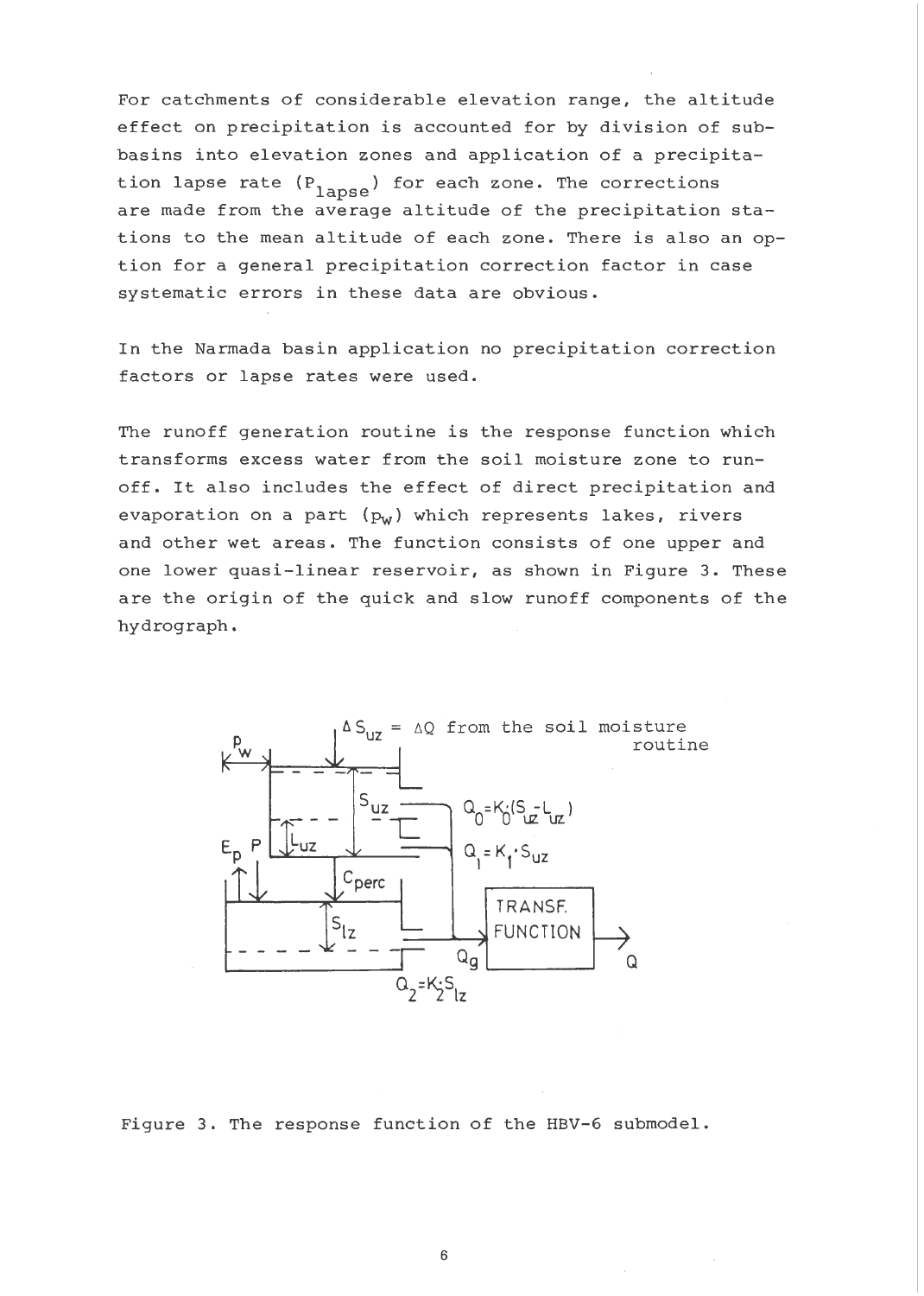The upper zone may be interpreted as follows: If yield from the soil exceeds a certain percolation capacity  $(c_{perc})$ , the water will start to drain through more superficial channels and thus reach the rivers and streams with a higher drainage coefficient  $(K_1)$ . At a storage in the upper zone exceeding L<sub>uz</sub>, even more rapid drainage according to  $K_0$  will start. The lower zone, on the other hand, represents the total groundwater storage of the catchment contributing to the base flow.

Each one of the subbasins has individual soil moisture accounting procedures and response functons. The runoff is generated independently from each one of the subbasins and is then routed through a transformation function in order to get a proper shape of the hydrograph. The transformation function isa simple filter technique with a triangular distribution of weights, as shown in Figure 4. If a translation of the hydrograph due to travel time is needed, this is accounted for by a parameter BLAG. Finally the discharge from each subbasin is combined by superposition to arrive at total discharge at the outlet.



Figure 4. Schematic presentation of the effect of the transformation function on the computed hydrograph.

Recently a slightly modified version of the response function has been used for groundwater simulations in Sweden (Bergström and Sandberg, 1983). Explicit groundwater simulations have not been made under Phase-II of this project.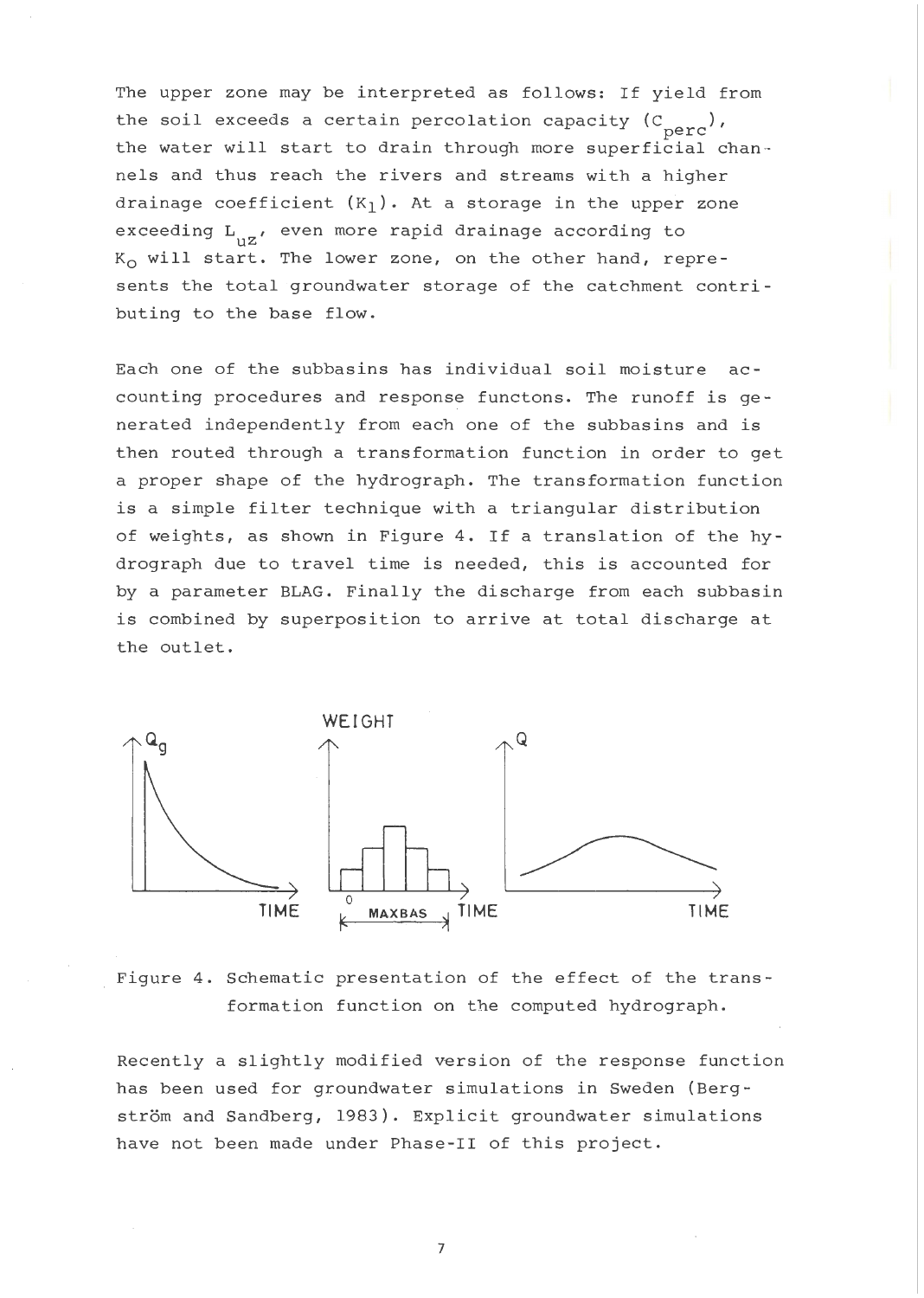#### Subdivision of the Narmada basin

The 16 576  $km^2$  of the Upper Narmada basin were subdivided into five subbasins, 4183, 4780, 1802, 2612, and 3199 km2 respectively, as shown in Figure 5. In the same figure is shown a schematic sketch of the HBV-6 model with corresponding subdivision into submodels. The subdivision of the model makes it possible to calibrate submodels as well as the total model, if the data base is appropriate. Due to lacking runoff data this was not possible in this application.

The subdivided model makes it possible to use separate model parameters in each basin. It is strongly recommended, however, that the use of multiple parameter settings is restricted so that the number of free parameters is kept as low as possible.

#### Data base

In Phase-II of the project the number of precipitation stations was increased from 5 to 13. Runoff data were taken from Jamtara and values of the potential evapotranspiration first from the station Sagar but later changed to Jabalpur according to Rao et al. (1976). 0ut of the 9 years of data available it was decided to use 5 for calibration of the model (1963 - 1967) and the last 4 for the independent test of model performance (1973 - 1976).

The homogeneity of the precipitation records were tested by means of double-mass plottings using a program system developed by Westman (1982), as shown in Figure 6. This test resulted in the exclusion of station No. 6 (Baijag) and correction of obvious errors in some of the data for some periods at some stations. 0ne such example is the beginning of the calibration period for station No. 1. There are several possible breaks in the homogeneity suggested by Figure 6, for example for stations No. 2 and 7. After close examination of the data we could not, however, find any justification for further amendments. Station No. 13 was tested in a second test without any homogeneity problems.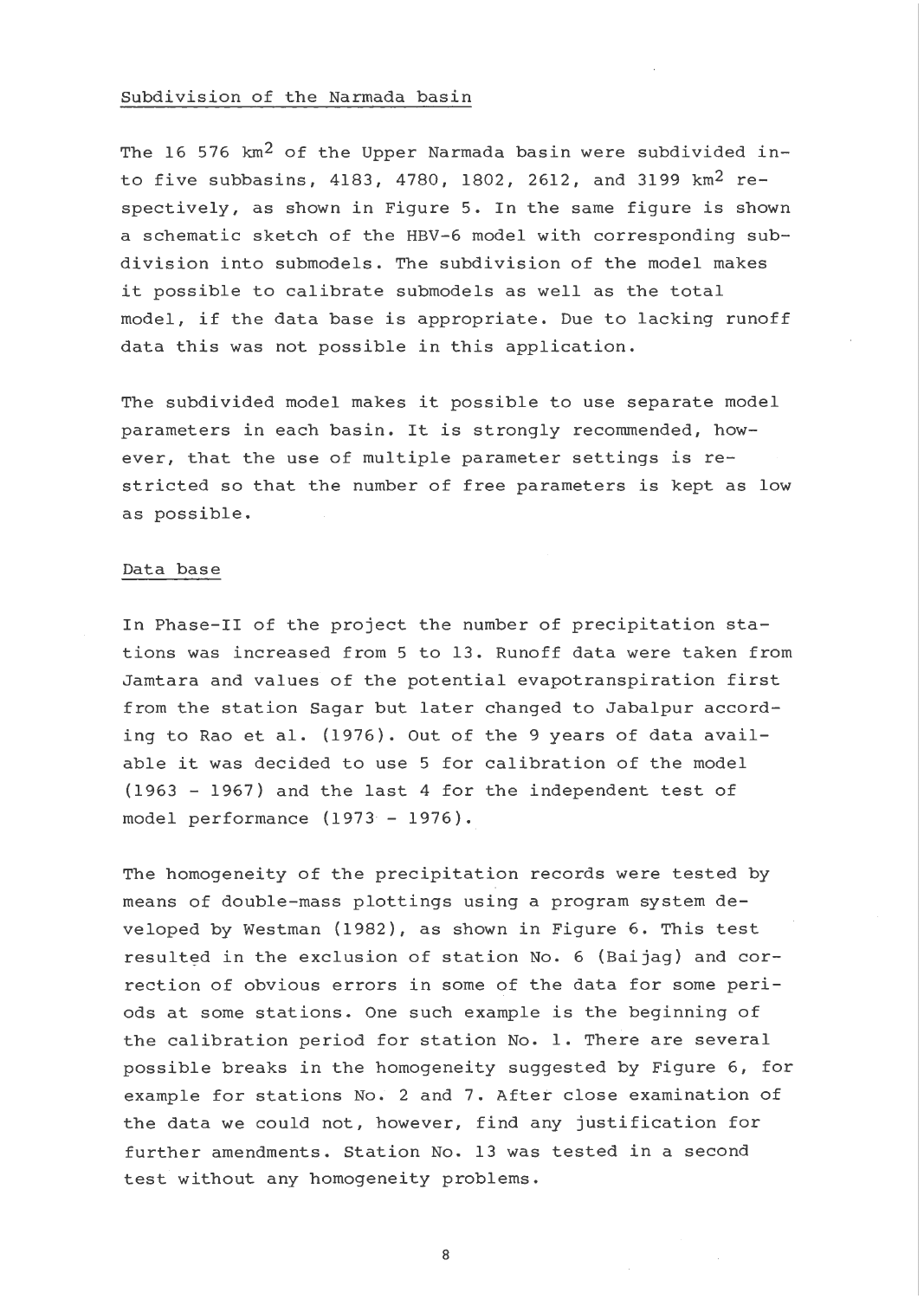



 $\hat{\mathcal{A}}$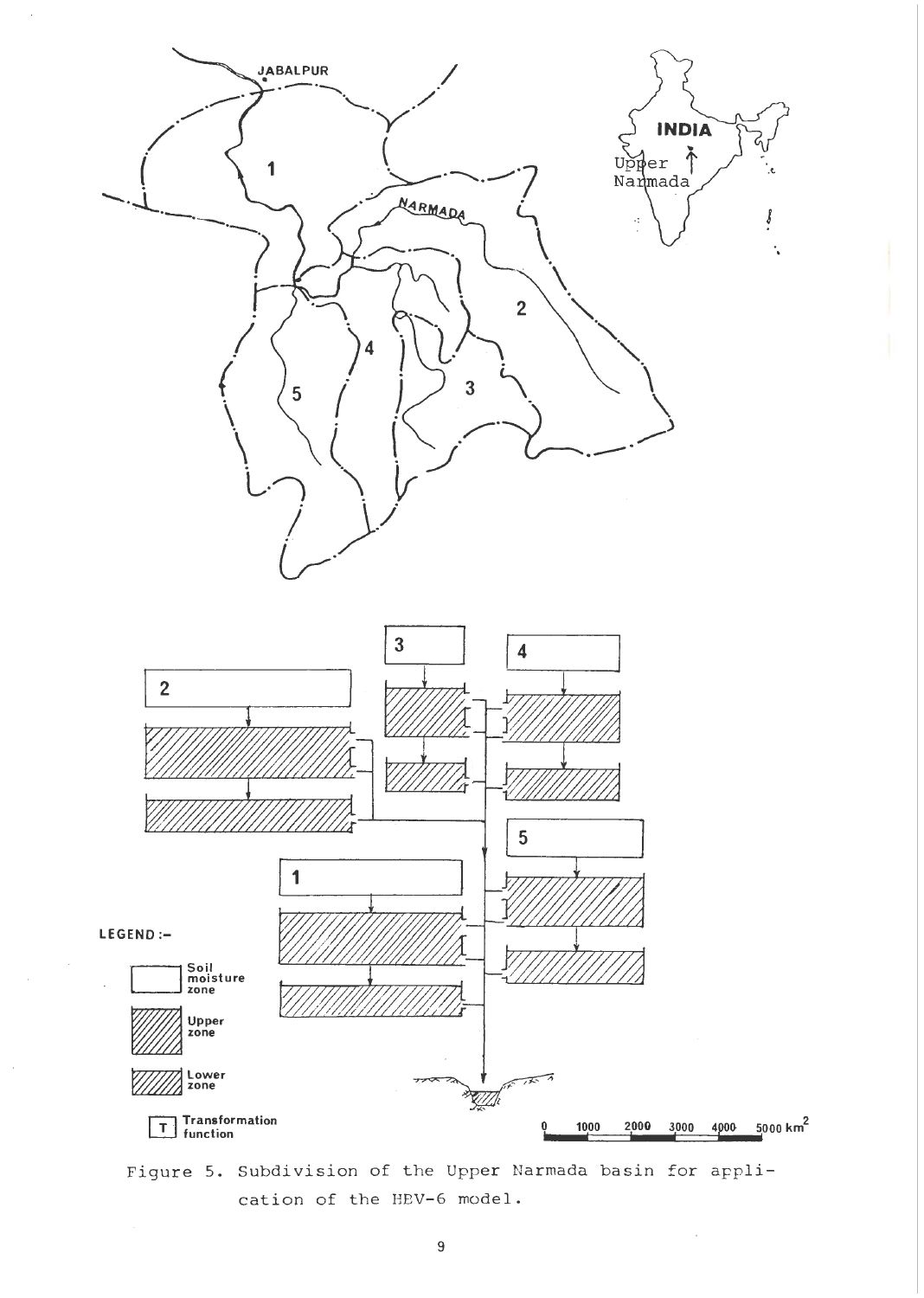

Figure 6. Double-mass plots of 12 of the precipitation stations. The test station along the vertical axis, the mean of the others along the horizontal axis.

 $\bar{z}$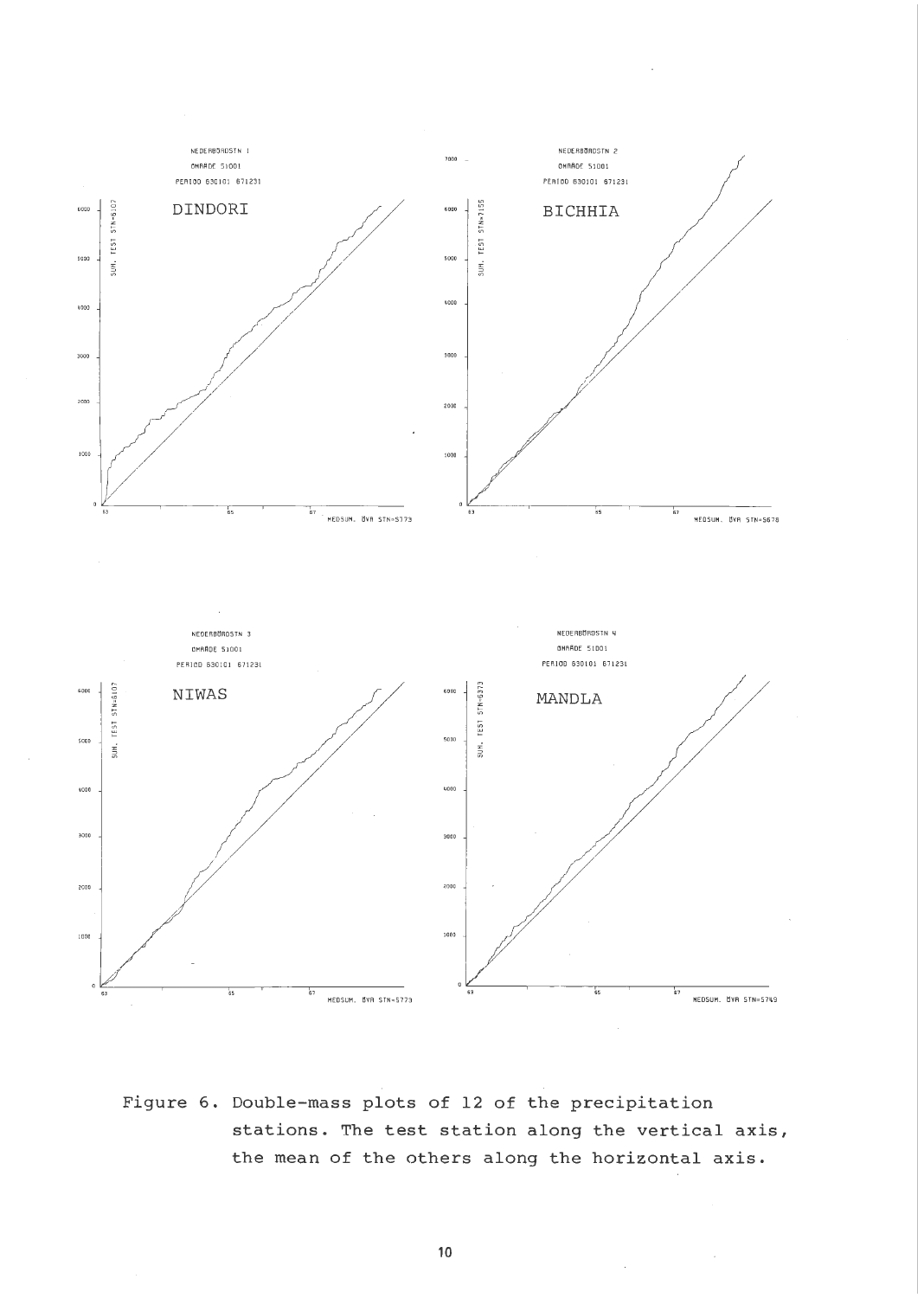

Figure 6 (continued). Double-mass plots of 12 of the precipitation stations. The test station along the vertical axis, the mean of the others along the horizontal axis.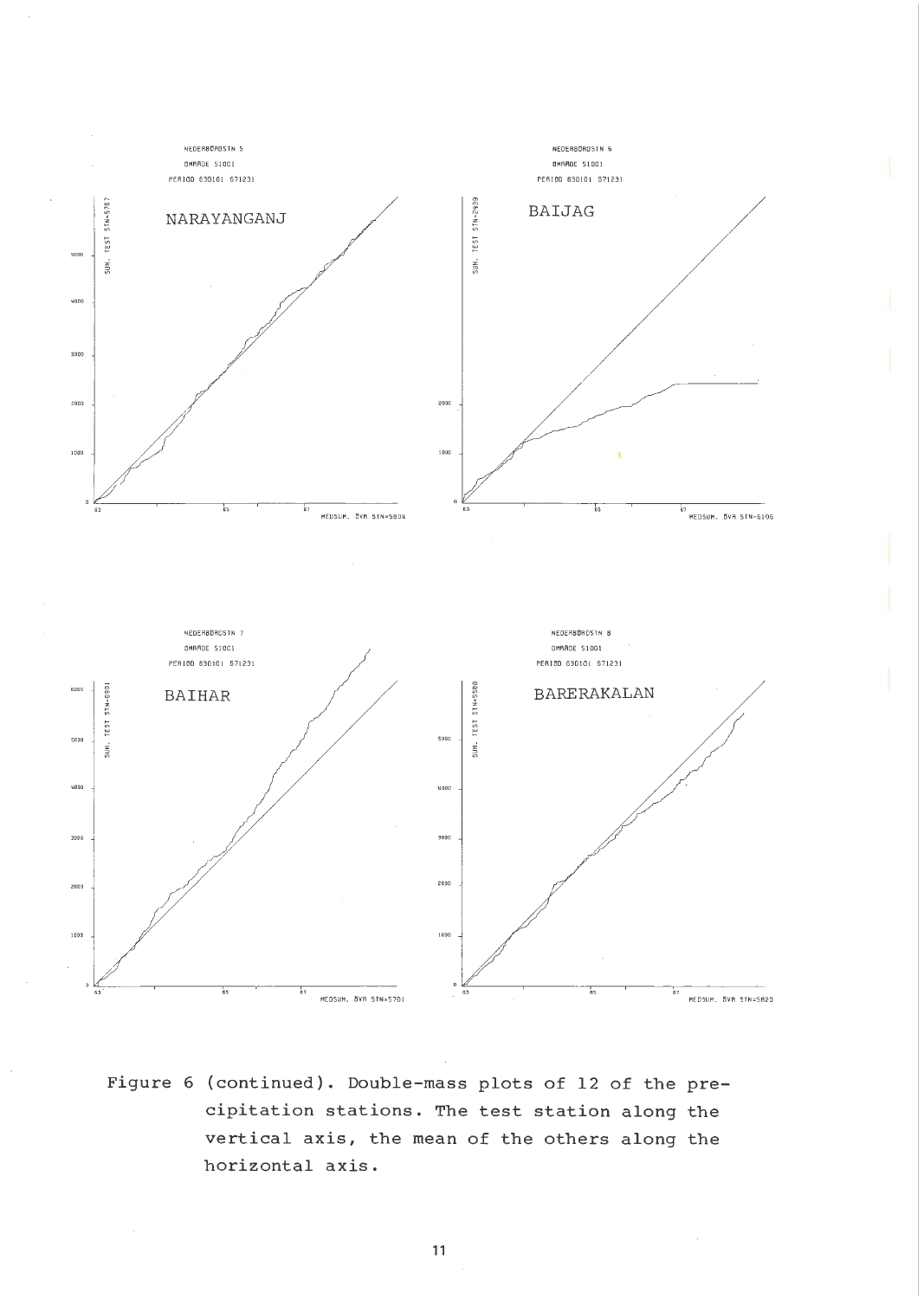

Figure 6 (continued). Double-mass plots of 12 of the precipitation stations. The test station along the vertical axis, the mean of the others along the horizontal axis.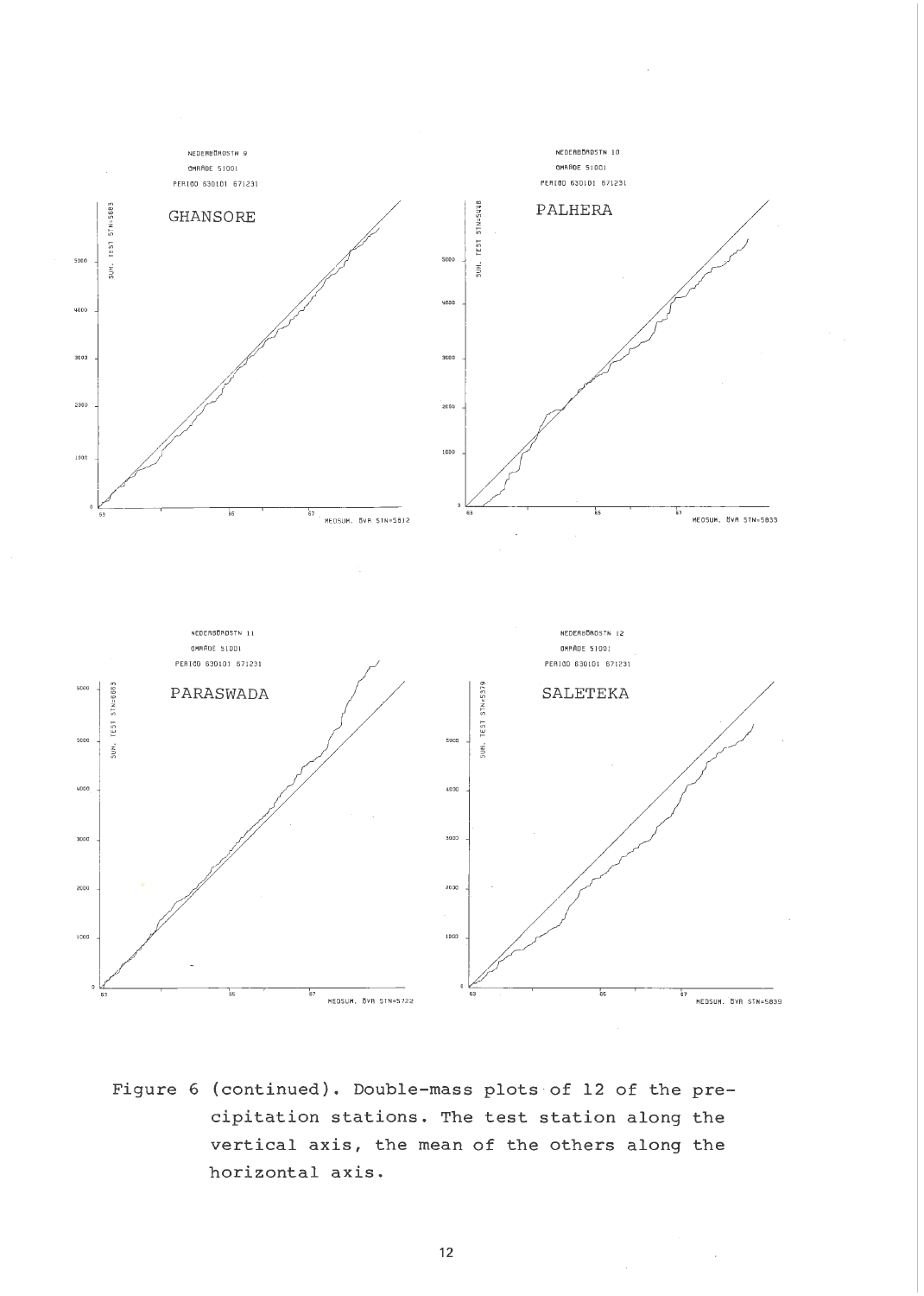Areal precipitation values for each subbasin were computed by the Thiessen-polygon method, as shown in Figure 7. The names,, numbers and weights of each precipitation station are given in Table 1. As can be seen in this table, station No. 2, Bichhia, has a high average weight and is thus very important for the simulation results. Therefore it is a bit disturbing that the double-mass plot of Bichhia indicates the possibility of insufficient homogeneity. Bichhia is further situated in the part of the basin with maximum rainfall, which may be one reason for volume problems when calibrating the model. It is also obvious that station No. 6, Baijag, would have been very useful, if an acceptable record were available. The exclusion of Baijag has resulted in a very biased distribution of weights with as much as 26 % of the average weight on station No. 1, Dindori.

Table 1. Summary of the precipitation stations and their weights in individual subbasins.

|                | Precipitation<br>station | Station weights<br>for subbasin |                |         |      |      | Average<br>weight<br>for the<br>entire |
|----------------|--------------------------|---------------------------------|----------------|---------|------|------|----------------------------------------|
| No.            | Name                     | 1                               | $\overline{2}$ | 3       | 4    | 5    | basin                                  |
| 1              | Dindori                  | 0.00                            | 0.72           | 0.28    | 0.17 | 0.00 | 0.26                                   |
| $\overline{2}$ | Bichhia                  | 0.00                            | 0.00           | 0.66    | 0.44 | 0.16 | 0.17                                   |
| 3              | Niwas                    | 0.15                            | 0.12           | 0.00    | 0.07 | 0.00 | 0.08                                   |
| 4<br>5         | Mandla<br>Narayan-       | 0.10                            | 0.01           | 0.00    | 0.17 | 0.13 | 0.08                                   |
|                | ganj                     | 0.23                            | 0.01           | 0.00    | 0.00 | 0.00 | 0.06                                   |
| 6              | Baijag                   |                                 |                | Omitted |      |      |                                        |
| 7<br>8         | Baihar<br>Barera-        | 0.00                            | 0.00           | 0.00    | 0.00 | 0.24 | 0.05                                   |
|                | kalan                    | 0.25                            | 0.00           | 0.00    | 0.00 | 0.00 | 0.06                                   |
| 9              | Ghansore                 | 0.27                            | 0.00           | 0.00    | 0.00 | 0.00 | 0.07                                   |
| 10             | Palhera                  | 0.00                            | 0.00           | 0.06    | 0.15 | 0.19 | 0.07                                   |
| 11             | Paraswada                | 0.00                            | 0.00           | 0.00    | 0.00 | 0.15 | 0.03                                   |
| 12             | Saleteka                 | 0.00                            | 0.00           | 0.00    | 0.00 | 0.13 | 0.03                                   |
| 13             | Shahpura                 | 0.00                            | 0.14           | 0.00    | 0.00 | 0.00 | 0.04                                   |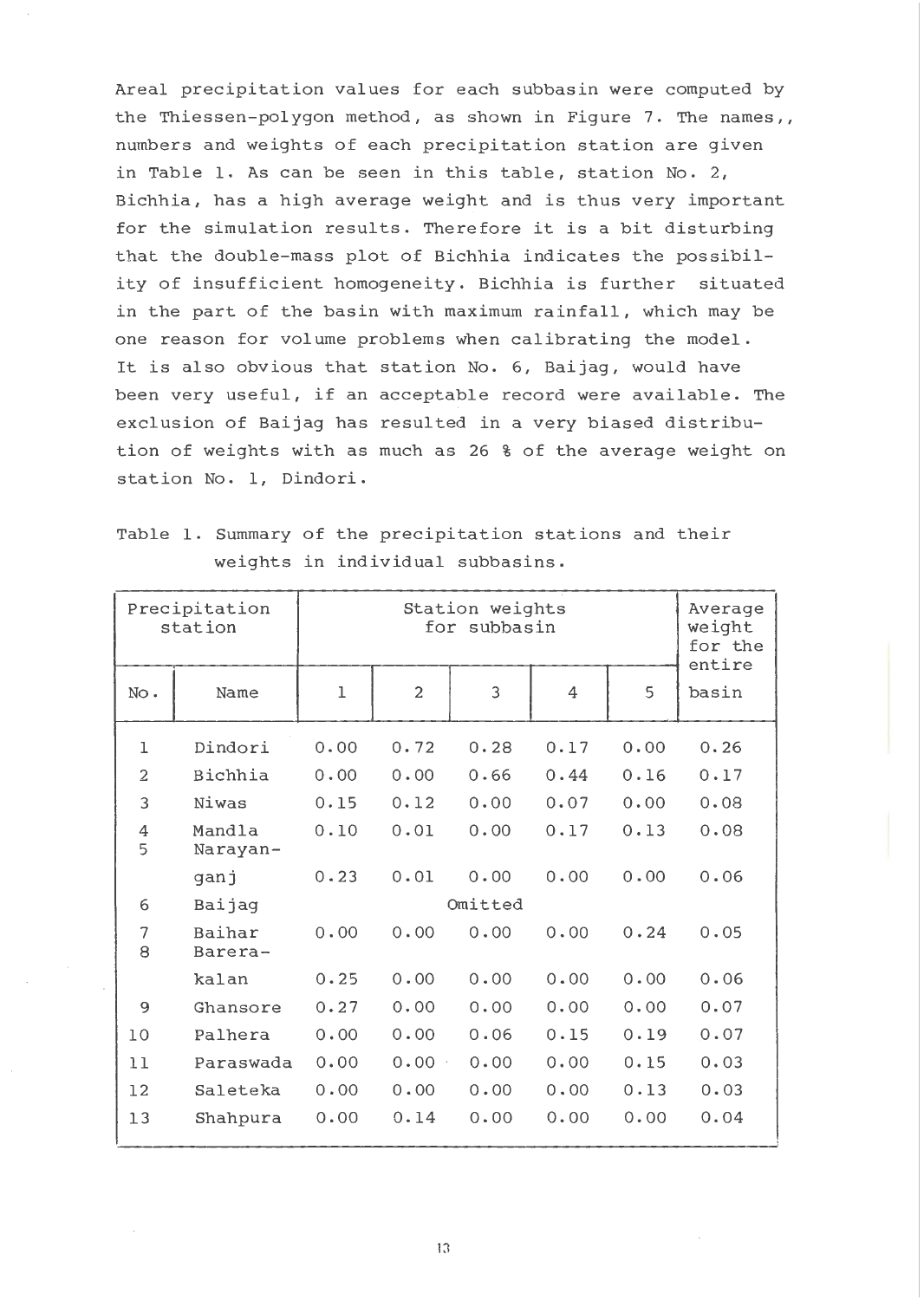

Figure 7. Basin subdivision, Thiessen-polygons, and location of the precipitation stations.

 $\sim$ 

 $\mathcal{L}_{\text{max}}$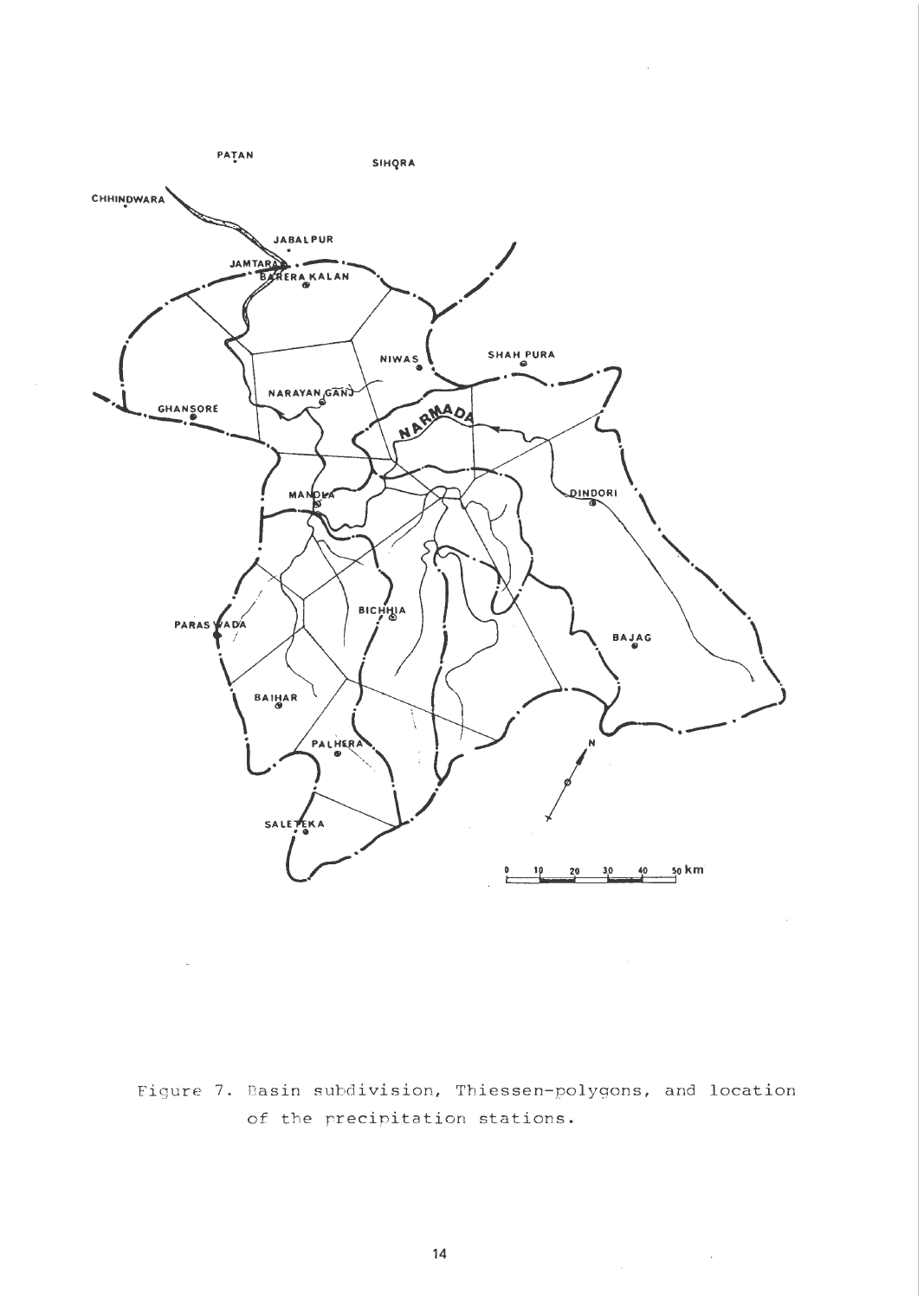In case runoff data were missing for a period of time, a negative value was inserted, and the period was omitted when computing the criterion of fit.

#### Calibration of the model

The model was calibrated by a manual trial and error procedure, combined with mapping of the topography of the response surface of the error function.

Three main criteria of fit were used:

- 1) Visual inspection of the computed and observed hydrographs.
- 2) A continuous plot of the accumulated difference between the computed and the observed hydrographs expressed as

ACC. DIFF =  $\Sigma(Q_C - Q_O) \cdot c$ 

where  $Q_C$  = computed runoff  $Q_{\odot}$  = observed runoff t  $\sim$  $=$  time = a constant transforming to mm over the basin.

3) The explained variance around the mean expressed as

$$
R^{2} = \frac{\frac{\Sigma (Q_{o} - \overline{Q}_{o})^{2} - \Sigma (Q_{c} - Q_{o})^{2}}{\Sigma (Q_{o} - \overline{Q}_{o})^{2}}}{\frac{\Sigma (Q_{o} - \overline{Q}_{o})^{2}}
$$

where

 $=$   $\frac{1}{2}$   $\sum$  Q  $\frac{1}{n}$   $\frac{r}{t}$  O<sub>o</sub> n = the number of days

In addition to these prime criteria, the calibration process was supported by plots of the observed and computed flow duration curves and scatter diagrams of maximum daily flows for each month.

The calibration was based on the five years 1963 - 1967, while four years were saved as an independent test period.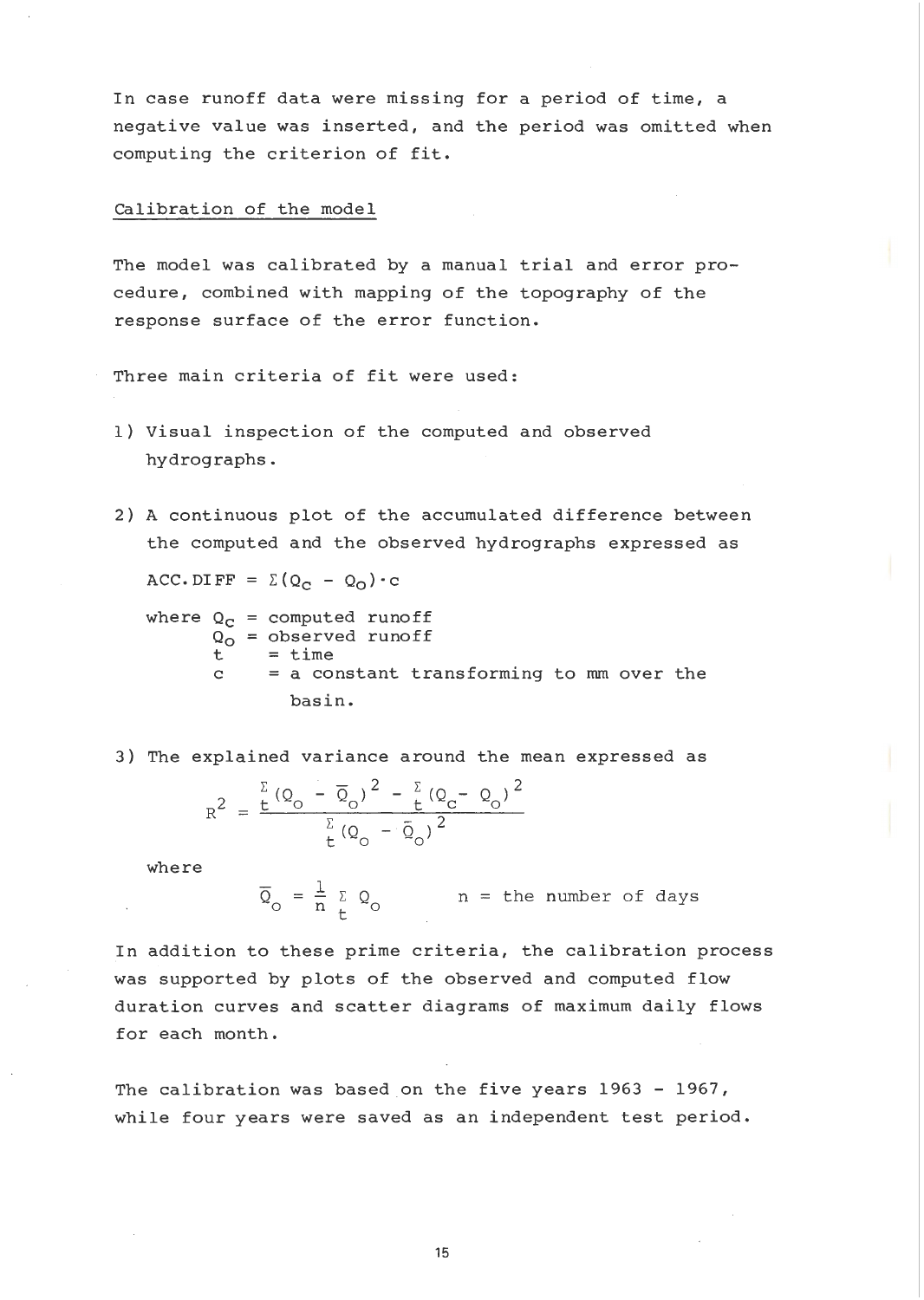It was soon realized that one of the main problems would be to handle a large positive volume error which was increasing the value of ACC. DIFF. each monsoon. After several trials with various values of Fc, LP and  $\beta$  we realized that it was not possible to match the water balance, even if potential values of evapotranspiration were used during the monsoon without reduction for soil moisture deficit. We therefore decided to make a special study on the effect of various estimates on the potential evapotranspiration.

As mentioned in a previous chapter, the work was started based on values of the potential evapotranspiration from Rao (1976) and valid for the station Sagar. The average yearly value for this station is 1 543 mm/year. The corresponding value for Jabalpur is 1 448 mm/year, but they show a slightly different seasonal pattern. An independent source of information is The World Water Balance Atlas (Kovzel, 1968), which shows values between 1 750 mm and 2 000 mm per year. These somewhat confusing results and the fact that we were in serious trouble as concerns the volume error made us decide to try three approaches.

l} Original evapotranspiration data from Sagar.

- 2) Evapotranspiration data from Sagar with a correction factor to arrive at an annual total of 1 800 mm.
- 3) Evapotranspiration data from Jabalpur with a correction factor to arrive at an annual total of 1 800 mm.

Results from 1963 are shown in Figure 8. These results are representative for the whole record and show that the modified data from Jabalpur are preferable. We do not, however, claim that these data are correct, only that these data were preferable for this application with all its possible other error sources, which may effect the volumes. Figure 8 also shows that the level of the storage in the soil moisture zone immediately before onset of the monsoon is very little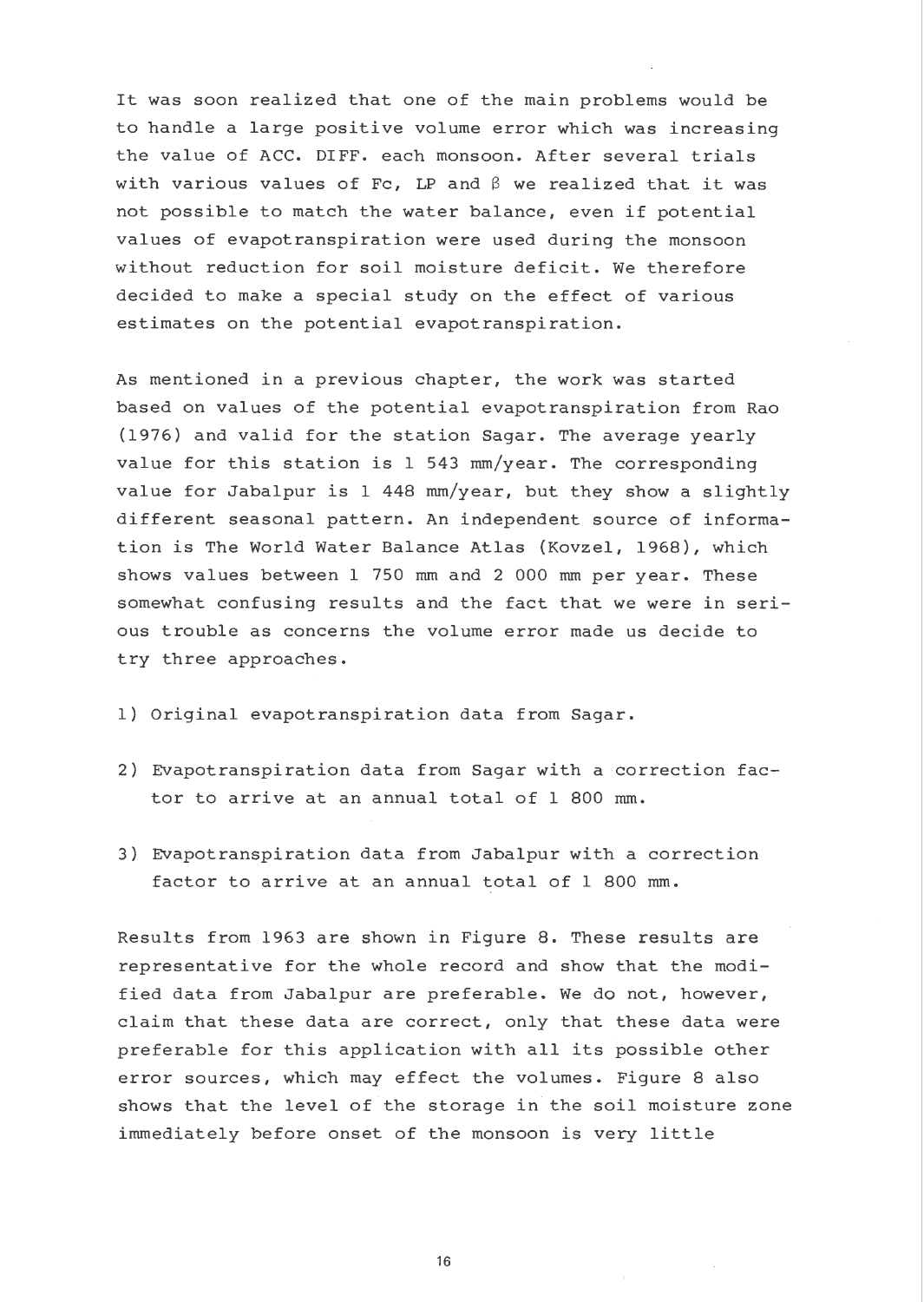

Figure 8. The effect on the modelling results from three alternative sets of evapotranspiration data.

J.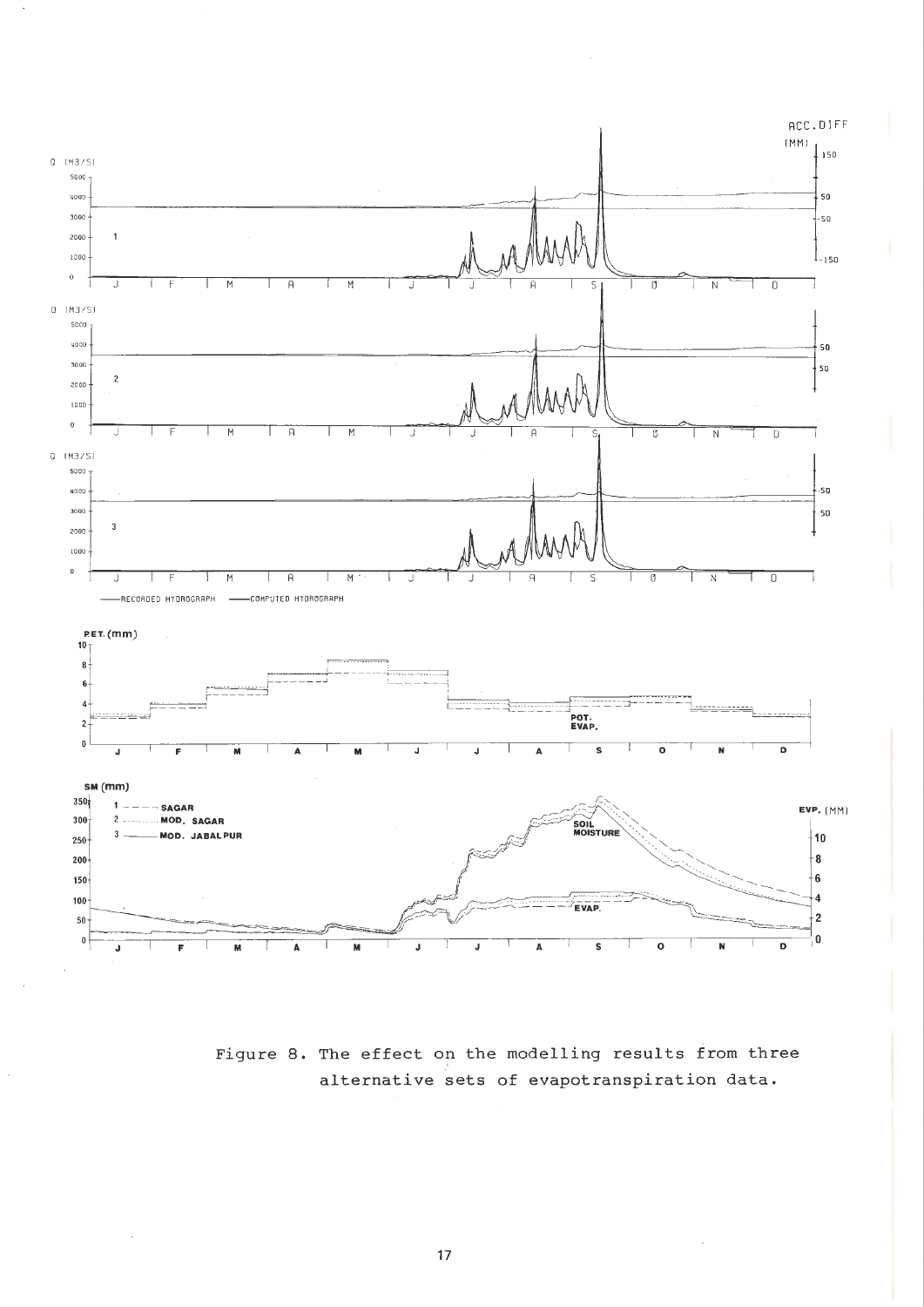sensitive to the choice of evapotranspiration data and that the most interesting evapotranspiration values are those during the monsoon. This further means that the total amount of potential evapotranspiration in a year is of less importance than its seasonal distribution.

The calibration of the HBV-6 model was finalized within some 15 computer runs. The final parameter values are summarized in Table 2 and plottings are shown in Figure 9. Note that negative values have been inserted for missing runoff data. A scatter diagram of monthly maximum flows and the flow duration curves are shown in Figure 10. The final value of  $\mathbb{R}^2$ was 0.79 for the five years, which is a compromize between a high  $R^2$ -value and a relatively low volume error. A slightly higher R<sup>2</sup>-value can be obtained, but then a larger value of ACC. DIFF. has to be accepted .

| Parameter           |      |                   |                | Parameter value |                |                |  |
|---------------------|------|-------------------|----------------|-----------------|----------------|----------------|--|
| type                | Unit |                   | in subbasin    |                 |                |                |  |
|                     |      | $\mathbf 1$       | $\overline{2}$ | 3               | 4              | 5              |  |
| $\rm{Fc}$           | mm   | 300<br>$\epsilon$ | 500            | 500             | 400            | 300            |  |
| $L_{\rm p}$         | mm   | 100               | 200            | 200             | 150            | 100            |  |
| $\beta$             | -    | 1.50              | 1.50           | 1.50            | 1.50           | 1.50           |  |
| $c$ <sub>perc</sub> | mm   | 0.70              | 0.70           | 0.70            | 0.70           | 0.70           |  |
| $L_{uz}$            | mm   | 20                | 20             | 20              | 20             | 20             |  |
| $K_{\mathbf{O}}$    | g    | 100               | 100            | 100             | 100            | 100            |  |
| $\kappa_1$          | g    | 20                | 20             | 20              | 20             | 20             |  |
| $K_{2}$             | g    | $\overline{2}$    | $\overline{2}$ | $\overline{a}$  | $\overline{2}$ | $\overline{2}$ |  |
| <b>MAXBAS</b>       | Day  | 1                 | ı              | ı               | ı              | $\mathbf 1$    |  |
| <b>BLAG</b>         | Day  | $\circ$           | ı              | ı               | ı              | ı              |  |

|  |  |        |  | Table 2. Final parameter values after calibration of the |  |
|--|--|--------|--|----------------------------------------------------------|--|
|  |  | model. |  |                                                          |  |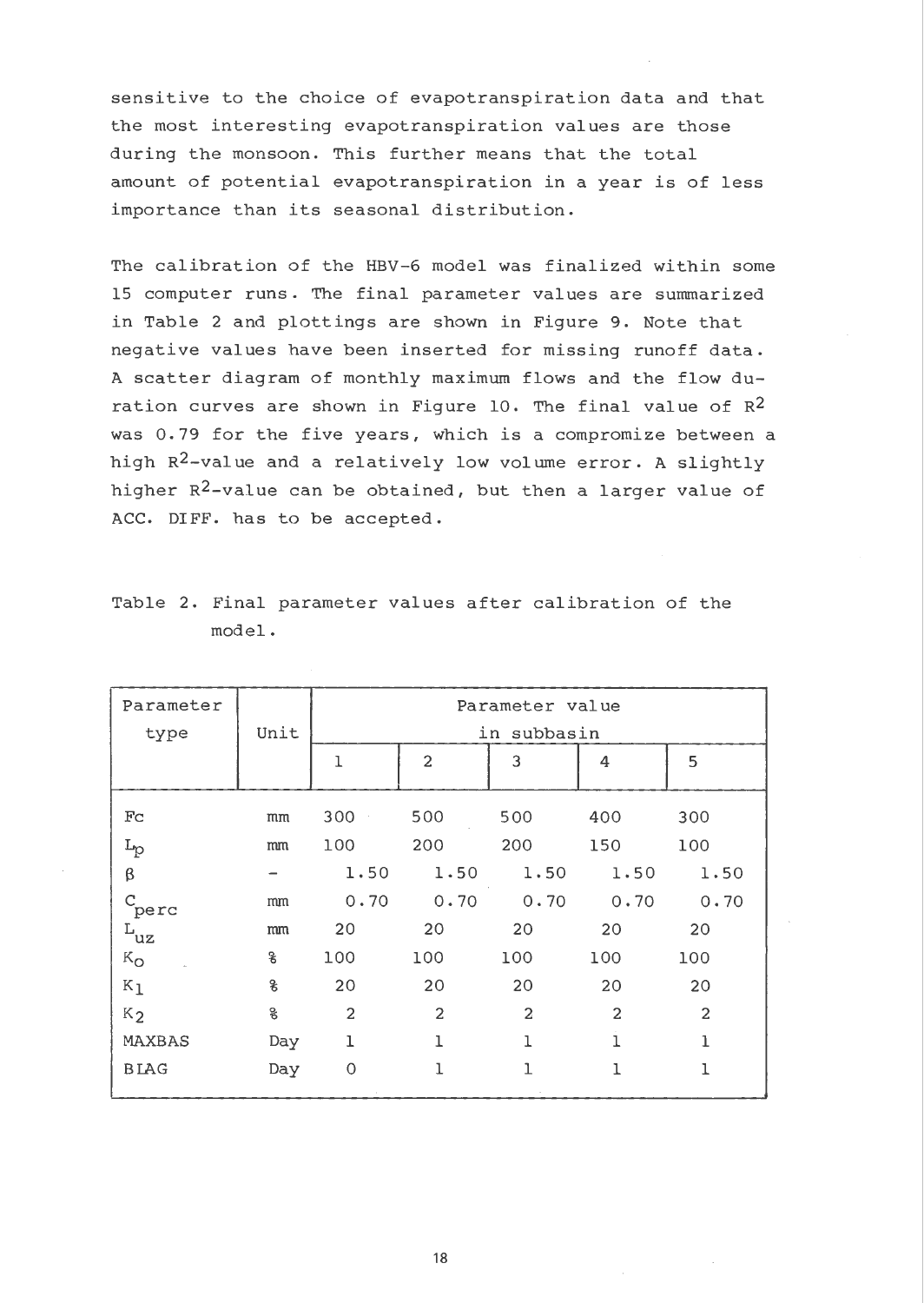

 $fEMP$  (C)



= soil moisture storage  $EVP = actual evapotranspiration$ 

(SP indicates snowpack and is absent in this basin)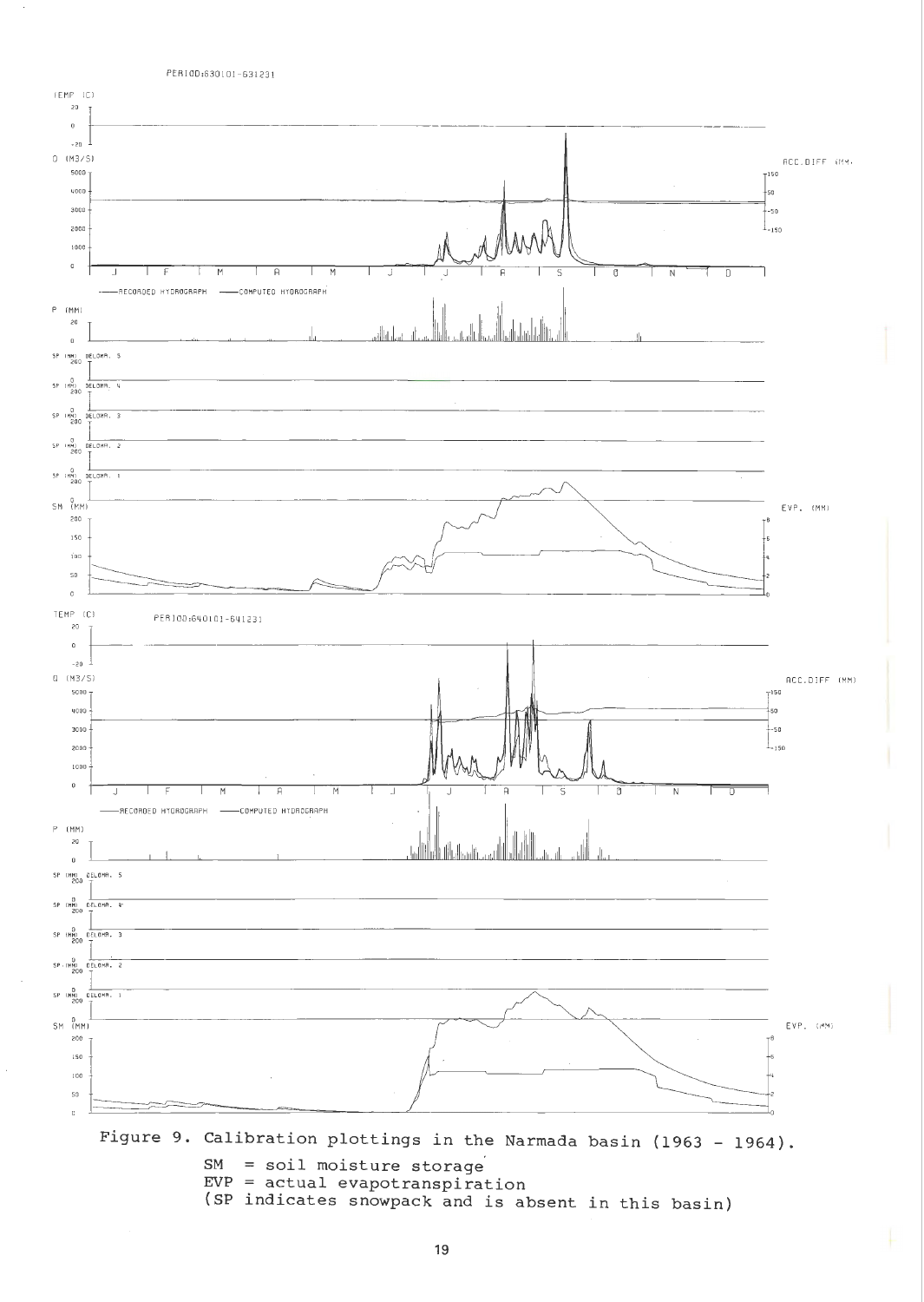

(SP indicates snowpack and is absent in this basin)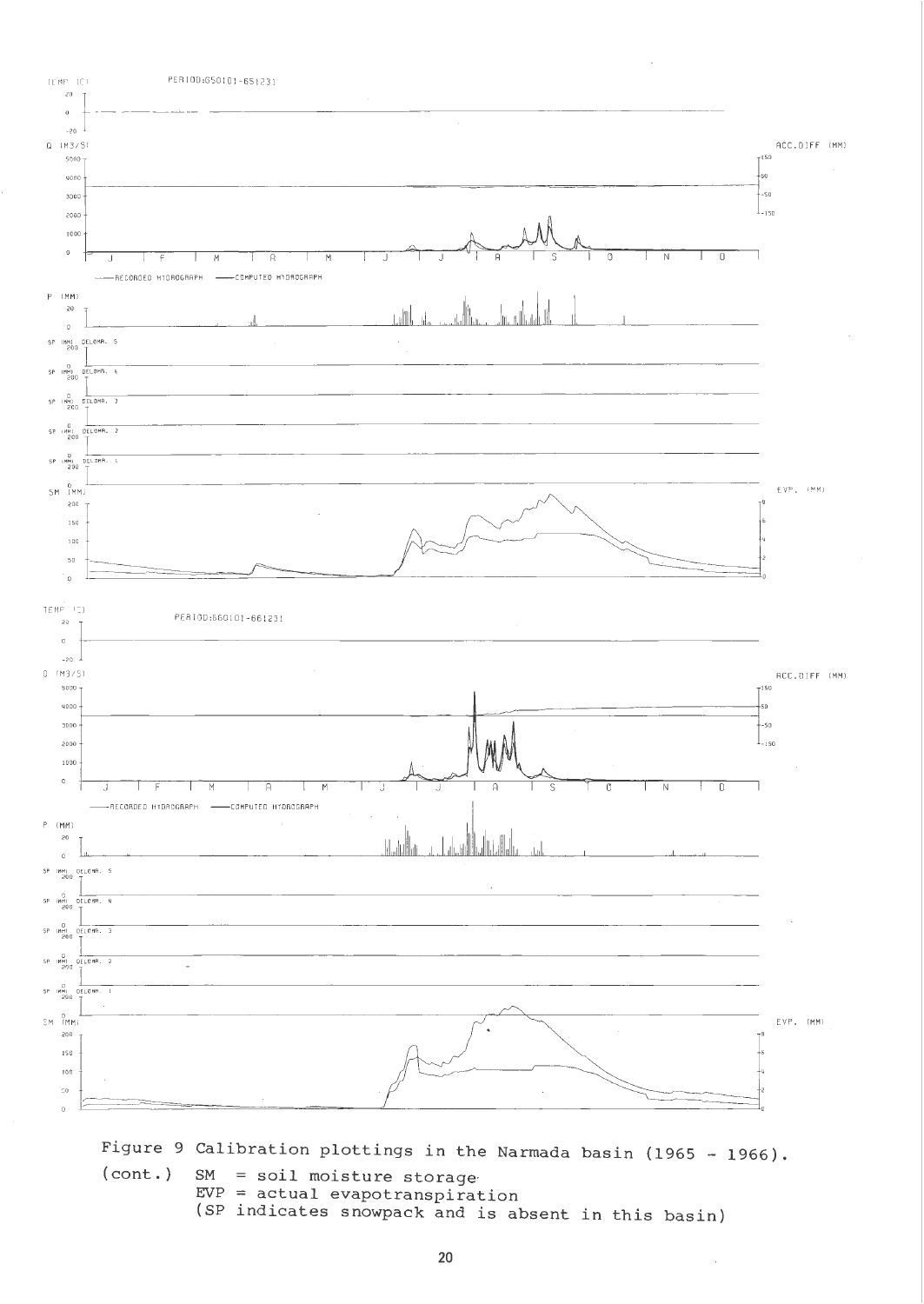

Figure 9. Calibration plottings in the Narmada basin (1967).  $(cont.)$  $SM = soil moisture storage$  $EVP = actual evapotranspiration$ (SP indicates snowpack and is absent in this basin)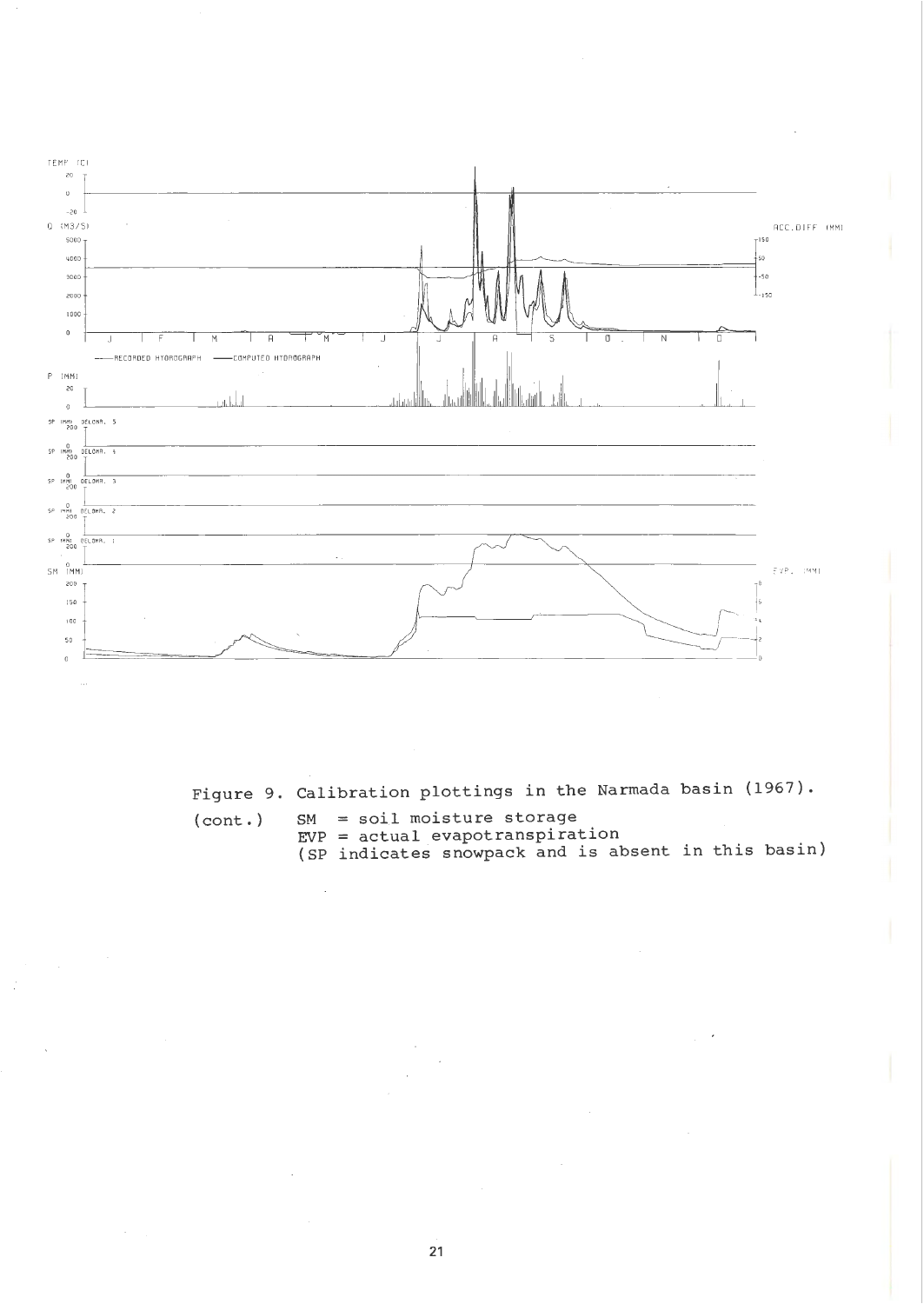

Figure 10. Scatter diagram of maximum monthly flows and flow duration curves for the calibration period (1963 - 1967).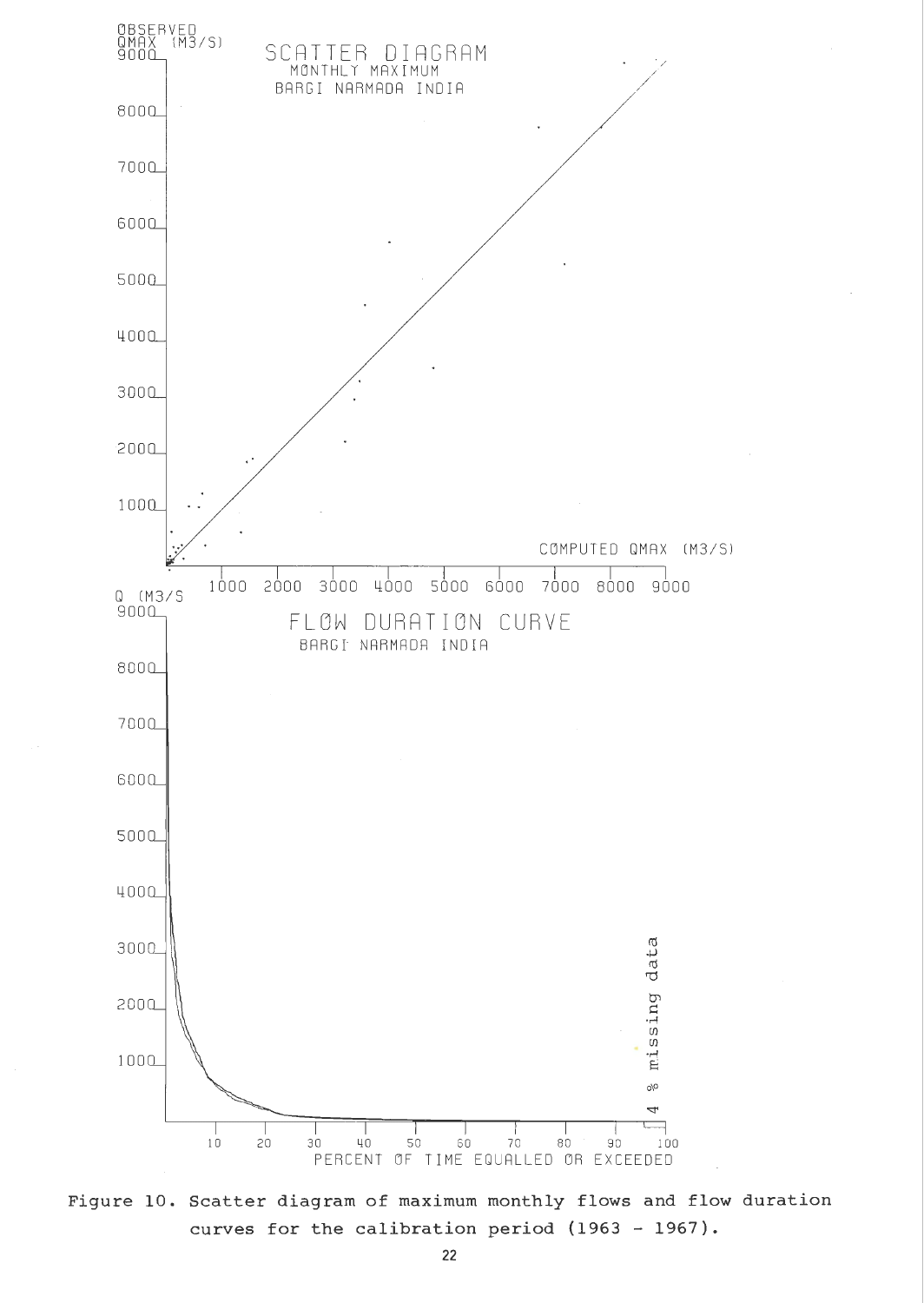#### Independent test of the model

Prior to the final test run of the model on the independent data sequence 1973 - 1976 double-mass plottings were performed on its precipitation records. The results were rather discouraging. The independent period showed to contain more missing data than the calibration period, as shown in Figure 11. We decided to exclude the year 1973 and to fill in the gaps in the remaining records by neighbouring station as far as possible to have at least a three year period. The year 1975 proved to have the most complete data coverage.

The results from the test period are shown on Figure 12 - 13. The corresponding value of  $\mathbb{R}^2$  is 0.81.

It is evident that the model still is suffering from a tendency to overestimate the total volumes, even if the error is relatively small. It is also evident that the more complete data in 1975 are reflected in the results. The peak in 1975 is well described in spite of the fact that no peak of this magnitude was encountered in the calibration period.

#### Test of a lumped model structure

In order to verify whether the distributed approach or merely the better data base are the cause of the increased performance of the model from Phase I to Phase II of the project, a lumped model structure was finally run. The parameter values were taken as averages of those found during calibration of the distributed model. The surprising results are shown in Table 3.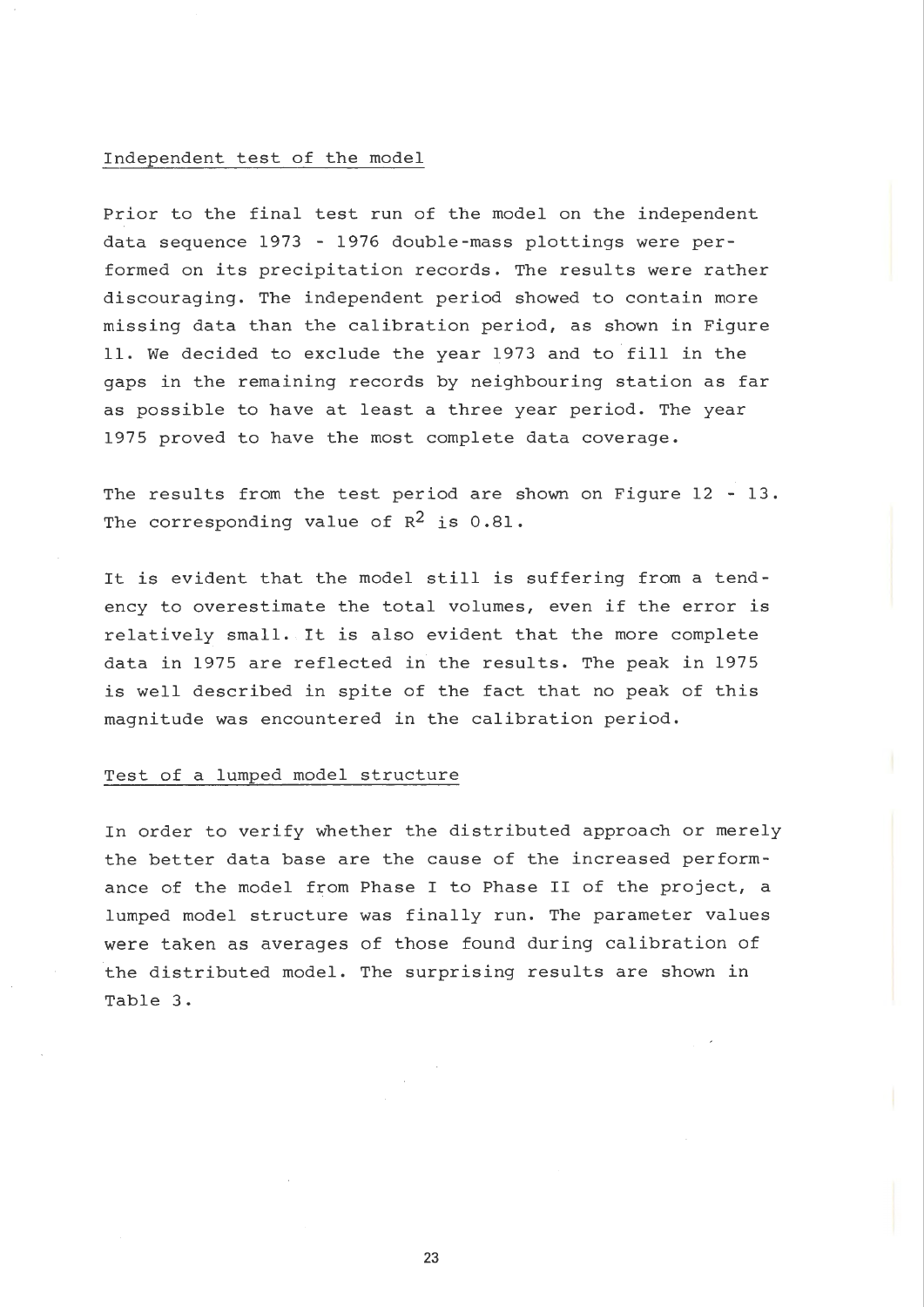# Table 3. Comparison, expressed as R2-values, between the distributed and the lumped model approach.

|                   | Calibration period | Verification period |
|-------------------|--------------------|---------------------|
| Distributed model | 0.79               | 0.81                |
| Lumped model      | 0.74               | 0.83                |

The conclusion of the comparison, which is also supported by visual inspection of the simulations, is that there is no significant improvement when using a distributed approach in the Narmada Basin. ·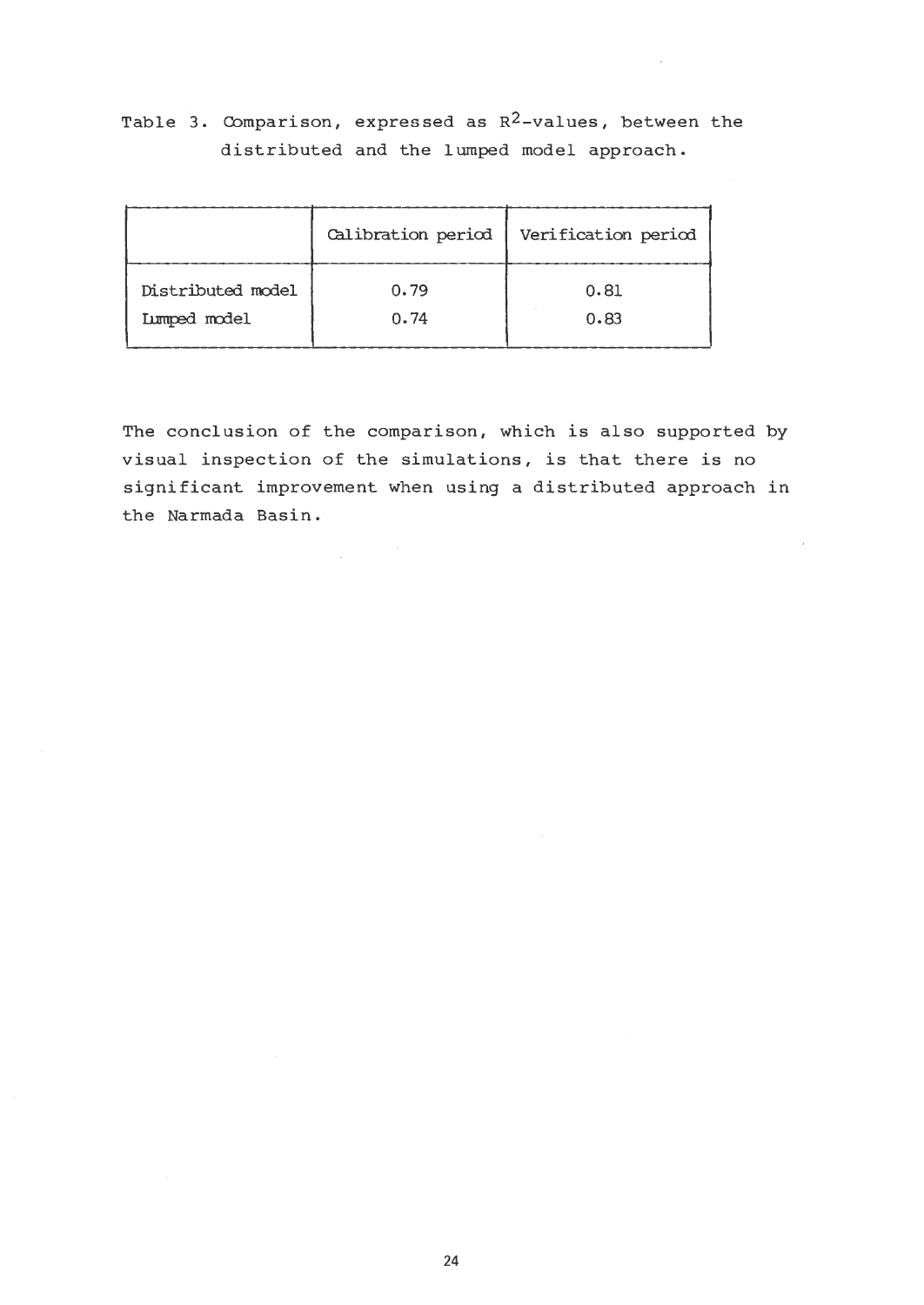

**Figure 11. Double~mass plots of the precipitation stations in the independent test period. The test station along the vertical axis, the mean of the others along the horizontal axis.**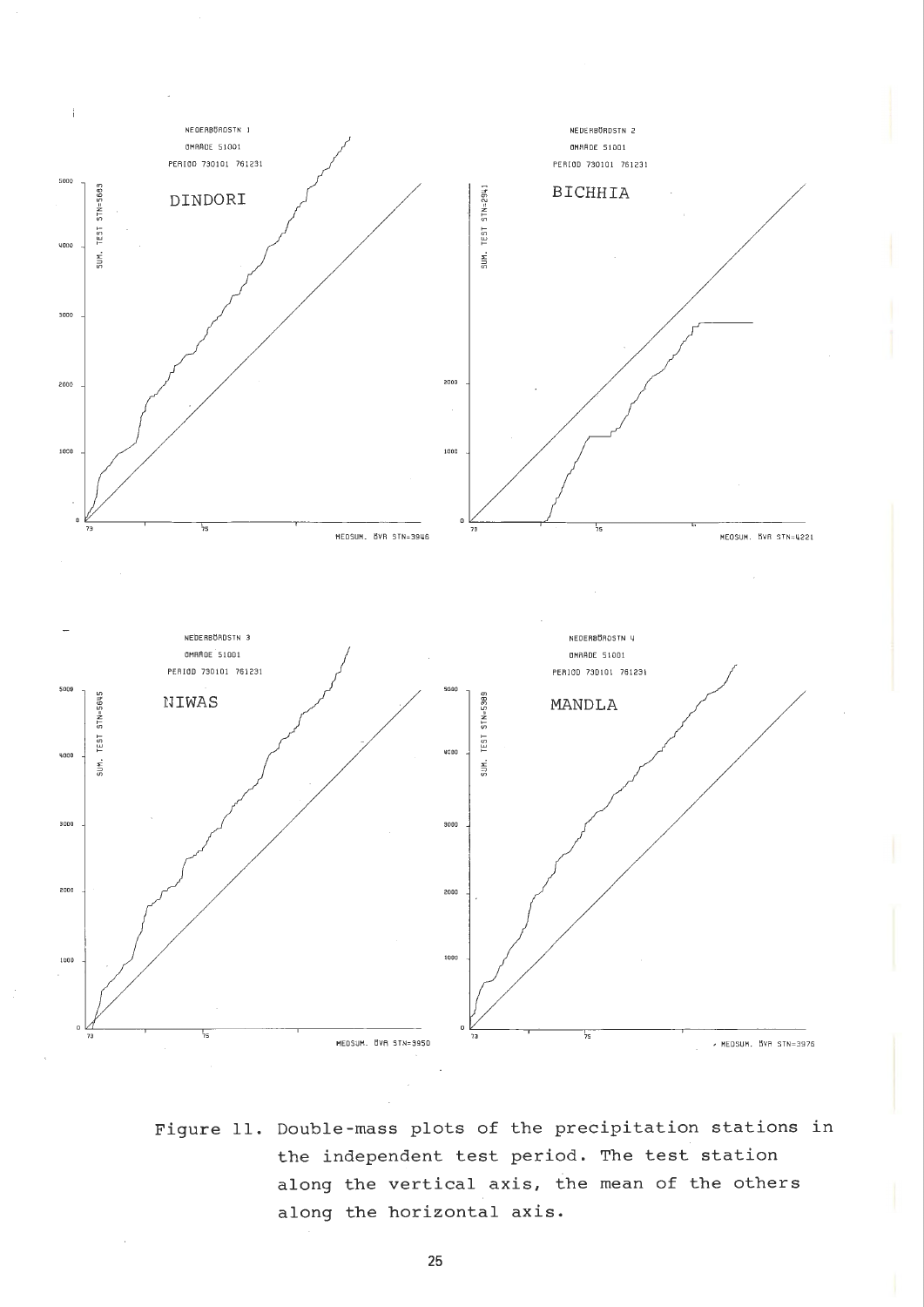

Figure 11. Double-mass plots of the precipitation stations in the independent test period. The test station  $(cont.)$ along the vertical axis, the mean of the others along the horizontal axis.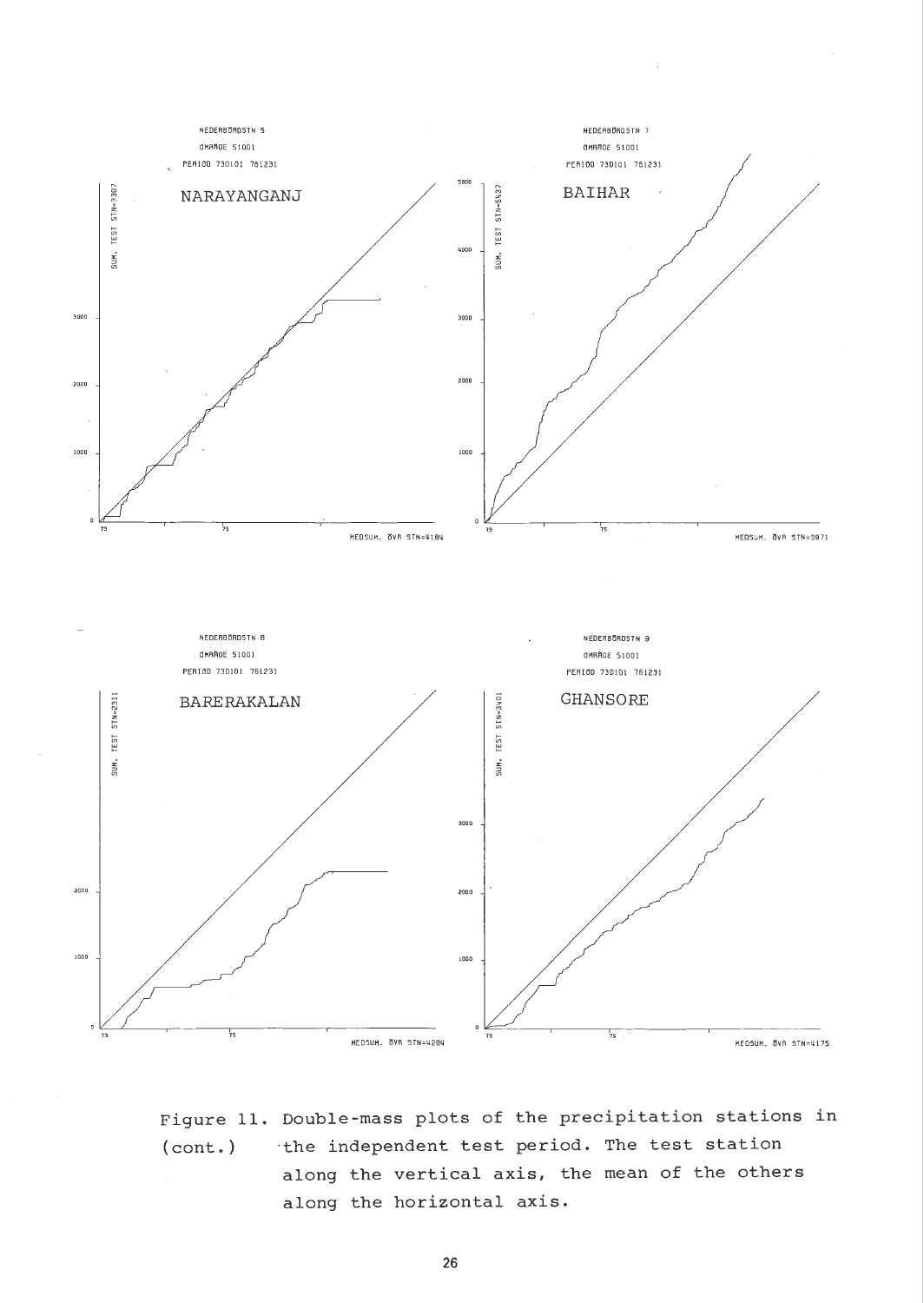

Figure 11. Double-mass plots of the precipitation stations in the independent test period. The test station  $(cont.)$ along the vertical axis, the mean of the others along the horizontal axis.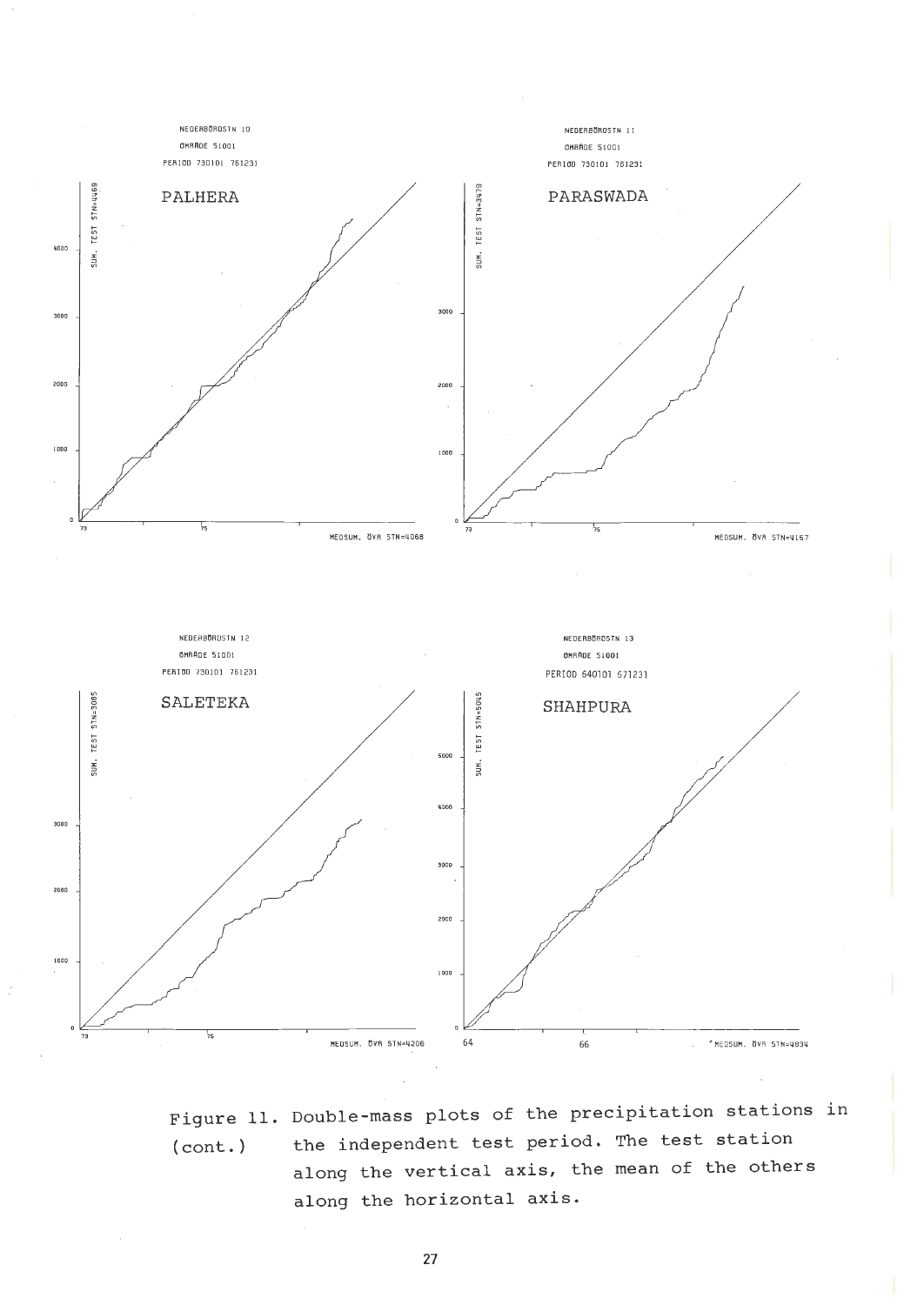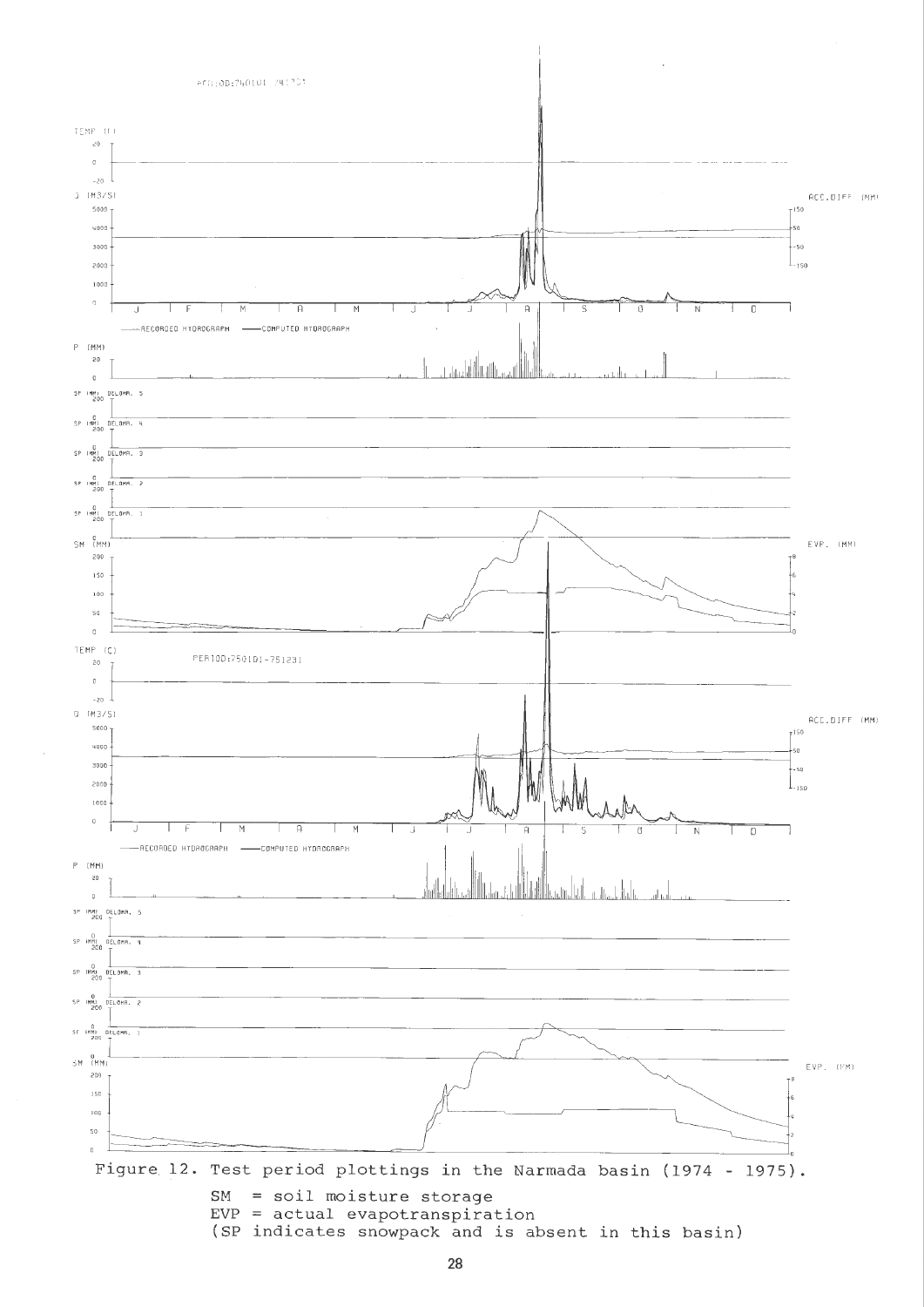PER I 00 , 7GO 101 - 7612 31



**Figure 12 . Test period plottings in the Narmada basin (1976) . (cont . ) SM**  = **soil moisture storage EVP**  = **actual evapotranspiration (SP indicates snowpack and is absent in this basin )**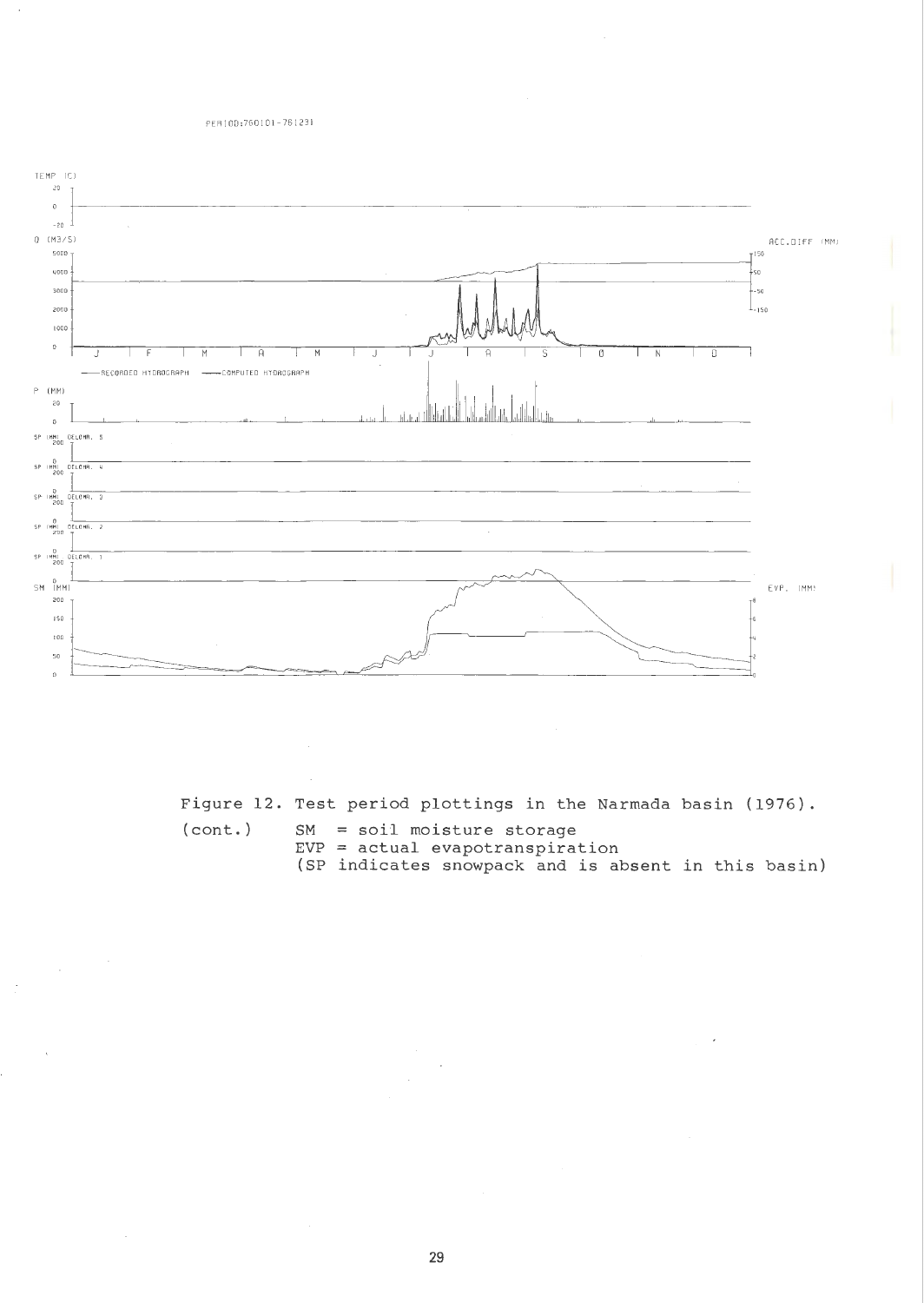

**Figure 13. Scatter diagram of maximum monthly flows and flow duration curves for the test period (1974 - 1976).**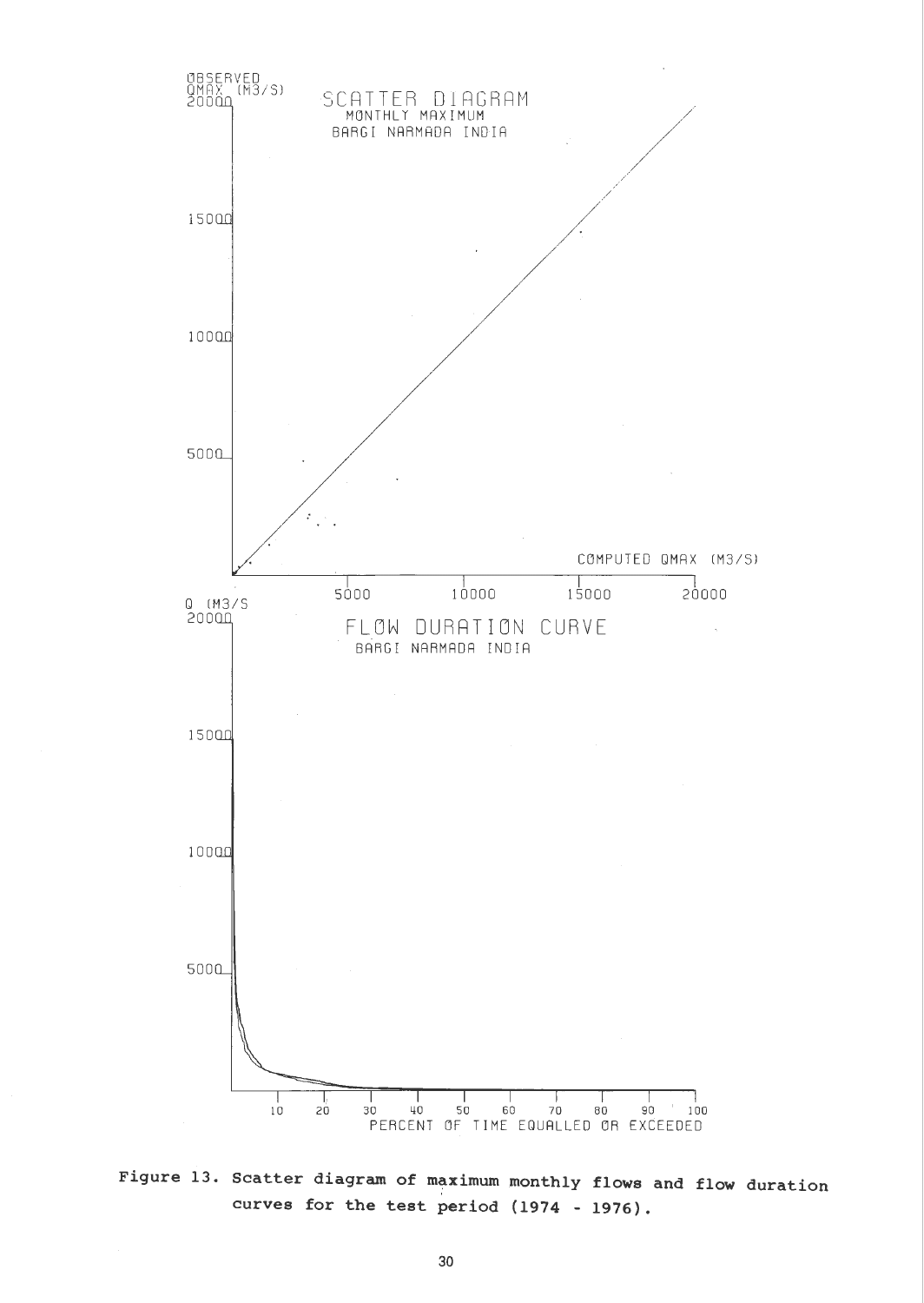The response of the model to rainfall is governed by its state variables, which, in a general form, can be expressed as:

 $Q = f(P, S_{sm}, S_{uz}, S_{1z}, S_T)$ with  $Q = runoff$  $p =$  precipitation  $S_{\text{sm}}$  = soil moisture state in the model  $S_{\text{UZ}}$  = storage in the upper zone of the model  $S_{1z}$  = storage in the lower zone of the model  $S_{\eta}$  = state in the transformation function.

Due to the quick response of runoff to precipitation in this particular basin, the transformation function is not very important when analysing daily data (MAXBAS = 1 in Table 2). A simple translation of one day for four of the subbasins seems to be the only routing procedure needed to turn generated runoff into discharge (BIAG = 1 in Table 2).

The storage components of the upper zone, S<sub>uz</sub>, and the lower zone,  $S_{17}$ , are further strongly related to runoff, Q, although this relationship is not unique due to nonlinearities caused by the use of a constant percolation capacity, C<br>perc'

The above two considerations together with the fact that a lumped model seemed to perform equally well as the distributed one, made us believe that the runoff response to rainfall approximately be expressed as:

$$
Q(t) \approx f(P(t-1), S_{sm}(t-2), Q(t-1))
$$

where  $t =$  time in days  $(24 h)$ .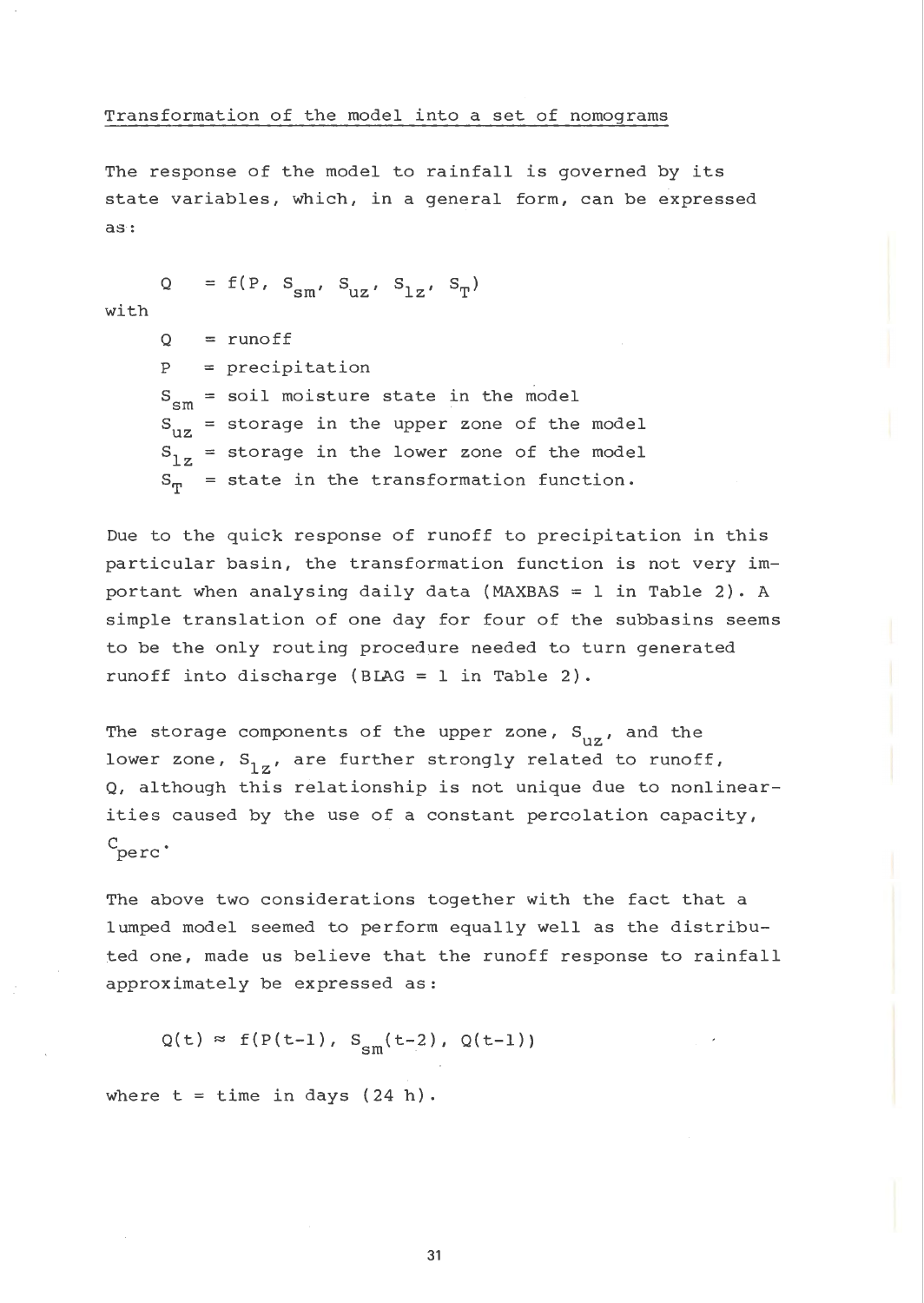The interpretation of this equation is that the runoff on a given day is uniquely depending of the precipitation and runoff on the previous day and the computed soil moisture state on the beginning of that day (or on the end of day t-2). The advantage of the simplified equation is that it may entail the possibility to transform the model into a graphical representation by a set of nomograms.

After some attempts, a set of nomograms was constructed on the basis of synthetic rainfall records, which were run through the lumped version of the model with variable initial conditions. It was soon found out that a practical way would be to use three nomograms and two simple arithmetic expressions. Due to the simplifications there was some scatter when plotting the graphs, but these were not considered to be serious.

The set of nomograms is presented in Figures 14 - 16, and the procedures when calculating runoff is given below:

- 1. Start with a given value of  $Q(t-1)$  and  $S_{sm}(t-2)$ . Enter nomogram 1 (Figure 14) with the actual precipitation value for the last 24 hours,  $P(t-1)$ , and arrive at the runoff value  $Q(t)$ .
- 2. Enter nomogram 2 (Figure 15) with P(t-1) and arrive at an intermediate soil moisture state S' $_{\texttt{sm}}^{\text{}}$
- 3. Compute a new intermediate soil moisture state as:

$$
S''_{sm} = \frac{S'_{sm} + S_{sm}(t-2)}{2}
$$

4. Enter nomogram 3 (Figure 16) with S"<sub>sm</sub> and arrive at a value of the actual evapotranspiration of day  $(t-1)$ , EVP $(t-1)$ .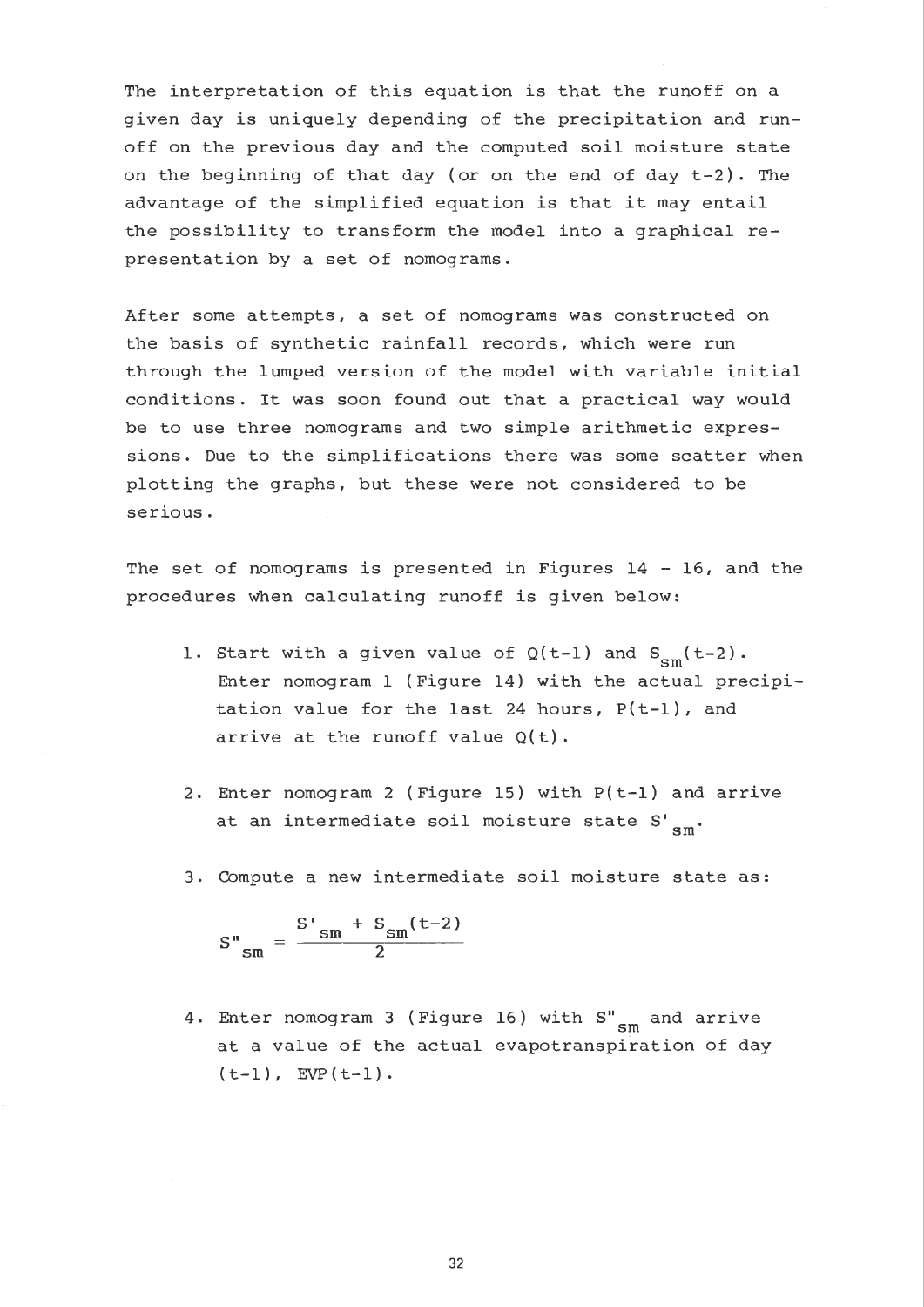5. Compute the soil moisture state for day t-1 as:

 $S_{\text{sm}}(t-1) = S''_{\text{sm}} - EVP (t-1).$ 

6. Put  $S_{\text{sm}}(t-2) = S_{\text{sm}}(t-1)$  and  $Q(t-1) = Q(t)$ and return to 1. for simulation of next day.

In Figure 17 simulations by the nomogram technique are compared to computer simulations by the lumped model version. A scatter diagram of model simulations by the lumped model versus nomogram simulations is shown in Figure 18. As can be seen, the agreement is good with deviations of a smaller order of magnitude than between the model simulations and the observed hydrographs. Due to the quick response of the model in this basin the effect of runoff on the previous day is very small and does not change at values higher than 900  $m^3/s$ .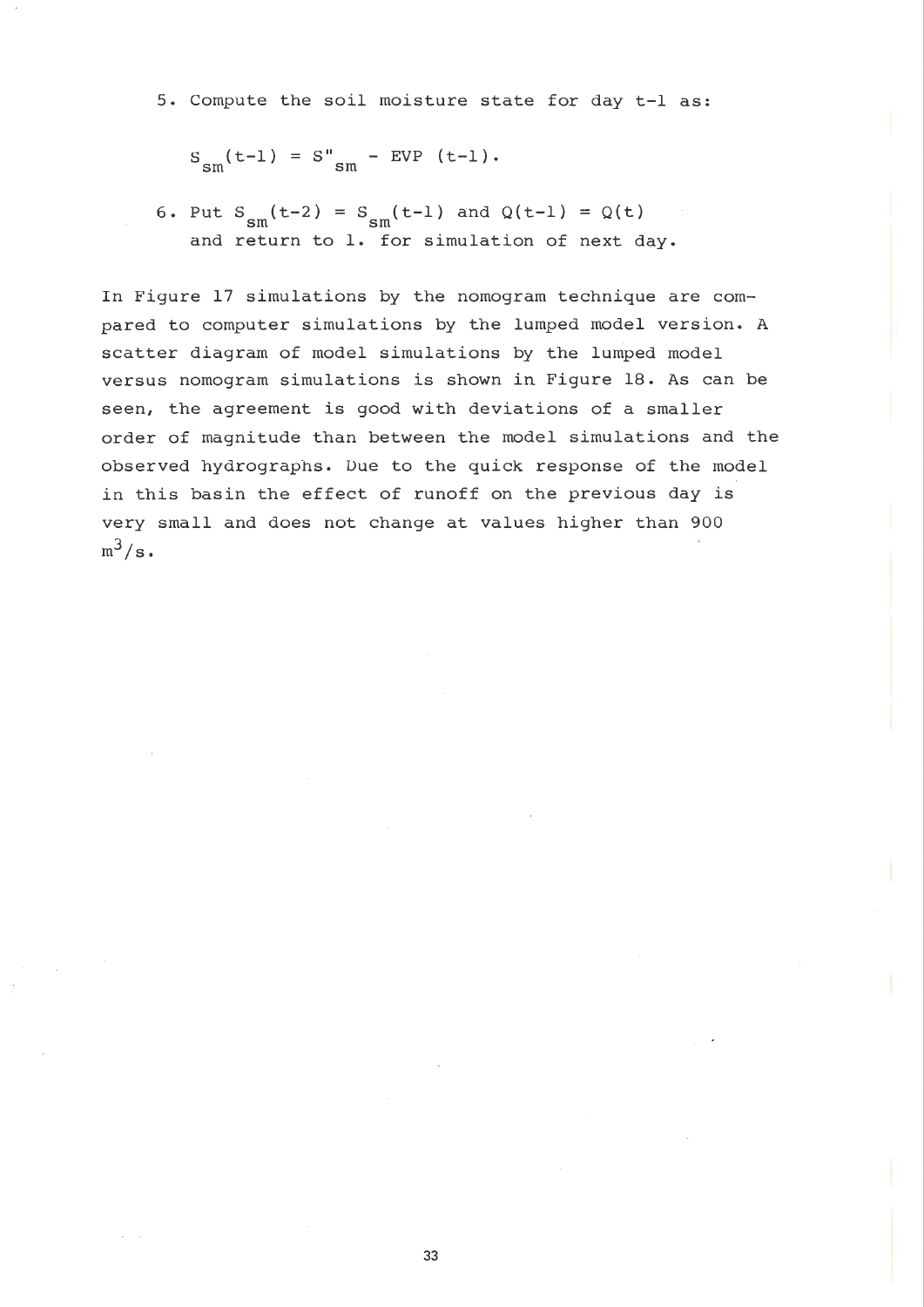

Figure 14. Nomogram 1. Estimation of  $Q(t)$  from  $P(t-1)$ ,  $S_{\text{sm}}(t-2)$ , and  $Q(t-1)$ .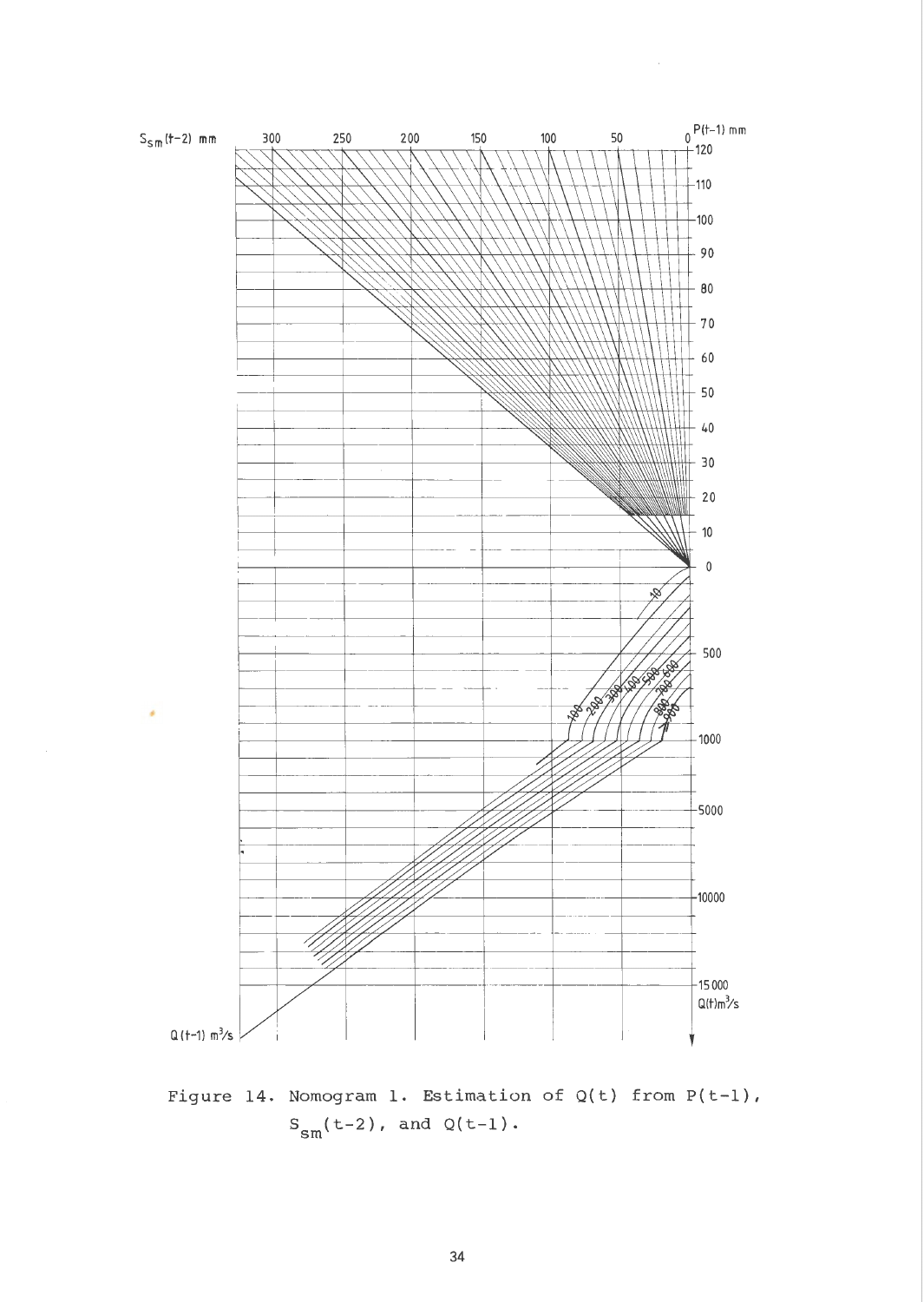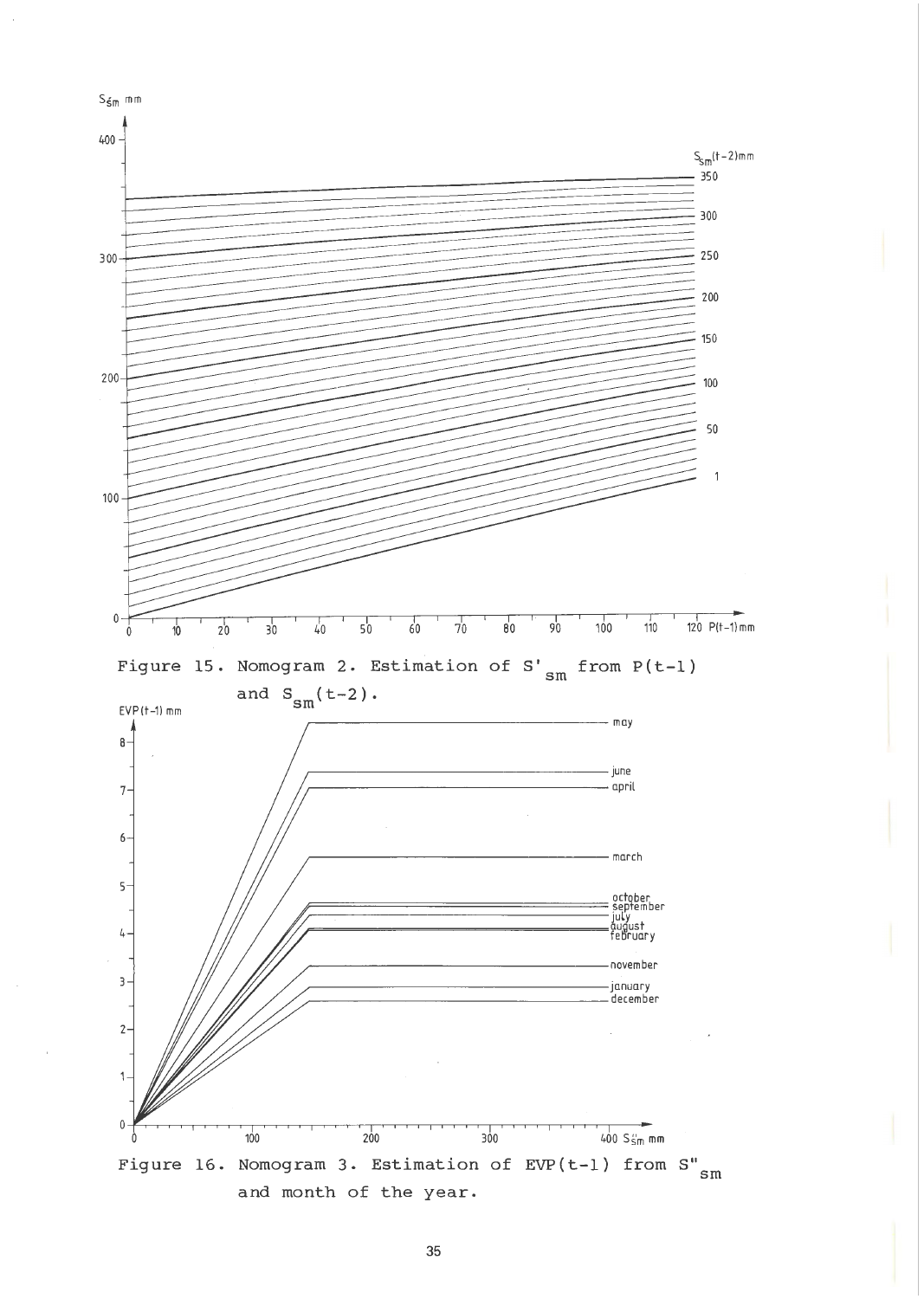





**Figure 18. Simulation by the nomogram technique plotted against computer simulations by the lumped model version. (Daily data.)**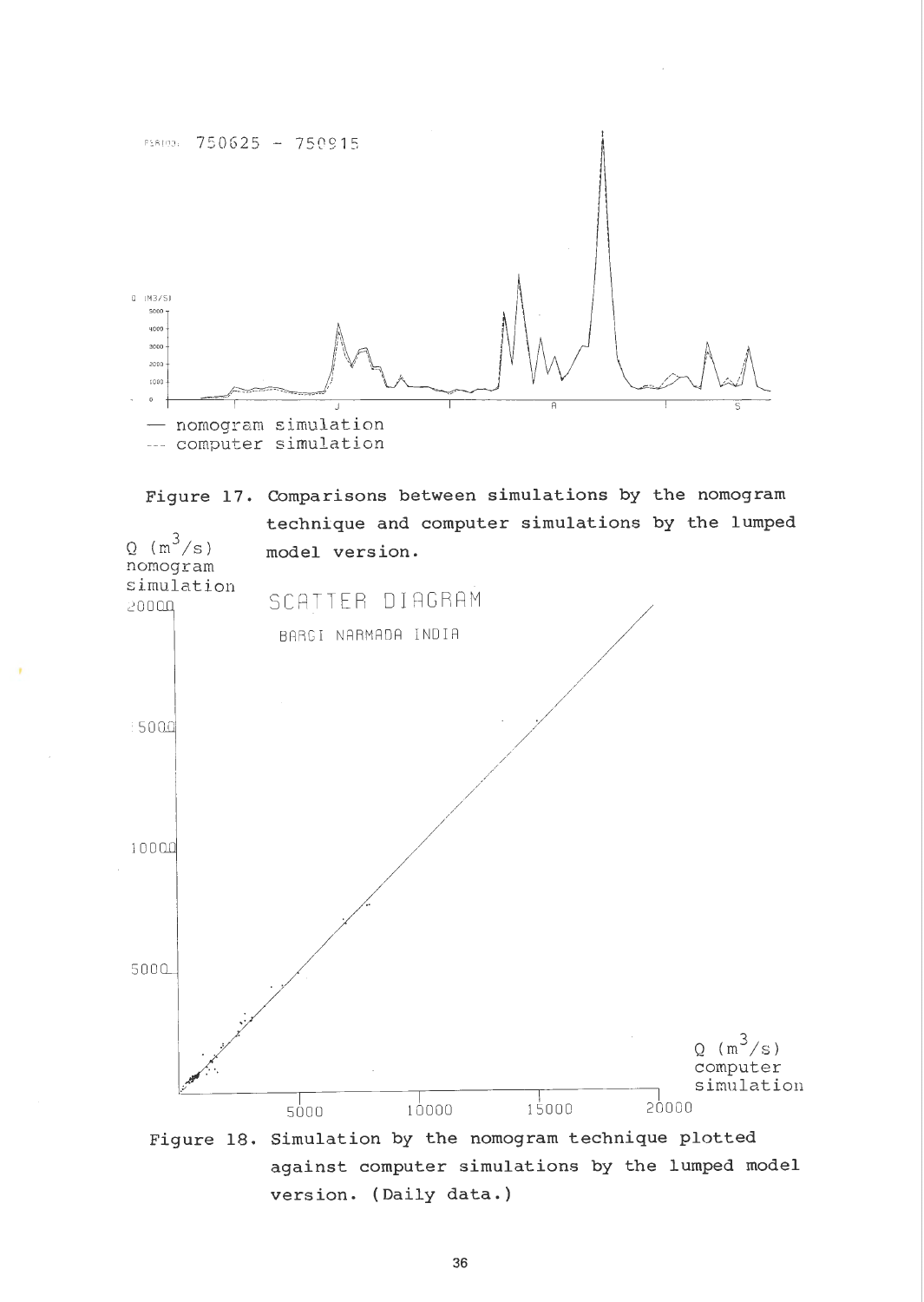Needless to say, the use of the graphical representations of the model has the advantage that forecasts and shorter simulations can be performed without any computer support. The six steps needed can be reduced to four (1, 4, 5, and 6) if there is no rain, and to three (4, 5, and 6) if only soil moisture is of interest during a dry spell. Because of the low variability of the soil moisture conditions immediately before the onset of the monsoon, the model can be at rest during the dry season, and the computation can start up in May or June.

It has to be strongly emphazised that this set of nomograms is derived uniquely for this particular basin and this particular set of input data. The shape of the nomograms will be different in another basin, and it will be much more complicated to construct a nomogram in abasin with slow response or with a significant snowmelt component.

#### Summary and discussion

The results from the calibration of the distributed HBV-6 model are encouraging, and the model accounts for some 80 % of the initial variance of runoff in the Upper Narmada basin. The increase in performance from the lumped model in Phase-I of the project is considerable. The main cause of this improvement is the better coverage of precipitation data. The switch from a lumped to a distributed model structure did not result in a significantly better simulation.

The choice of the potential evapotranspiration data during the monsoon proved to be very critical for the overall performance of the model, while the values during the dry season are not as critical. This means that the seasonal distribution of the estimates of the potential evapotranspiration is more important than the annual totals.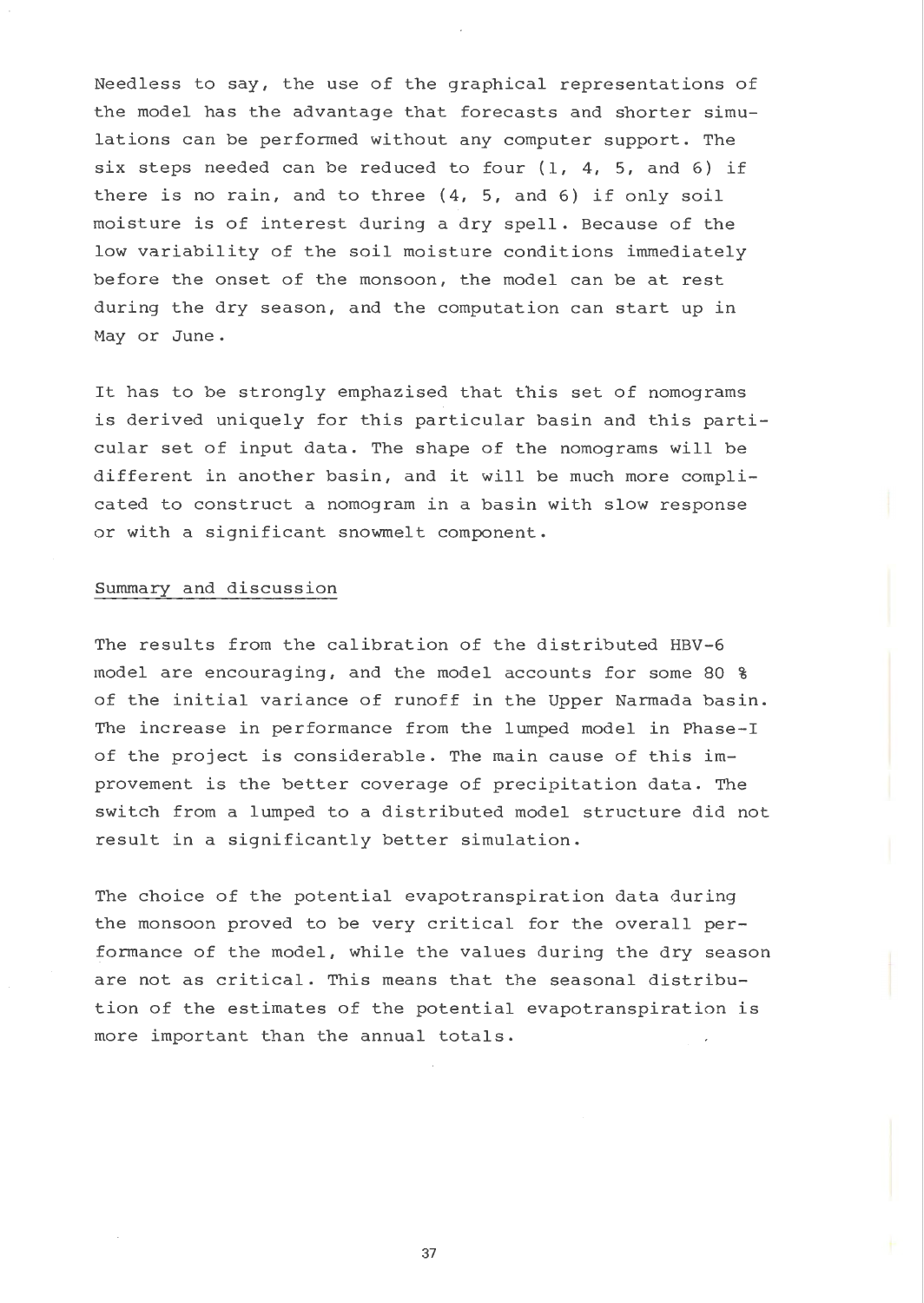Due to the quick response of the basin to rainfall and the absence of snow, it has been possible to transform the model into a set of nomograms and two simple arithmetic operations. The performance of this procedure is comparable to that of the lumped model version. It is possible to run the model for the Upper Narmada river with the set of nomograms in this report and without support from a computer.

#### Acknowledgements

This work was carried out with funds from the Swedish International Development Agency (SIDA). Thanks are also due to Professor M.C. Chaturvedi, co-ordinator of the project from IIT-Delhi, and to the SMHI staff for valuable technical support during different stages of Phase-II of this project, in particular to Barbro Johansson for constructing the nomograms, and to Vera Kuylenstierna for typing the manuscript.

The valuable assistance from our data suppliers, India Meteorological Department, Central Water Commission, and the Madhya Pradesh Irrigation Department is finally acknowledged, as well as the support from Uttar Pradesh Irrigation Department.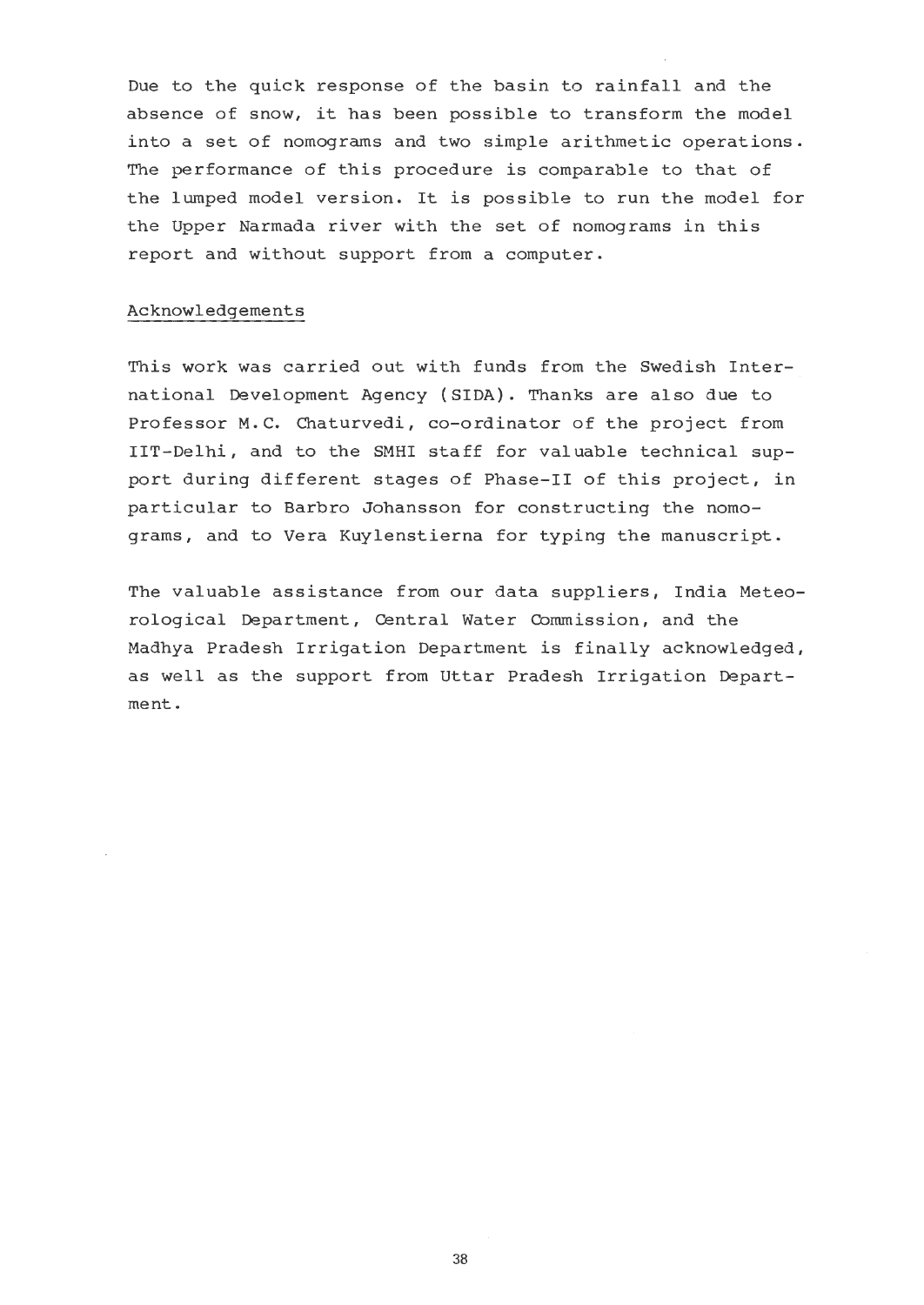#### REFERENCES

Bergström, s., and M.C. Chaturvedi Institutional Collaboration between IIT, Delhi, and SMHI, Norrköping, on Water Resources Development - Hydrological Forecasting - Report on Phase-1 and plans for Phase-II, SMHI, Norrköping, 1980

Bergström, s. Development and Application of a Conceptual Runoff Model for Scandinavian Catchments Swedish Meteorological and Hydrological Institute Report No. RHO 7, Norrköping, 1976

Boughton, w.c. A Mathematical Model for Relating Runoff to Rainfall with Daily Data Trans. Inst. Engrs. (Australia), 7:83, 1966

Bergström, s., and G. Sandberg Simulation of Groundwater Response by Conceptual Models - Three Case Studies Nordic Hydrology, pp 71 - 81, 1983

Dawdy, D.R, and T. O'Donell Mathematical Models of Catchment Behaviour Proc. ASCE, Journal of Hydraulics Division HY 4. 91:123, 1965

Hydrocomp Inc. Operation Manual, 2nd Ed., Palo Alto, Hydrocomp, 1969.

Kovzel, A., Ed. Atlas of World Water Balance Gidrometeoizdat, Leningrad, 1968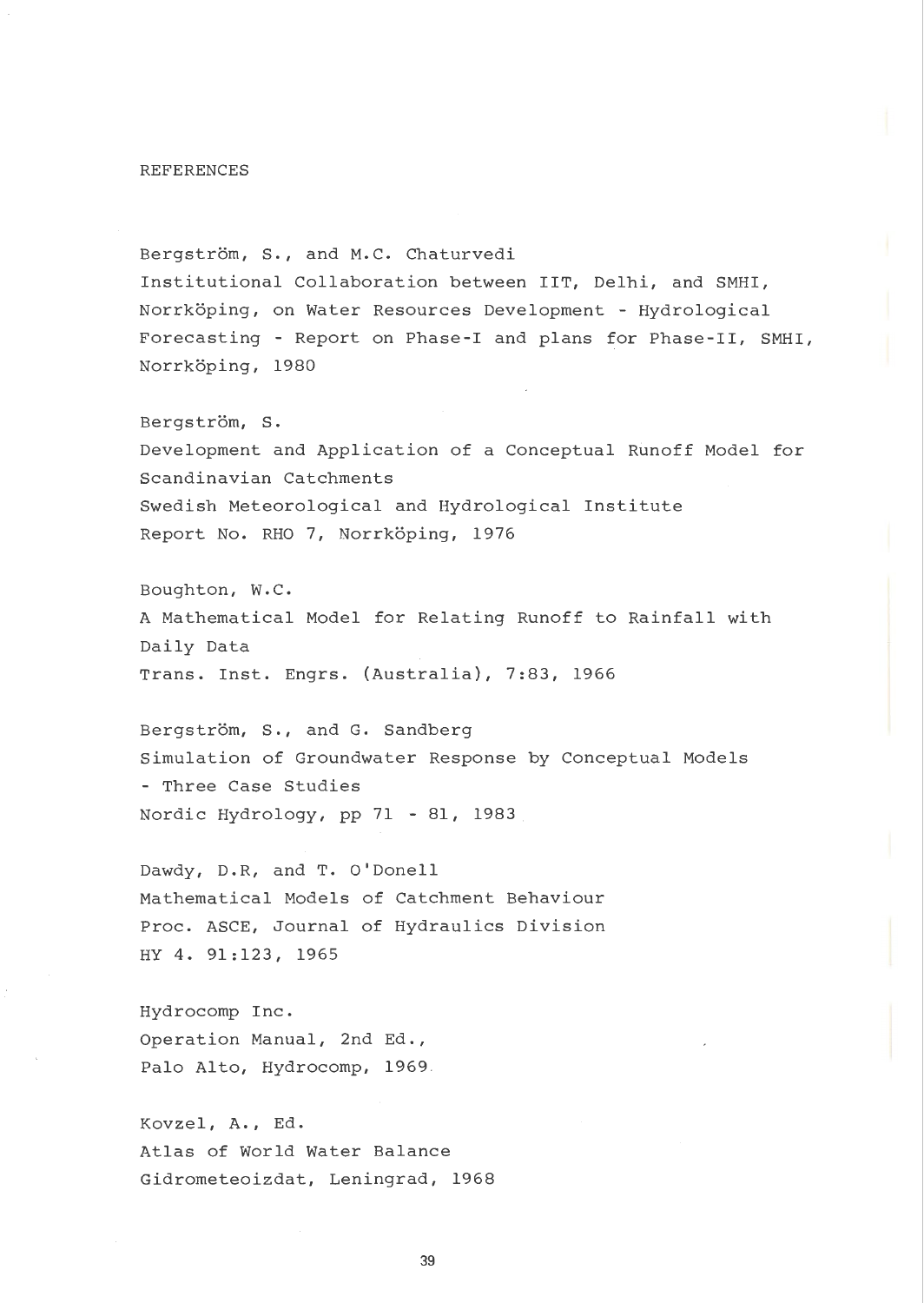Linsley, R.K., and N.H. Crawford Computation of a Synthetic Streamflow Record on a Digital Computer IASH Pub. No. 51, pp 526 - 538, 1960

#### NOAA

National Weather Service Forecast System Forecast Procedures Technical Memorandum NWS Hydro-14 Washington, Silver Spring, Maryland, December, 1972

Quick, M.C., and A. Pipes Daily and Seasonal Runoff Forecasting with a Water Budget Model International Symposia on the Role of Snow and Ice in Hydrology Measurement and Forecasting Banff, Alberta, UNESCO/WMO, September, 1972

Rao, K.N. , C.J. George, and K. S. Ramasastri The Climatic Water Balance of India Memoirs of the India Meteorological Department, Vol. XXXII, Part III, Delhi-110006, India

Rockwood, D.M., Application of Streamflow Synthesis and Reservoir Regulation - SSARR - Program to Lower Mekong River Pub. No. 80, FASIT Symposium, Tucson, Arizona, pp 329 - 344, December, 1958

Sugawara, M. On the Analysis of Runoff Structure about Several Japanese Rivers Jpn. J. Geophysics, 2, 1961

Westman, S-E. Metod för homogenitetskontroll av meteorologiska och hydrolgoiska observationsserier Rapport nr HO 1, Swedish Meteorolgical and Hydrological Institute (SMHI) Norrköping, Sweden, 1982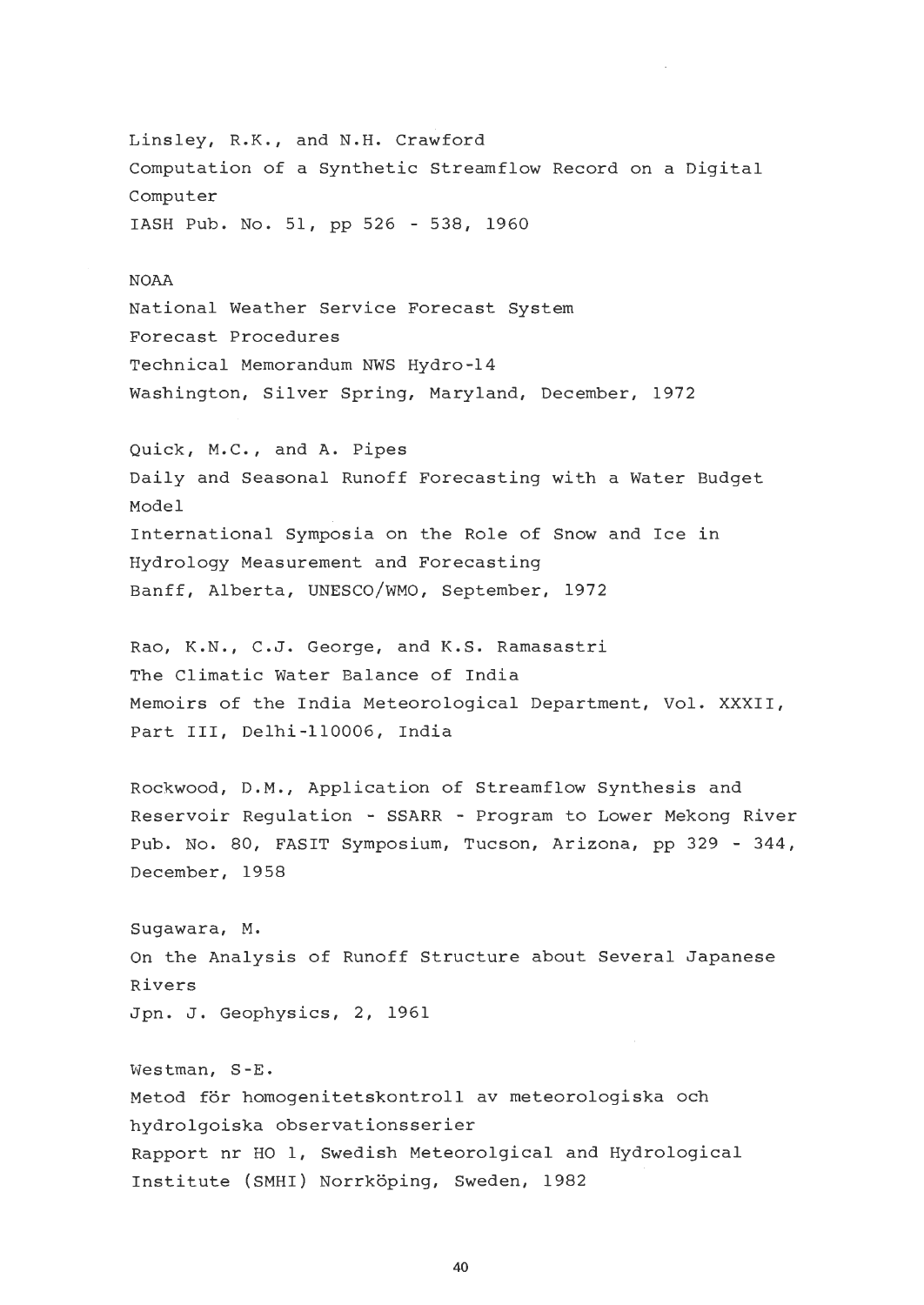|       |              | SMHI Rapporter, HYDROLOGI OCH OCEANOGRAFI (RHO)                                                                                                                              |
|-------|--------------|------------------------------------------------------------------------------------------------------------------------------------------------------------------------------|
| Νr    | $\mathbf{1}$ | Weil, J G<br>Verification of heated water jet numerical model<br>Stockholm 1974                                                                                              |
| Νr    | 2            | Svensson, J<br>Calculation of poison concentrations from a hypothetical<br>accident off the Swedish coast<br>Stockholm 1974                                                  |
| Nr.   | 3            | Vasseur, B<br>Temperaturförhållanden i svenska kustvatten<br>Stockholm 1975                                                                                                  |
| Nr    | 4            | Svensson, J<br>Beräkning av effektiv vattentransport genom Sunninge sund<br>Stockholm 1975                                                                                   |
| Nr.   | 5            | Bergström, S och Jönsson, S<br>The application of the HBV runoff model to the Filefjell<br>research basin<br>Norrköping 1976                                                 |
| Nr 6  |              | Wilmot, W<br>A numerical model of the effects of reactor cooling water on<br>fjord circulation<br>Norrköping 1976                                                            |
| Νr    | 7            | Bergström, S<br>Development and application of a conceptual runoff model<br>Norrköping 1976                                                                                  |
| Νr    | 8            | Svensson, J<br>Seminars at SMHI 1976-03-29--04-01 on numerical models of the<br>spreading of cooling water<br>Norrköping 1976                                                |
| Nr    | - 9          | Simons, J, Funkquist, L and Svensson, J<br>Application of a numerical model to Lake Vänern<br>Norrköping 1977                                                                |
| Nr 10 |              | Svensson, S<br>A statistical study for automatic calibration of a conceptual<br>runoff model<br>Norrköping 1977                                                              |
| Nr 11 |              | Bork, I<br>Model studies of dispersion of pollutants in Lake Vänern<br>Norrköping 1977                                                                                       |
| Nr 12 |              | Fremling, S<br>Sjöisars beroende av väder och vind, snö och vatten<br>Norrköping 1977                                                                                        |
| Nr 13 |              | Fremling, S<br>Sjöisars bärighet vid trafik<br>Norrköping 1977                                                                                                               |
| Nr 14 |              | Bork, I<br>Preliminary model studies of sinking plumes<br>Norrköping 1978                                                                                                    |
| Nr 15 |              | Svensson, J and Wilmot, W<br>A numerical model of the circulation in Öresund<br>Evaluation of the effect of a tunnel between Helsingborg<br>and Helsingör<br>Norrköping 1978 |
| Nr 16 |              | Funkquist, L<br>En inledande studie i Vätterns dynamik<br>Norrköping 1978                                                                                                    |
| Nr 17 |              | Vasseur, B<br>Modifying a jet model for cooling water outlets<br>Norrköping 1979                                                                                             |
| Nr 18 |              | Udin, I och Mattsson, I<br>Havsis- och snöinformation ur datorbearbetade satellitdata<br>– en metodstudie<br>Norrköping 1979                                                 |
| Nr 19 |              | Ambjörn, C och Gidhagen, L<br>Vatten- och materialtransporter mellan Bottniska viken och<br>Östersjön<br>Norrköping 1979                                                     |
| Nr 20 |              | Gottschalk, L och Jutman, T<br>Statistical analysis of snow survey data<br>Norrköping 1979                                                                                   |

 $\sim$ 

 $\bar{\beta}$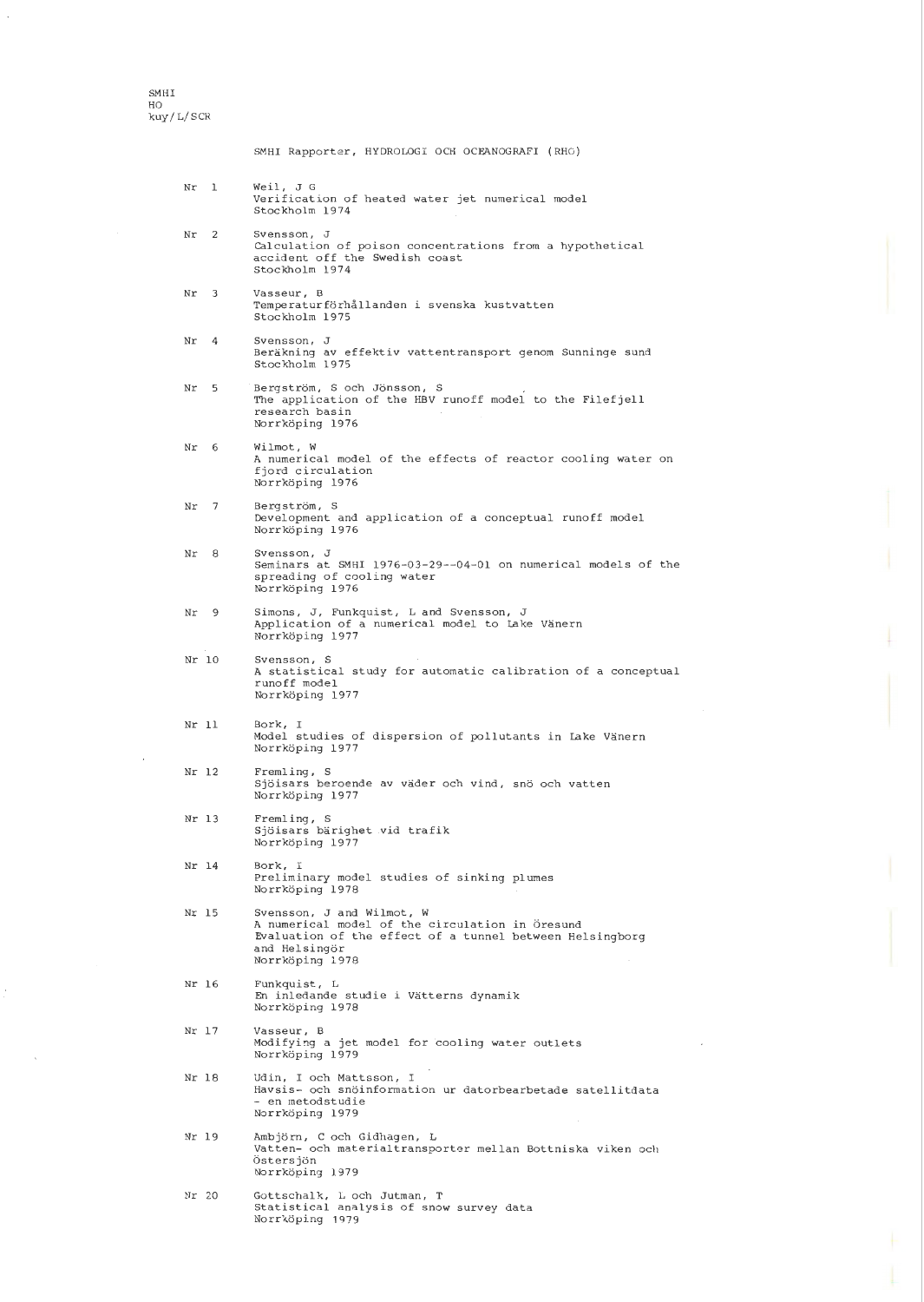| Nr 21   |         | Eriksson, B<br>Sveriges vattenbalans. Årsmedelvärde (1931-60) av nederbörd,<br>avdunstning och avrinning<br>Norrköping 1980                   |
|---------|---------|-----------------------------------------------------------------------------------------------------------------------------------------------|
| $Nr$ 22 |         | Gottschalk, L and Krasovskaia, I<br>Synthesis, processing and display of comprehensive<br>hydrologic information<br>Norrköping 1980           |
| $Nr$ 23 |         | Svensson, J<br>Sinking cooling water plumes in a numerical model<br>Norrköping 1980                                                           |
| $Nr$ 24 |         | Vasseur, B, Funkquist, L and Paul, J F<br>Verification of a numerical model for thermal plumes<br>Norrköping 1980                             |
| Nr 25   |         | Eggertsson, L-E<br>HYPOS - ett system för hydrologisk positionsangivelse<br>Norrköping 1980                                                   |
| Nr 26   |         | Buch, Erik<br>Turbulent mixing and particle distribution investigations<br>in the Himmerfjärd 1978<br>Norrköping 1980                         |
| Nr 27   |         | Eriksson, B<br>Den "potentiella" evapotranspirationen i Sverige<br>Norrköping 1980                                                            |
|         | Nr 28   | Broman, B<br>On the spatial representativity of our oceanographic<br>measurements<br>Norrköping 1981                                          |
| Nr 29   |         | Ambjörn, C, Luide, T, Omstedt, A, Svensson, J<br>En operationell oljedriftsmodell för norra Östersjön<br>Norrköping 1981                      |
|         | Nr 30   | Svensson, J<br>Vågdata från svenska kustvatten 1979 – 1980<br>Norrköping 1981                                                                 |
|         | Nr 31   | Jutman, T<br>Stationsnät för vattenföring<br>Norrköping 1981                                                                                  |
|         | $Nr$ 32 | Omstedt, A, Sahlberg, J<br>Vertical mixing and restratification in the Bay of Bothnia<br>during cooling<br>Norrköping 1982                    |
|         | Nr 33   | Brandt, M<br>Sedimenttransport i svenska vattendrag<br>Norrköping 1982                                                                        |
|         | Nr 34   | Bringfelt, B<br>A forest evapotranspiration model using synoptic data<br>Norrköping 1982                                                      |
|         | Nr 35   | Bhatia, P K, Bergström, S, Persson, M<br>Application of the distributed HBV-6 model to the Upper<br>Narmada Basin in India<br>Norrköping 1984 |

 $\label{eq:2.1} \frac{1}{\sqrt{2}}\left(\frac{1}{\sqrt{2}}\right)^{2} \left(\frac{1}{\sqrt{2}}\right)^{2} \left(\frac{1}{\sqrt{2}}\right)^{2} \left(\frac{1}{\sqrt{2}}\right)^{2} \left(\frac{1}{\sqrt{2}}\right)^{2} \left(\frac{1}{\sqrt{2}}\right)^{2} \left(\frac{1}{\sqrt{2}}\right)^{2} \left(\frac{1}{\sqrt{2}}\right)^{2} \left(\frac{1}{\sqrt{2}}\right)^{2} \left(\frac{1}{\sqrt{2}}\right)^{2} \left(\frac{1}{\sqrt{2}}\right)^{2} \left(\$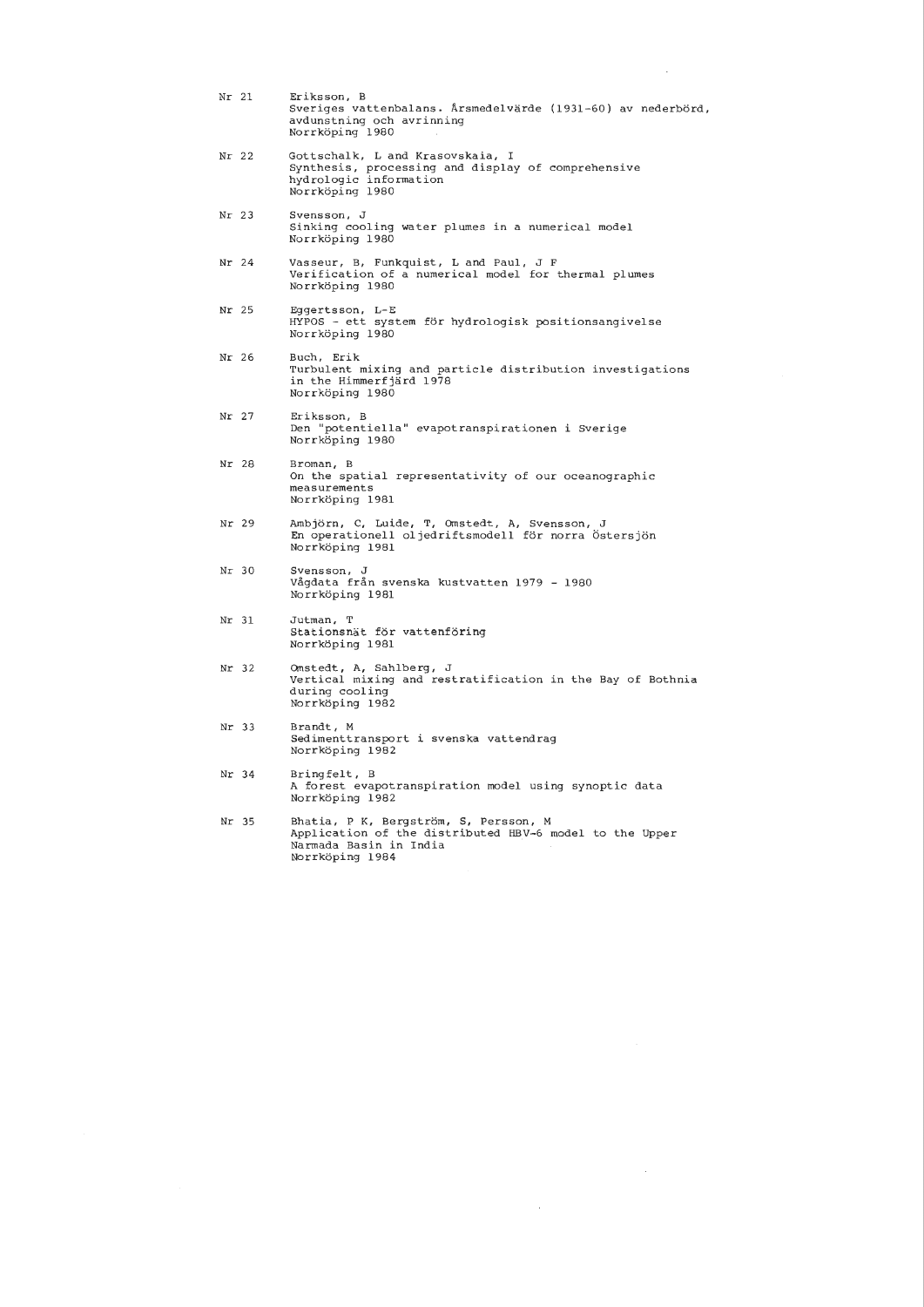| SMHI<br>HO<br>kuy/L/SCR |                |                                                                                                                                                    |
|-------------------------|----------------|----------------------------------------------------------------------------------------------------------------------------------------------------|
|                         |                | SMHI Rapporter, METEOROLOGI OCH KLIMATOLOGI (RMK)                                                                                                  |
| Nr                      | $\mathbf{1}$   | Thompson, T, Udin, I, and Omstedt, A<br>Sea surface temperatures in waters surrounding Sweden<br>Stockholm 1974                                    |
| Nr                      | 2              | Bodin, S<br>Development on an unsteady atmospheric boundary layer model.<br>Stockholm 1974                                                         |
| Nr                      | $_{3}$         | Moen, L<br>A multi-level quasi-geostrophic model for short range weather<br>predictions<br>Norrköping 1975                                         |
| Νr                      | 4              | Holmström, I<br>Optimization of atmospheric models<br>Norrköping 1976                                                                              |
| Nr                      | 5              | Collins, W G<br>A parameterization model for calculation of vertical fluxes<br>of momentum due to terrain induced gravity waves<br>Norrköping 1976 |
| Nr                      | 6              | Nyberg, A<br>On transport of sulphur over the North Atlantic<br>Norrköping 1976                                                                    |
| Nr                      | $\overline{7}$ | Lundqvist, J-E, and Udin, I<br>Ice accretion on ships with special emphasis on Baltic<br>conditions<br>Norrköping 1977                             |
| Nr                      | - 8            | Eriksson, B<br>Den dagliga och årliga variationen av temperatur, fuktighet<br>och vindhastighet vid några orter i Sverige<br>Norrköping 1977       |
| Nr                      | - 9            | Holmström, I, and Stokes, J<br>Statistical forecasting of sea level changes in the Baltic<br>Norrköping 1978                                       |
| Nr 10                   |                | Omstedt, A, and Sahlberg, J<br>Some results from a joint Swedish-Finnish sea ice experi-<br>ment, March, 1977<br>Norrköping 1978                   |
| $Nr$ 11                 |                | Haag, T<br>Byggnadsindustrins väderberoende, seminarieuppsats i före-<br>taqsekonomi, B-nivă<br>Norrköping 1978                                    |
| Nr <sub>12</sub>        |                | Eriksson, B<br>Vegetationsperioden i Sverige beräknad från temperatur-<br>observationer<br>Norrköping 1978                                         |
|                         | Nr 13          | Bodin, S<br>En numerisk prognosmodell för det atmosfäriska gränsskiktet<br>grundad på den turbulenta energiekvationen<br>Norrköping 1979           |
|                         | Nr 14          | Eriksson, B<br>Temperaturfluktuationer under senaste 100 åren<br>Norrköping 1979                                                                   |
| Nr 15                   |                | Udin, I, och Mattisson, I<br>Havsis- och snöinformation ur datorbearbetade satellitdata<br>- en modellstudie<br>Norrköping 1979                    |
|                         | Nr 16          | Eriksson, B<br>Statistisk analys av nederbördsdata. Del I. Arealnederbörd<br>Norrköping 1979                                                       |
|                         | $Nr$ 17        | Eriksson, B<br>Statistisk analys av nederbördsdata. Del II. Frekvensanalys<br>av månadsnederbörd<br>Norrköping 1980                                |
|                         | Nr 18          | Eriksson, B<br>Årsmedelvärden (1931–60) av nederbörd, avdunstning och<br>avrinning<br>Norrköping 1980                                              |
|                         | Nr 19          | Omstedt, A<br>A sensitivity analysis of steady, free floating ice<br>Norrköping 1980                                                               |
|                         | Nr 20          | Persson, C och Omstedt, G<br>En modell för beräkning av luftföroreningars spridning och<br>deposition på mesoskala<br>Norrköping 1980              |

 $\bar{\beta}$ 

 $\overline{\phantom{a}}$ 

 $\bar{z}$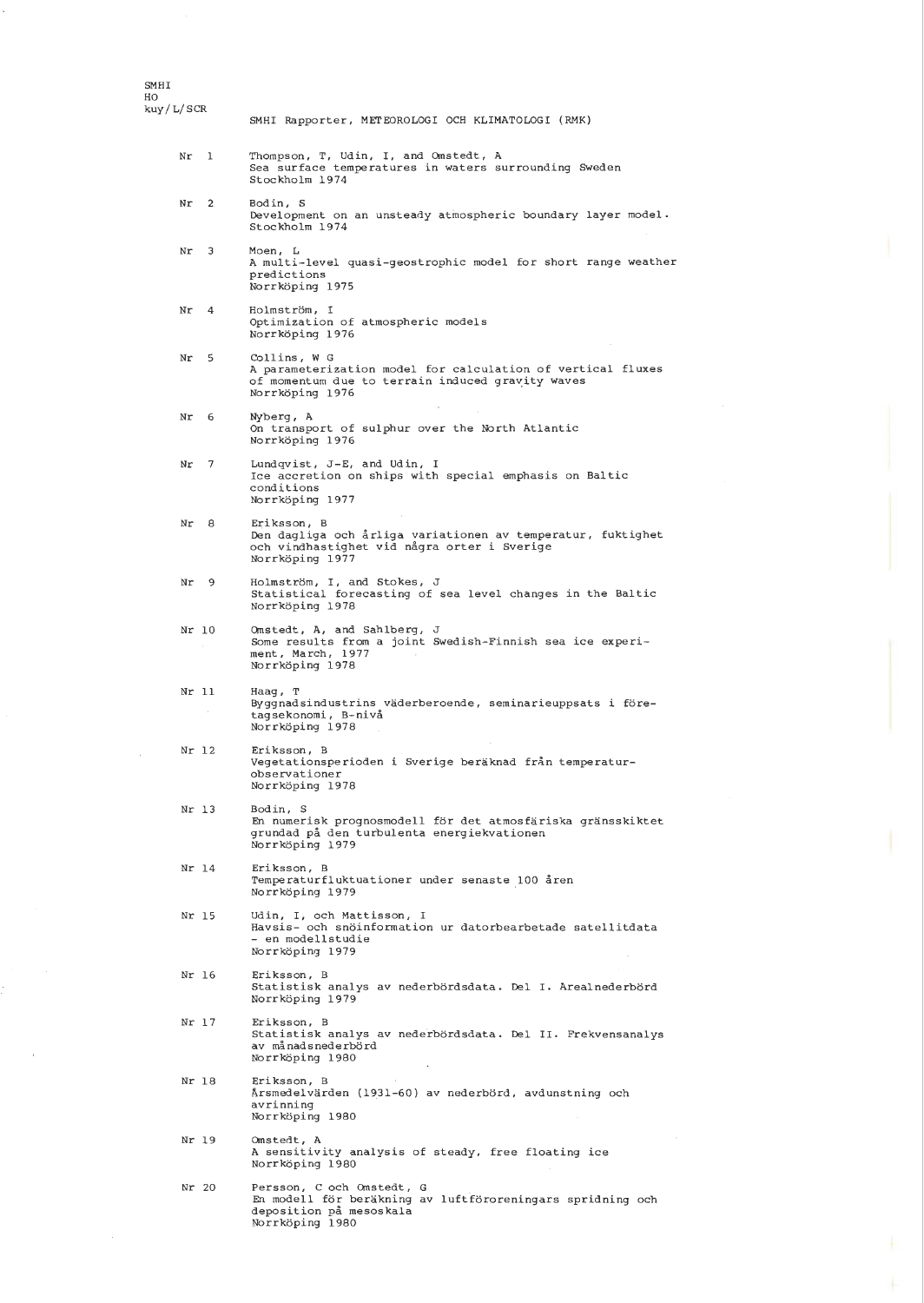| Nr 21 |         | Jansson, D<br>Studier av temperaturinversioner och vertikal vindskjuvning<br>vid Sundsvall-Härnösands flgplats<br>Norrköping 1980            |
|-------|---------|----------------------------------------------------------------------------------------------------------------------------------------------|
| Nr 22 |         | Sahlberg, J and Törnevik, H<br>A study of large scale cooling in the Bay of Bothnia<br>Norrköping 1980                                       |
| Nr 23 |         | Ericson, K and Hårsmar, P-O<br>Boundary layer measurements at Klockrike. Oct. 1977<br>Norrköping 1980                                        |
| Nr 24 |         | Bringfelt, B<br>A comparison of forest evapotranspiration determined by some<br>independent methods<br>Norrköping 1980                       |
| Nr 25 |         | Bodin, S and Fredriksson, U<br>Uncertainty in wind forecasting for wind power networks<br>Norrköping 1980                                    |
| Nr 26 |         | Eriksson, B<br>Graddagsstatistik för Sverige<br>Norrköping 1980                                                                              |
| Nr 27 |         | Eriksson, B<br>Statistisk analys av nederbördsdata. Del III. 200-åriga<br>nederbördsserier<br>Norrköping 1981                                |
|       | Nr 28   | Eriksson, B<br>Den "potentiella" evapotranspirationen i Sverige<br>Norrköping 1981                                                           |
|       | Nr 29   | Pershagen, H<br>Maximisnödjup i Sverige (perioden 1905–70)<br>Norrköping 1981                                                                |
|       | Nr 30   | Lönnqvist, O<br>Nederbördsstatistik med praktiska tillämpningar<br>(Precipitation statistics with practical applications)<br>Norrköping 1981 |
|       | Nr 31   | Melgarejo, J W<br>Similarity theory and resistance laws for the atmospheric<br>boundary layer<br>Norrköping 1981                             |
|       | Nr 32   | Liljas, E<br>Analys av moln och nederbörd genom automatisk klassning av<br>AVHRR data<br>Norrköping 1981                                     |
|       | $Nr$ 33 | Ericson, K<br>Atmospheric Boundary layer Field Experiment in Sweden 1980,<br>GOTEX II, part I<br>Norrköping 1982                             |
|       | $Nr$ 34 | Schoeffler, P<br>Dissipation, dispersion and stability of numerical schemes<br>for advection and diffusion<br>Norrköping 1982                |
|       | Nr 35   | Undén, P<br>The Swedish Limited Area Model (LAM). Part A. Formulation<br>Norrköping 1982                                                     |
|       | Nr 36   | Bringfelt, B<br>A forest evapotranspiration model using synoptic data<br>Norrköping 1982                                                     |
|       | Nr 37   | Omstedt, G<br>Spridning av luftförorening från skorsten i konvektiva<br>gränsskikt<br>Norrköping 1982                                        |
|       | Nr 38   | Törnevik, H<br>An aerobiological model for operational forecasts of plien<br>concentration in th air<br>Norrköping 1982                      |
|       | Nr 39   | Eriksson, B<br>Data rörande Sveriges temperaturklimat<br>Normalvärden 1951 – 1980<br>Norrköping 1982                                         |

 $\label{eq:2.1} \frac{1}{\sqrt{2}}\left(\frac{1}{\sqrt{2}}\right)^{2} \left(\frac{1}{\sqrt{2}}\right)^{2} \left(\frac{1}{\sqrt{2}}\right)^{2} \left(\frac{1}{\sqrt{2}}\right)^{2} \left(\frac{1}{\sqrt{2}}\right)^{2} \left(\frac{1}{\sqrt{2}}\right)^{2} \left(\frac{1}{\sqrt{2}}\right)^{2} \left(\frac{1}{\sqrt{2}}\right)^{2} \left(\frac{1}{\sqrt{2}}\right)^{2} \left(\frac{1}{\sqrt{2}}\right)^{2} \left(\frac{1}{\sqrt{2}}\right)^{2} \left(\$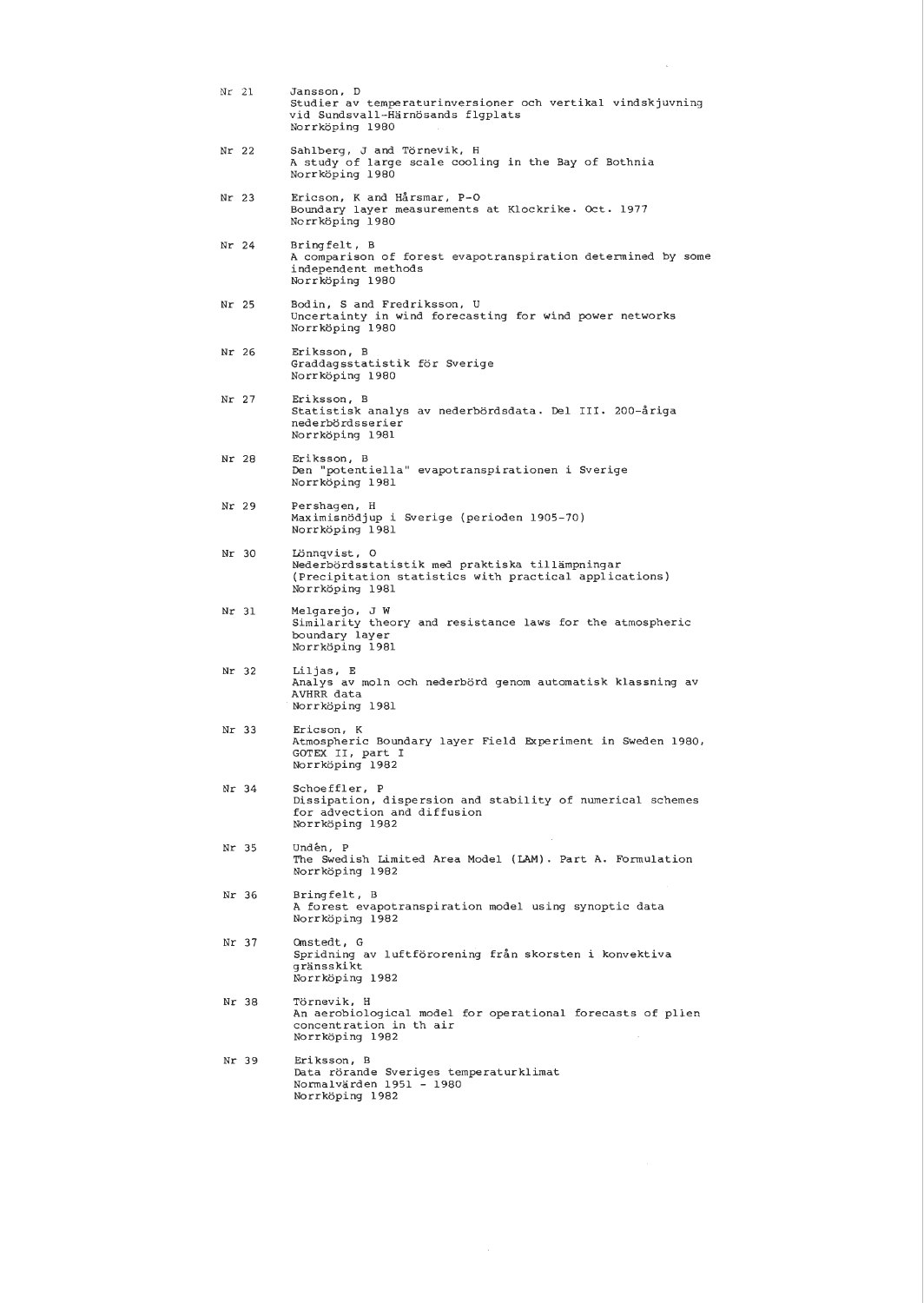$\mathcal{L}^{\text{max}}_{\text{max}}$  ,  $\mathcal{L}^{\text{max}}_{\text{max}}$